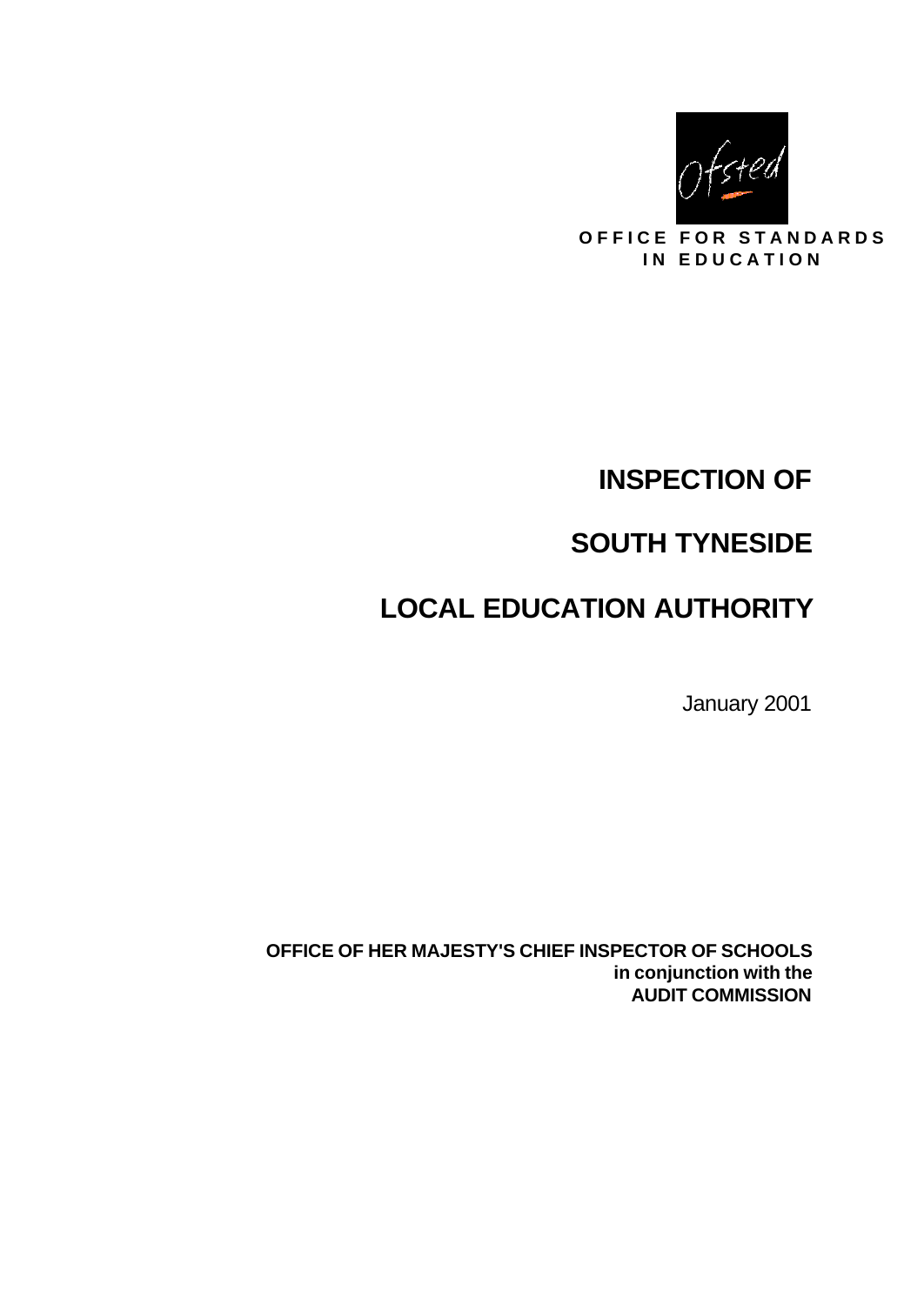#### **CONTENTS PARAGRAPHS**

| <b>INTRODUCTION</b> | $1 - 3$  |
|---------------------|----------|
| <b>COMMENTARY</b>   | $4 - 11$ |

#### **SECTION 1: THE LEA STRATEGY FOR SCHOOL IMPROVEMENT**

| Context                                   | $12 - 17$ |
|-------------------------------------------|-----------|
| Performance                               | 18.       |
| <b>Funding</b>                            | $19 - 29$ |
| Council structure                         | $30 - 32$ |
| The Education Development Plan            | $33 - 39$ |
| The allocation of resources to priorities | $40 - 46$ |
| <b>Recommendations</b>                    |           |

#### **SECTION 2: SCHOOL IMPROVEMENT**

| Implications of other functions              | $47 - 48$ |
|----------------------------------------------|-----------|
| Monitoring, challenge, support, intervention | $49 - 56$ |
| Collection and analysis of data              | $57 - 59$ |
| Support for literacy                         | $60 - 64$ |
| Support for numeracy                         | $65 - 72$ |
| Support for ICT                              | $73 - 75$ |
| Support for schools causing concern          | 76 - 79   |
| Support for governors                        | $80 - 83$ |
| Support for school management                | $84 - 90$ |
| Support for early years                      | $91 - 94$ |
| Recommendations                              |           |

#### **SECTION 3: STRATEGIC MANAGEMENT**

| Corporate planning     | $95 - 102$ |
|------------------------|------------|
| Partnership            | 103        |
| Management services    | 104 - 111  |
| <b>Recommendations</b> |            |

#### **SECTION 4: SPECIAL EDUCATION PROVISION**

| Strategy                        | $112 - 114$ |
|---------------------------------|-------------|
| Statutory obligations           | 115 - 117   |
| Improvement and value for money | 118 - 121   |
| <b>Recommendations</b>          |             |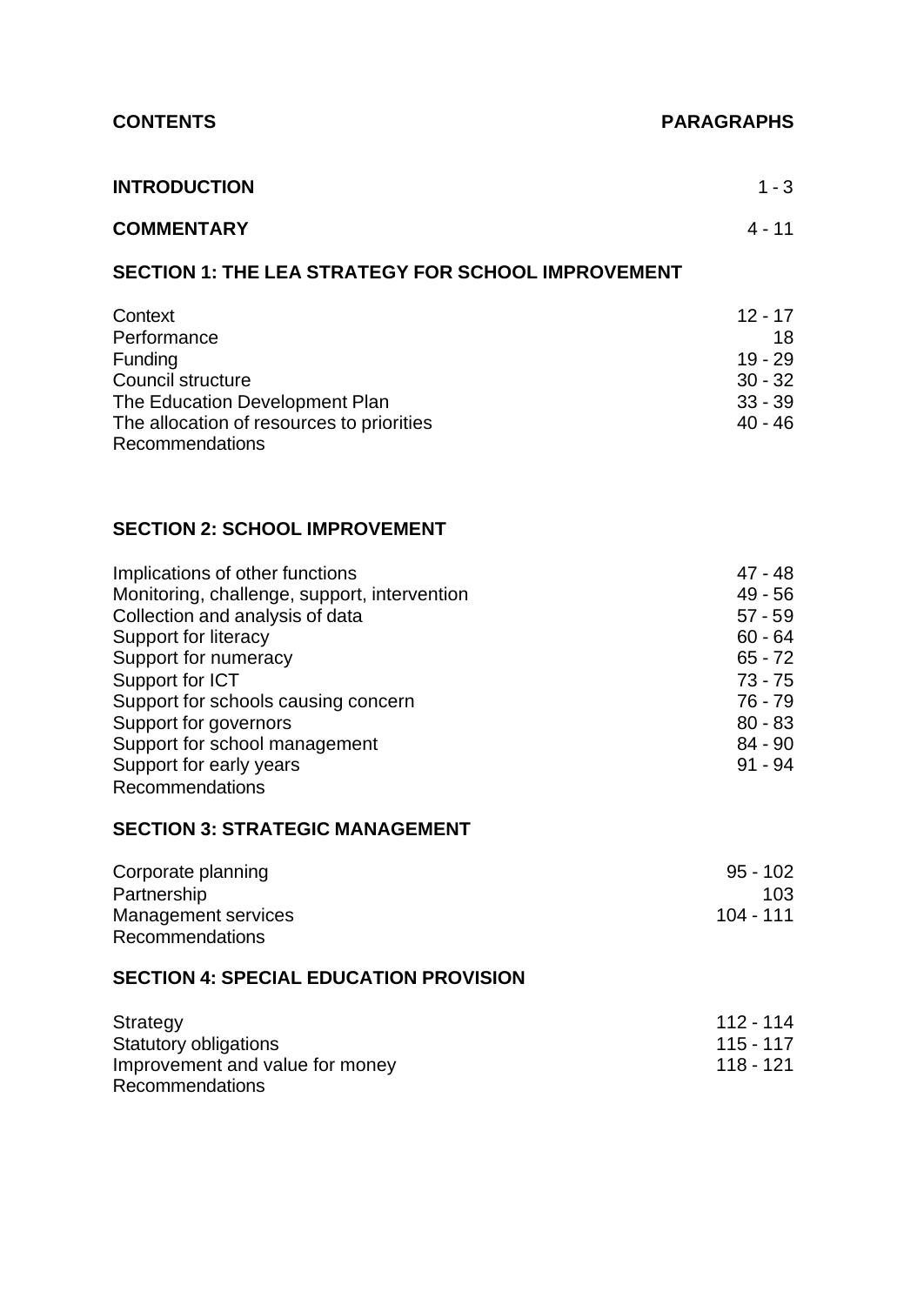## **SECTION 5: ACCESS**

| The supply of school places                     | $122 - 126$ |
|-------------------------------------------------|-------------|
| <b>Admissions</b>                               | $127 - 130$ |
| Provision of education otherwise than at school | $131 - 133$ |
| Attendance                                      | 134 - 137   |
| Behaviour support                               | $138 - 140$ |
| Health, safety, welfare, child protection       | 141 - 143   |
| Children in public care                         | 144 - 146   |
| Ethnic minority children                        | 147 - 150   |
| Gifted children                                 | $151 - 152$ |
| Social exclusion                                | 153 - 154   |
| <b>Recommendations</b>                          |             |

## **APPENDIX: RECOMMENDATIONS**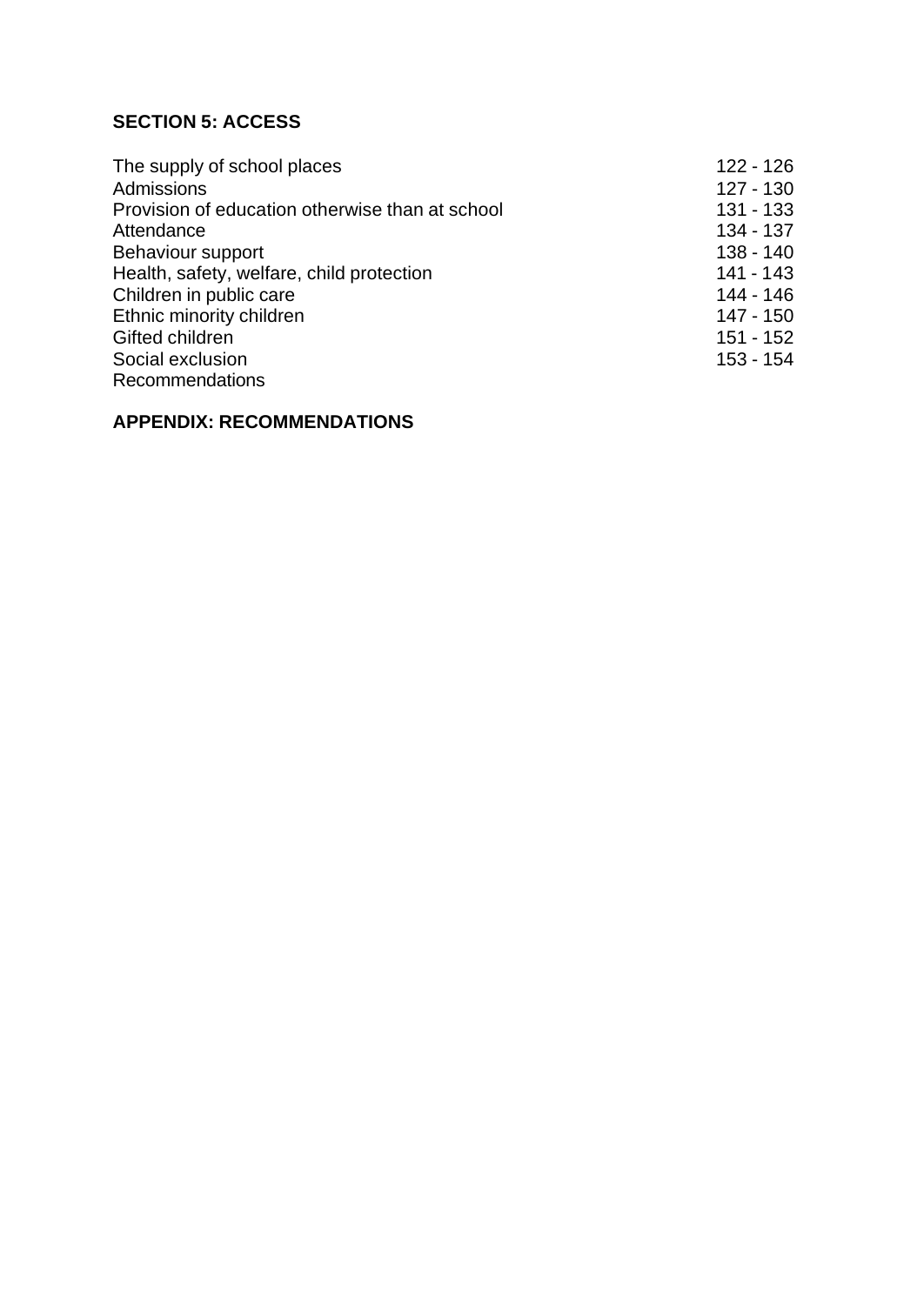# **INTRODUCTION**

1. This inspection was carried out by OFSTED in conjunction with the Audit Commission under Section 38 of the Education Act, 1997. The inspection also took account of the Local Government Act 1999 insofar as it relates to the work undertaken by the LEA on Best Value. The inspection used the *Framework for the Inspection of Local Education* Authorities which focuses on the effectiveness of local education authority (LEA) work to support school improvement.

2. The inspection was partly based on data, some of which was provided by the LEA, on school inspection information and audit reports, on documentation and discussions with LEA members, staff in the education department and in other Council departments, and representatives of the LEA's partners. In addition, a questionnaire seeking views on aspects of the LEA's work was circulated to 81 schools. The overall response rate was 84 per cent.

3. The inspection also involved studies of the effectiveness of particular aspects of the LEA's work through visits to one nursery, nine primary, four secondary and two special schools. In addition, visits were also made to two pupil referral units. These visits tested the views of governors, headteachers and other staff on the key aspects of the LEA's strategy. The visits also considered whether the support which is provided by the LEA contribute to the discharge of the LEA's statutory duties, is effective in contributing to improvements in the schools and provides value for money. Evidence from other HMI visits to schools in the LEA was also considered.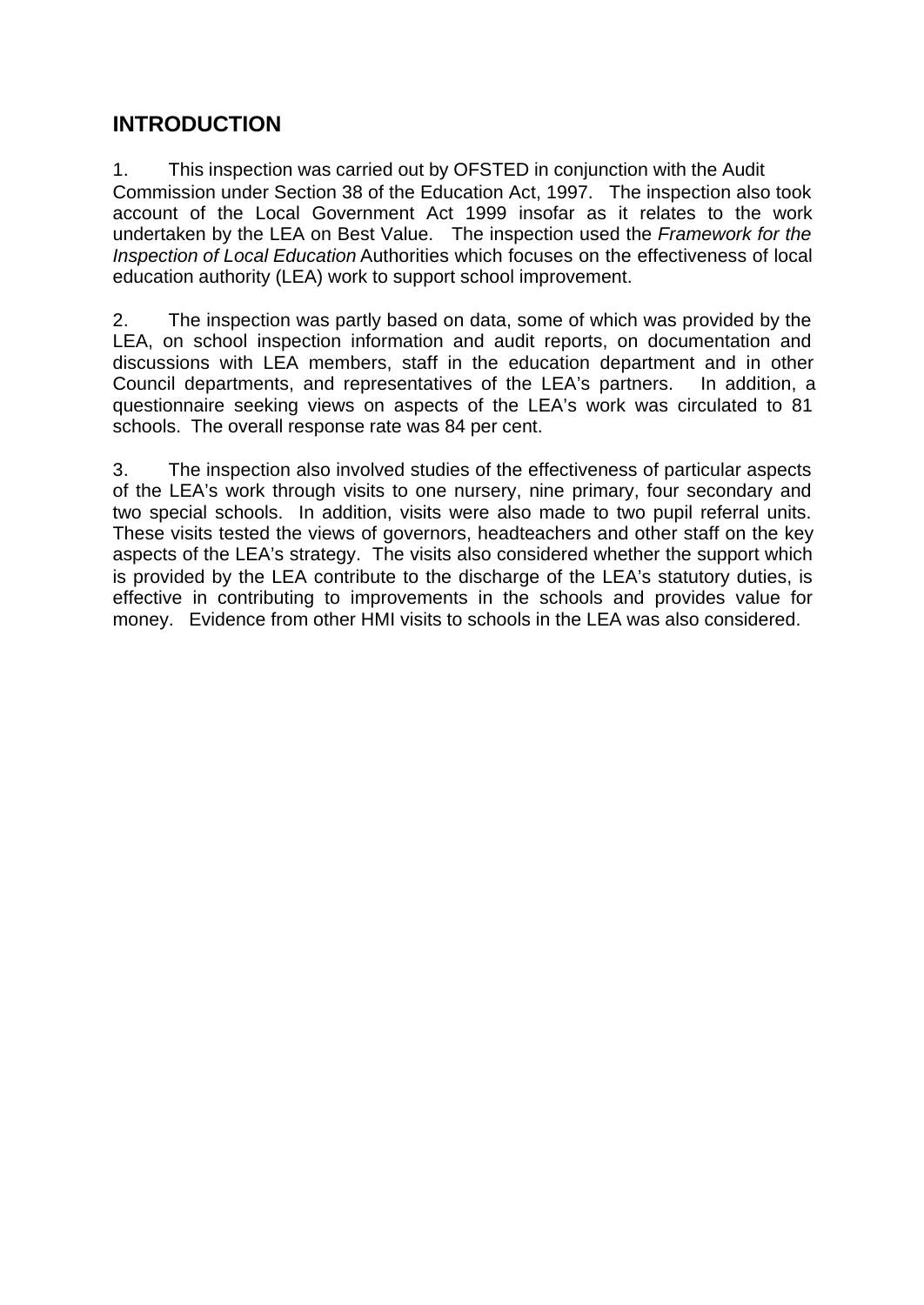#### **COMMENTARY**

4. South Tyneside is a deprived area. Despite inward investment, the level of unemployment remains high at 10.4 per cent. Adult basic skills are low and fewer adults have higher educational qualifications than the national average. The proportion of sixteen year olds staying on in full-time education is significantly below the national average. The borough has a declining and ageing population which presents serious budgetary difficulties for a Council where community care commitments are high, the current revenue budget is six per cent above the standard spending assessment (SSA), and there is a stated commitment to restore the education budget to SSA by 2002.

5. Within this challenging context, schools are having some success in raising standards of attainment. Attainment on entry to school is below average. By the ages of seven, 11 and 14, attainment in English, mathematics and science is broadly in line with national averages. This progress, however, is not matched at GCSE where standards are below the national average. This is a pattern of attainment which matches closely the pattern of funding across the key stages, and within a formula that has not been reviewed since the early days of local management of schools.

6. At a corporate level, there are weaknesses in strategic management and planning. There is no long-term financial strategy, and the annual budget setting process is mainly on an incremental basis. The LEA has been slow to tackle special school provision and surplus places, particularly in nursery schools, despite clear advice from the district auditor. Performance management systems are underdeveloped and a rigorous scrutiny process has not been fully established within the modernised structure of the Council. Elected members are committed to the importance of education as a key corporate priority, but there has been only limited monitoring and evaluation of schools and the education service in terms of their effectiveness in raising standards.

7. As a result of these deficiencies, the LEA is not well placed to meet the challenges of Fair Funding, Best Value and the greater autonomy of schools. Recent service level agreements have not been sufficiently flexible. There is too much variation in the quality and performance of services across the education department which is related to inadequate service planning and performance management. The prevailing culture is one of dependency, where many schools have unrealistic expectations of the levels of support available to them; expectations which in turn have not been sufficiently challenged by officers or members.

8. The LEA's strategy for monitoring, challenge and support is weak and does not adequately reflect the Code of Practice on LEA-school relations. Monitoring activity is not fully aligned to need and the quality is too variable. The revised Education Development Plan provides a sound basis for the authority's strategy for school improvement but pays insufficient regard to the below average achievement at Key Stage 4. Overall progress on the plan has been uneven. In particular, support for school self-review has been slow to develop and is not enabling schools to manage their own improvement.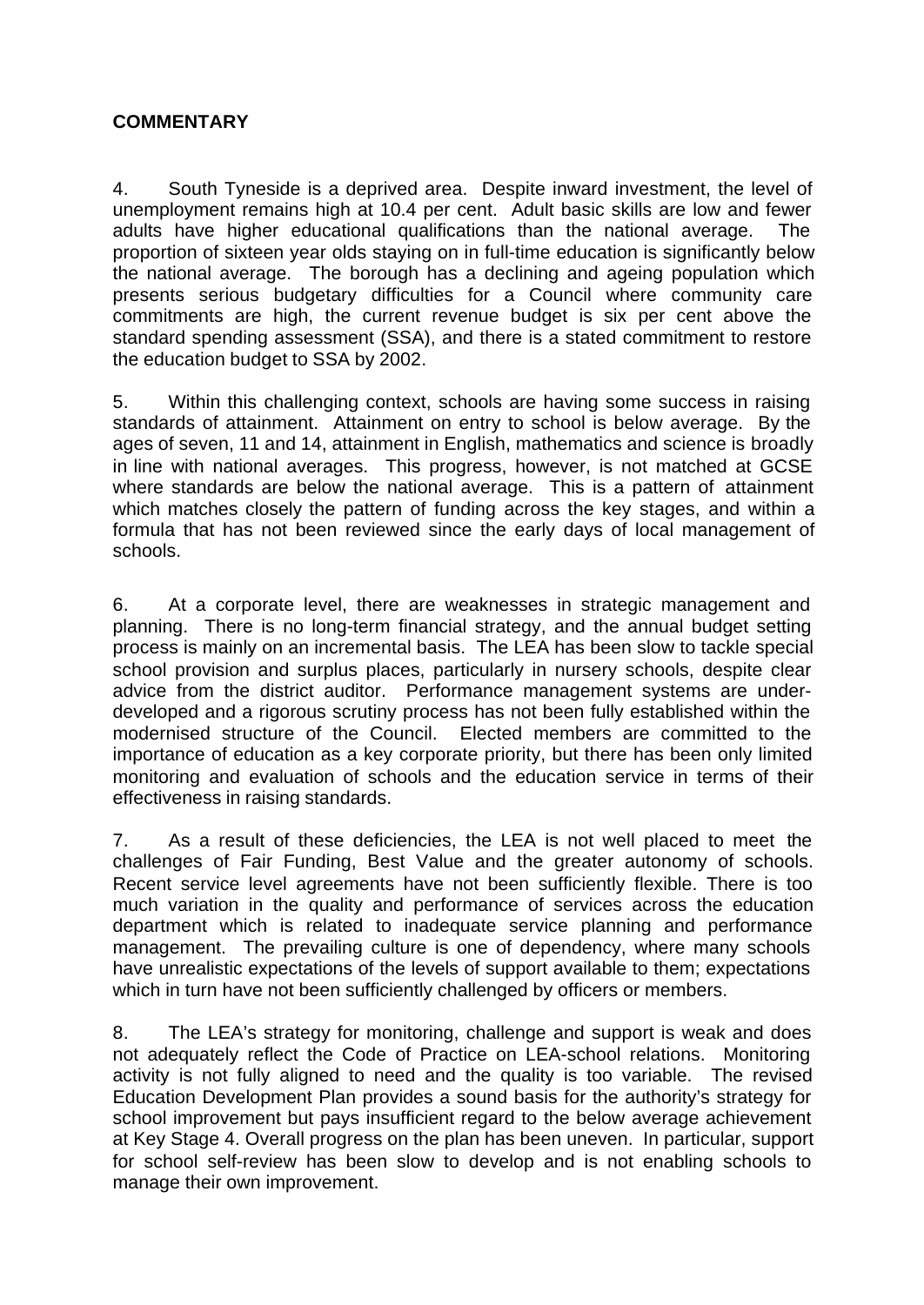9. This is an LEA which has moved too slowly in some important areas and is unable to provide a clear strategic direction which fully responds to the new demands placed upon an education service. There are significant weaknesses in the following functions and services which seriously outweigh the strengths in other areas. They include:

- performance management;
- the allocation of resources to priorities;
- monitoring, challenge and support in schools;
- leadership and strategic management of the services to support school improvement;
- support for target-setting;
- the unsatisfactory value for money of the provision for pupils with special educational needs;
- support for school management, and in particular, support for school self review; and
- support for minority ethnic pupils.

10. In terms of day to day management, there are a number of services where the LEA is effective. In particular, the LEA is fully committed to partnership working, and services to support the most vulnerable pupils and those at risk of social exclusion are good. These include:

- support for school attendance;
- support for children in public care;
- behaviour support;
- provision for health and safety, welfare and child protection;
- support for governors;
- support for literacy;
- early years education;
- financial and personnel advice; and
- admissions to schools.

11. This is an LEA which does some things well, particularly when there are clear parameters in which to work such as improving attendance. The lack of effective strategic management and planning, however, and the inadequate response to aspects of government policy and local need mean that the LEA is failing to provide an effective service for schools. We do not believe that the leadership and the management of the authority have the capacity to address these weaknesses fully without external assistance.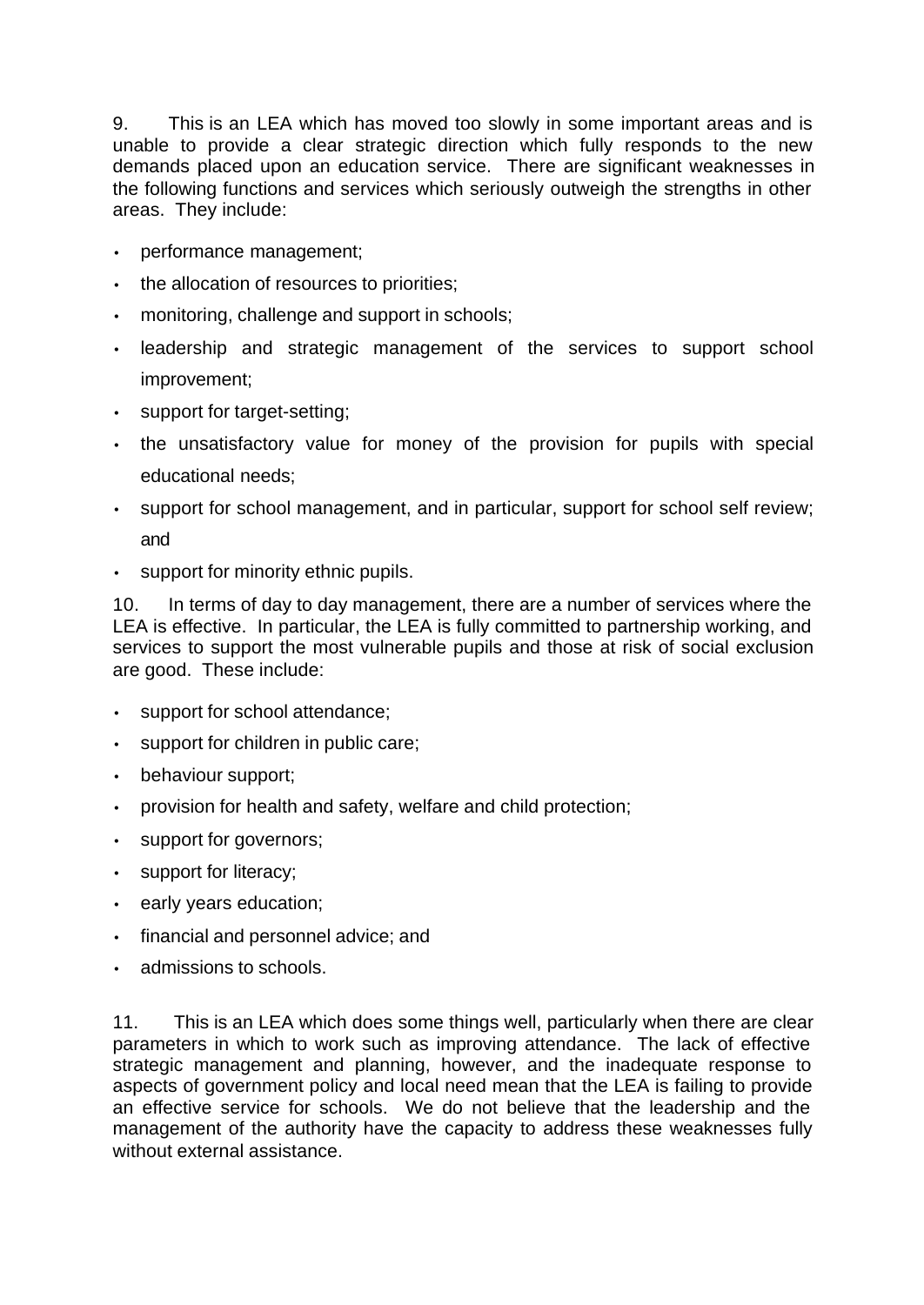# **SECTION 1: THE LEA STRATEGY FOR SCHOOL IMPROVEMENT**

#### **Context**

12. South Tyneside is a predominantly urban borough on the banks of the river Tyne. Its population is approximately 153,474 and declining slowly. The area has a history associated with heavy industries such as shipbuilding and repair, and coal mining. However, since the decline of these industries, the region has suffered high levels of unemployment. Despite inward investment in the region, male unemployment at 14.9 per cent is one of the highest in mainland Britain. The overall unemployment rate of 10.4 per cent is well above the national average.

13. The proportion of adults with higher education qualifications at eight per cent is below the national average. A Basic Skills audit in 1998 revealed that adults in the area have significantly low reading, writing and number skills. On the basis of the Department of the Environment, Transport and the Regions' Index of Local Deprivation (ILD), South Tyneside is ranked 38 out of 354 districts.

14. Overall, 33.2 and 25.8 per cent respectively of primary and secondary aged pupils are entitled to free school meals. This is above the national average. The proportion of pupils with statements of special educational need is broadly in line with the national average. Only 2.3 per cent of the school population are from minority ethnic groups, compared with 11.7 per cent nationally. The proportion of pupils staying on in full-time education post-16 has increased over recent years but, at 54.6 per cent in 1999, is still significantly below the national level.

15. South Tyneside maintains 79 schools comprising five nursery schools, 56 primary schools, 28 of which have attached nursery units, 11 secondary schools including one with a sixth form, five special schools and 2 pupil referral units (PRUs). There is extensive provision for early years education: the LEA is able to provide a place within a maintained or private/voluntary setting for all three year olds whose parents want it. All children are offered full-time infant education at the beginning of the school year in which they become five.

16. Five of the borough's schools have been awarded Beacon status. They include the 11-18 secondary school and four primary schools. An Education Action Zone (EAZ) involving 20 schools and a PRU within the borough was established in 1999 by a joint LEA and business partnership. In September 2000, an early excellence centre was opened within the premises of a primary school in the borough.

17. All secondary schools and two special schools are involved in the partnership that plans and implements Excellence in Cities (EiC). Plans include the establishment of a city learning centre at one of the LEA's secondary schools and the setting up of two mini EAZ's.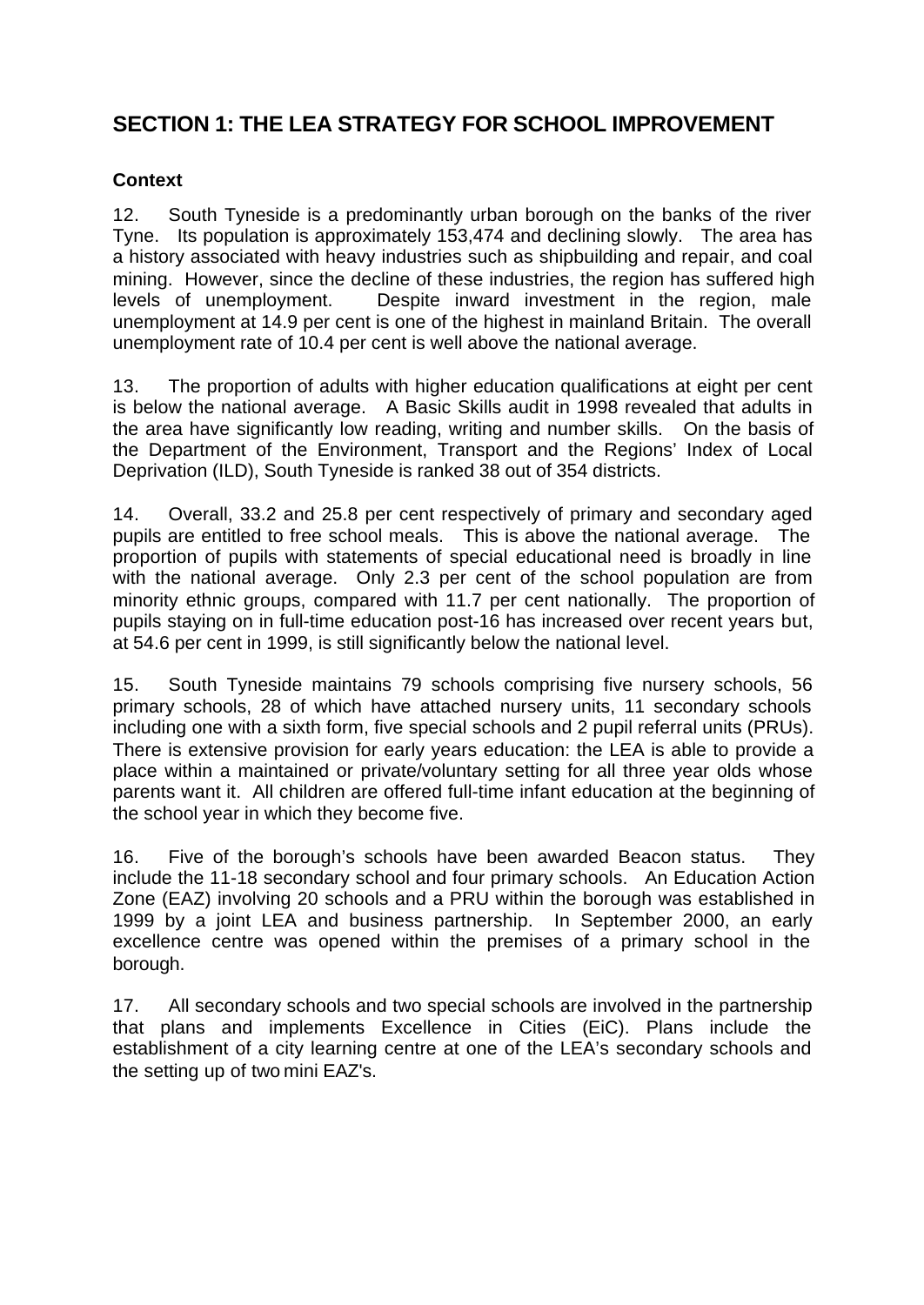#### **Performance**

- 18. Key features of school and pupil performance in 1999 are:
- attainment on entry to primary school is below average;
- at the end of Key Stage 1, the percentages of pupils achieving Level 2 and above in English and mathematics tests are broadly in line with the national average and statistical neighbours; apart from reading, where attainment is above that of statistical neighbours;
- at the end of Key Stages 2 and 3, the percentages of pupils achieving the expected levels in English, mathematics and science are broadly in line with the national average and statistical neighbours;
- at GCSE, however, the percentage of pupils attaining five A\*- C grades is below the national average; in 1999, this figure was six per cent below the national average but above the average for statistical neighbours. A value added analysis of the Key Stage 3 performance of the 1999 cohort of pupils indicates that pupils did not make the expected progress, and their attainment at Key Stage 4 was below average;
- the percentage attaining one A\* to G grade is broadly in line with the national average. Attainment in terms of the Average Point Score (APS) is below the national figure;
- at age 18, the APS for pupils entered for two or more A-Levels is below the national average;
- attendance in primary schools is in line with the national average; in secondary schools, attendance is below the national average. Unauthorised absence is below average in both phases; and
- the LEA has been successful in reducing the rate of permanent exclusions. The proportion of pupils excluded from primary schools is close to the national average but exclusions from secondary schools, which in 1998/1999 were twice the national average, have declined dramatically in 1999/2000, thereby exceeding the LEA's target.

The recently published results for 2000 confirm previous trends in relation to national averages. When compared with its statistical neighbours, the LEA is performing well in all key stages and particularly at Key Stage 3 where the results in English are the highest.

#### **Funding**

19. The education standard spending assessment (SSA) for South Tyneside for both 1999/00 and 2000/01 was slightly above the averages of both statistical neighbours and the non-London metropolitan authorities, as the table below shows.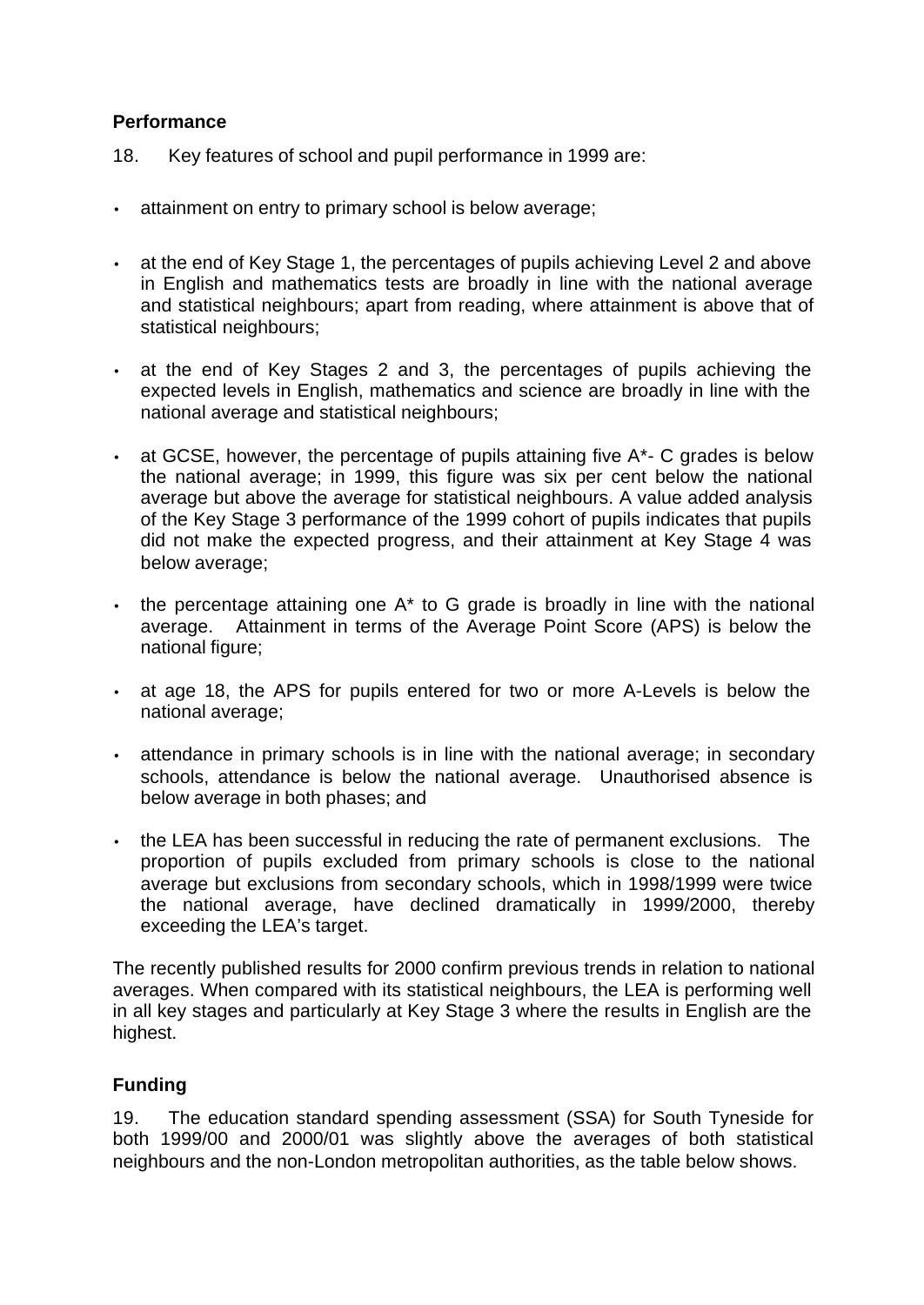|                    | 1999/00    |       |               |     | 2000/01    |       |               |     |
|--------------------|------------|-------|---------------|-----|------------|-------|---------------|-----|
|                    | <b>SSA</b> | per   | <b>SSA</b>    | per | <b>SSA</b> | per   | <b>SSA</b>    | per |
|                    | primary    | pupil | secondary     |     | primary    | pupil | secondary     |     |
|                    | $5-10E$    |       | pupil 11-16 £ |     | $5-10E$    |       | pupil 11-16 £ |     |
| South              | 2360       |       | 3022          |     | 2468       |       | 3178          |     |
| <b>Tyneside</b>    |            |       |               |     |            |       |               |     |
| <b>Statistical</b> | 2326       |       | 2991          |     | 2431       |       | 3142          |     |
| <b>Neighbours</b>  |            |       |               |     |            |       |               |     |
| Average            |            |       |               |     |            |       |               |     |
| Metropolitan       | 2331       |       | 2997          |     | 2433       |       | 3144          |     |
| <b>Authorities</b> |            |       |               |     |            |       |               |     |
| Average            |            |       |               |     |            |       |               |     |

20. The Council has spent below the level of education SSA in recent years. It has now made a commitment to restore funding for education to SSA levels by 2002.

21. At present, the overall Council budget is set at 106 per cent of SSA with a particularly strong commitment to social services (110 per cent), highways (109 per cent) and other services (122 per cent). The Council is undertaking Best Value reviews of elderly persons homes and refuse collection services during 2000/01 and plans to use anticipated efficiency savings to restore the education budget to SSA. In view of the Council's overall budget position, this strategy is insecure and the projected outcomes are unlikely to be met. (see paragraphs 40 - 46)

22. The LEA has a longstanding commitment to both early years education and community education. It spends well above SSA in both of these areas. The early years budget of £5.28m exceeds the SSA by £0.9m (20 per cent) and the net community education budget of £2.28m exceeds SSA by £0.27m (13 per cent). The primary schools budget is set at 101 per cent of SSA, but the budget for secondary schools at £30.8m falls £2.8m (eight per cent) short of SSA. The overall education spend relative to SSA has been 98.5 per cent for the two years 1999 to 2001.

23. For the current financial year, the LEA has increased the education budget by slightly more than the increase in SSA. It has also met DfEE targets by passing these increases on to schools, and by increasing delegated budgets by 10.8 per cent. It now delegates 83.3 per cent of the local schools' budget (LSB) to schools, which is in line with government targets.

24. The Council faces a difficult financial future. The revenue budget for 2000/01 is 6 per cent above SSA and requires spending £4.3m from the available balances of £6.1m to bring it inside the capping limit. In recent years the direct labour organisation has made a net contribution of £2m to these balances, but this is unlikely to continue following a reduction in the schedule of rates from April 2000. Furthermore, as the population declines, SSA can be expected to increase more slowly than in other authorities.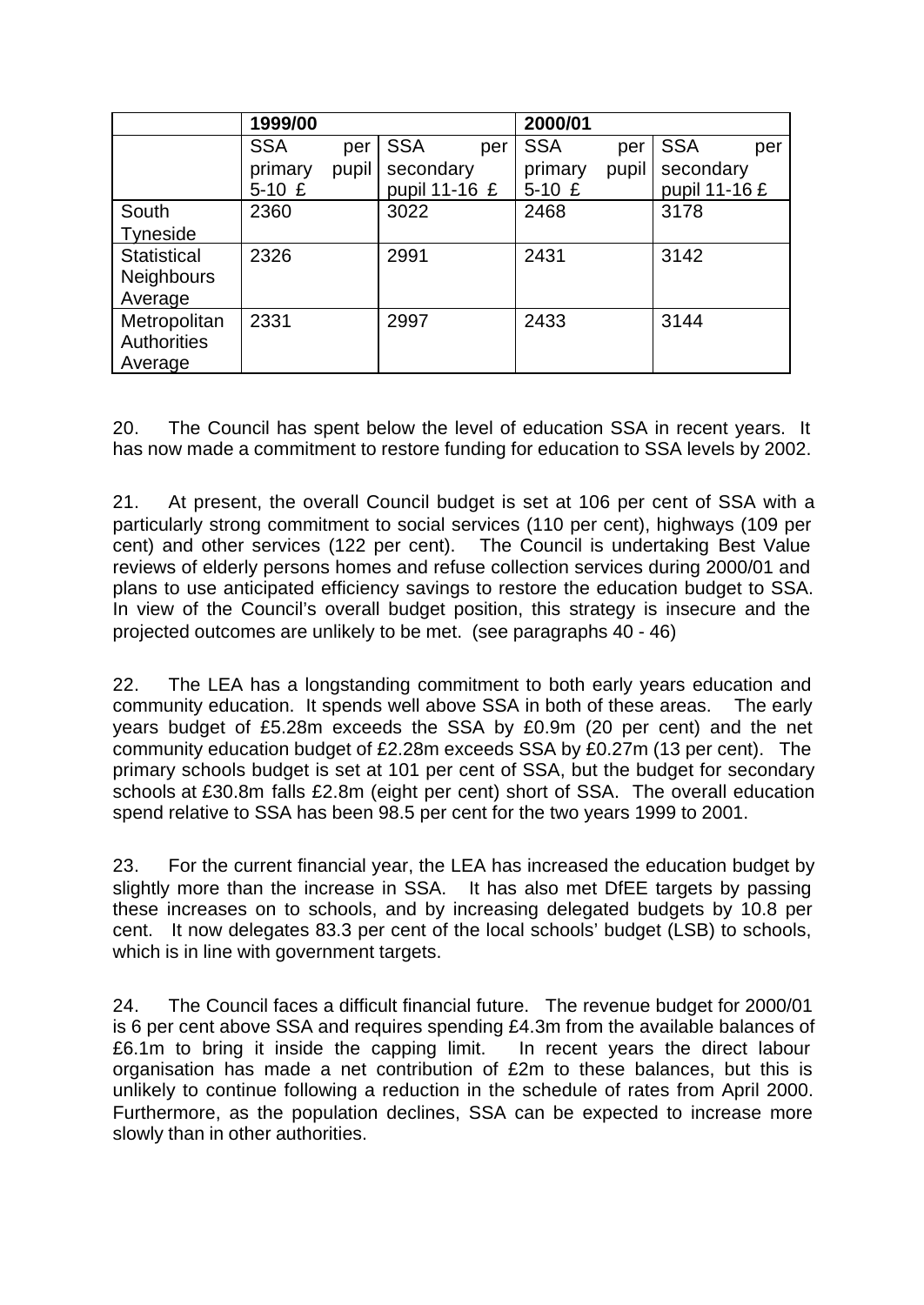25. The LEA consults schools annually over revisions to the funding formula. In recent years, these discussions have focused mainly on mechanisms for distributing funding newly delegated funding following the 1998 School Standards and Framework Act. The formula has not been reviewed since it was introduced in the early days of local management of schools. A fundamental review is now overdue. Secondary schools are critical of the way in which the LEA consults on budgetary issues and the educational rationale behind the funding formula. Primary schools are broadly satisfied.

26. The funding formula is slightly more favourable to Key Stage 1 and less favourable to Key Stage 4 and post-sixteen than those used by comparable authorities. Delegated budgets for both primary and secondary schools, following this year's increase of 10.8 per cent, are close to those of statistical neighbours but slightly below the average for metropolitan authorities. Delegated budgets as a proportion of SSA (as indicated by the table below) are well below those of metropolitan authorities. Funding for special schools falls well below that in other LEAs, however such comparisons should be treated with caution as the complexity of need met by different special schools varies considerably.

| <b>ISB: £ per Pupil 2000/01</b> |         |                                              |           |                                          |         |  |
|---------------------------------|---------|----------------------------------------------|-----------|------------------------------------------|---------|--|
|                                 | Primary | <b>ISB</b><br>$\%$<br>as<br>of<br><b>SSA</b> | Secondary | <b>ISB</b><br>as $%$<br>οf<br><b>SSA</b> | Special |  |
| South<br>Tyneside               | 1,795   | 72.7                                         | 2,370     | 74.6                                     | 6,248   |  |
| Metropolitan<br>Authorities     | 1,961   | 80.6                                         | 2,634     | 83.8                                     | 10,315  |  |

27. Capital expenditure to improve and repair school buildings has grown rapidly during the past three years, from £1.34m in 1996/97 to a budgeted £4.39m in 2000/01. Most of this growth is a consequence of the LEA responding to central government initiatives. Successful bids under the four phases of New Deal for schools (NDS) brought in a total of just over £5m to the benefit of 64 schools and the new early excellence centre. A partnership with a private company under the capital challenge scheme has secured £1.5m to replace heating boilers in 23 schools. Improvements have also been made under the schools access initiative.

28. The LEA has a good record in attracting additional external funds, and to some extent, secondary schools have come to rely on this funding as a major resource for school improvement. The unit in the Council's planning department coordinates bids for external funding and has been successful in securing a total of £3.6m from four rounds of the single regeneration budget (SRB) for education projects in the borough, most notably the work on family learning. The LEA support for developing the capacity of schools to access other sources of funding to promote school improvement is less well developed.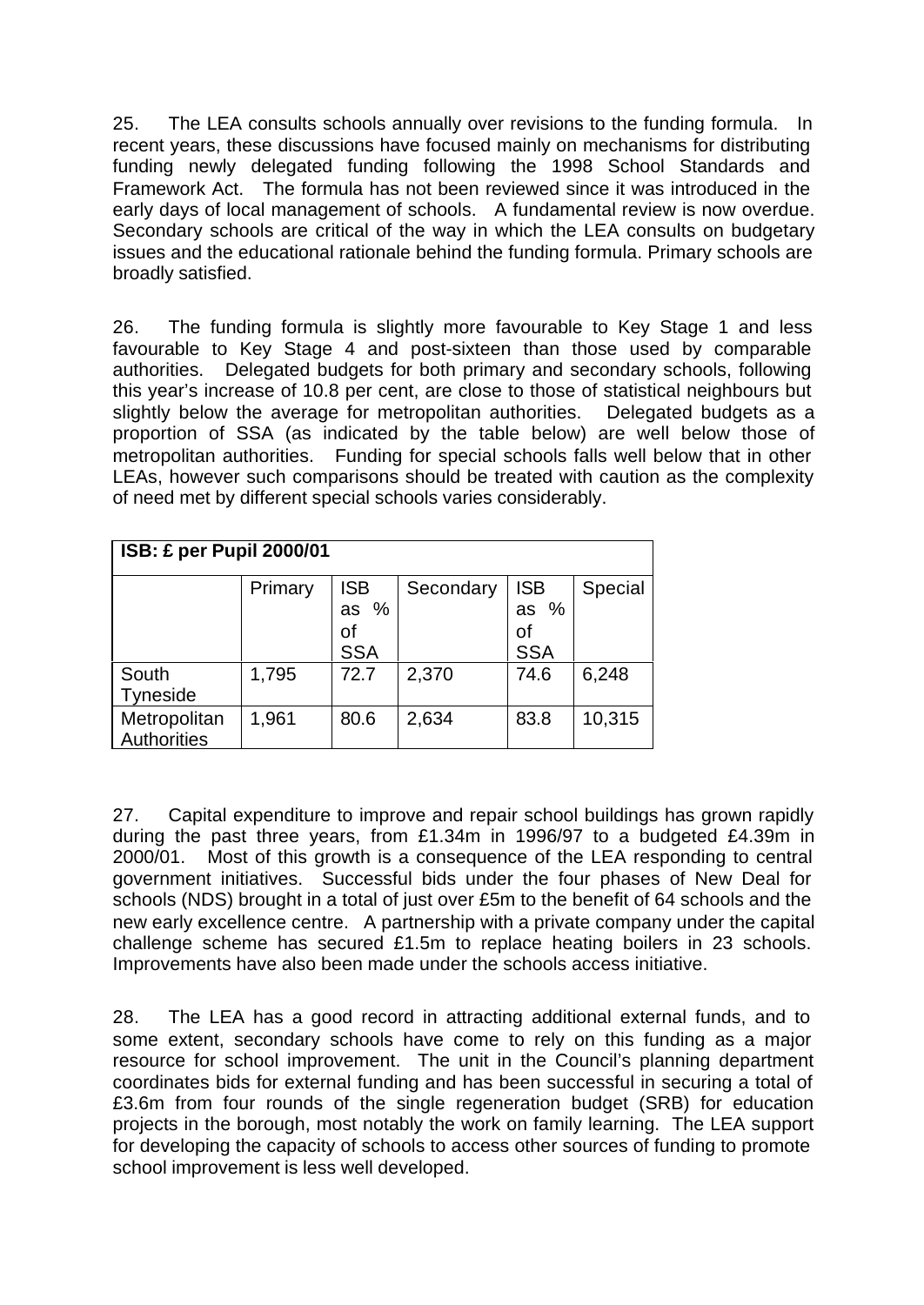29. The LEA took up its full Standards Fund allocation of £3.59m in 1999/00, of which £1.53m was devolved to schools. In 2000/01, it took up the full allocation with the exception of some of the funding for broadband information communication technology (ICT) development and two summer schools; a total of £6.31m, of which £4.4m will be devolved to schools.

#### **Council structure**

30. South Tyneside Council consists of 60 members*,* comprising 50 Labour, six Liberal Democrat and four progressive party members. In May 1999, the Council discontinued the former committee based system and established an 11 member cabinet as the centre of policy formulation and decision making. Each cabinet member has responsibility for one of the 11 cross-cutting issues. The political responsibility for education and schools rests with the lead member for lifelong learning. The portfolio is a wide one and the lead member is supported in her role by four link members for lifelong learning, although two of these members currently hold responsibilities as the mayor and deputy mayor. Pending new legislation the cabinet is responsible to a politically representative policy committee where executive decisions are taken. The responsibility for scrutiny procedures is vested in two politically representative select committees which review Council performance and decisions taken by the cabinet.

31. Elected members and officers are positive about the impact of these changes on the speed and effectiveness of decision making. However, it is accepted that the scrutiny process, which did not start until April 2000, has not been effective. Further training and development for members is planned.

32. In recent years, the structure of the education department has been reduced from four to two divisions, largely as a result of budget reductions. The current directorate includes the director, the head of schools and continuing education, the head of resources (each a head of division) and the chief adviser; together known as the executive management team. A wider senior management team involving other senior officers, such as the assistant directors for special educational needs (SEN) and finance, also meets on a regular basis. As these structural changes have taken place however, there has been no re-evaluation of the management structure within the department.

#### **The Education Development Plan**

33. Following the review of the Education Development Plan (EDP) at the end of its first year, the revised EDP now provides a sound basis for the authority's strategy for school improvement. The LEA acknowledged earlier weaknesses in certain programmes of activity, the need to sharpen the success criteria and to identify more clearly themes such as leadership and management across the different priorities.

34. The EDP has six priorities for school improvement, unchanged from the first version of the plan. They are: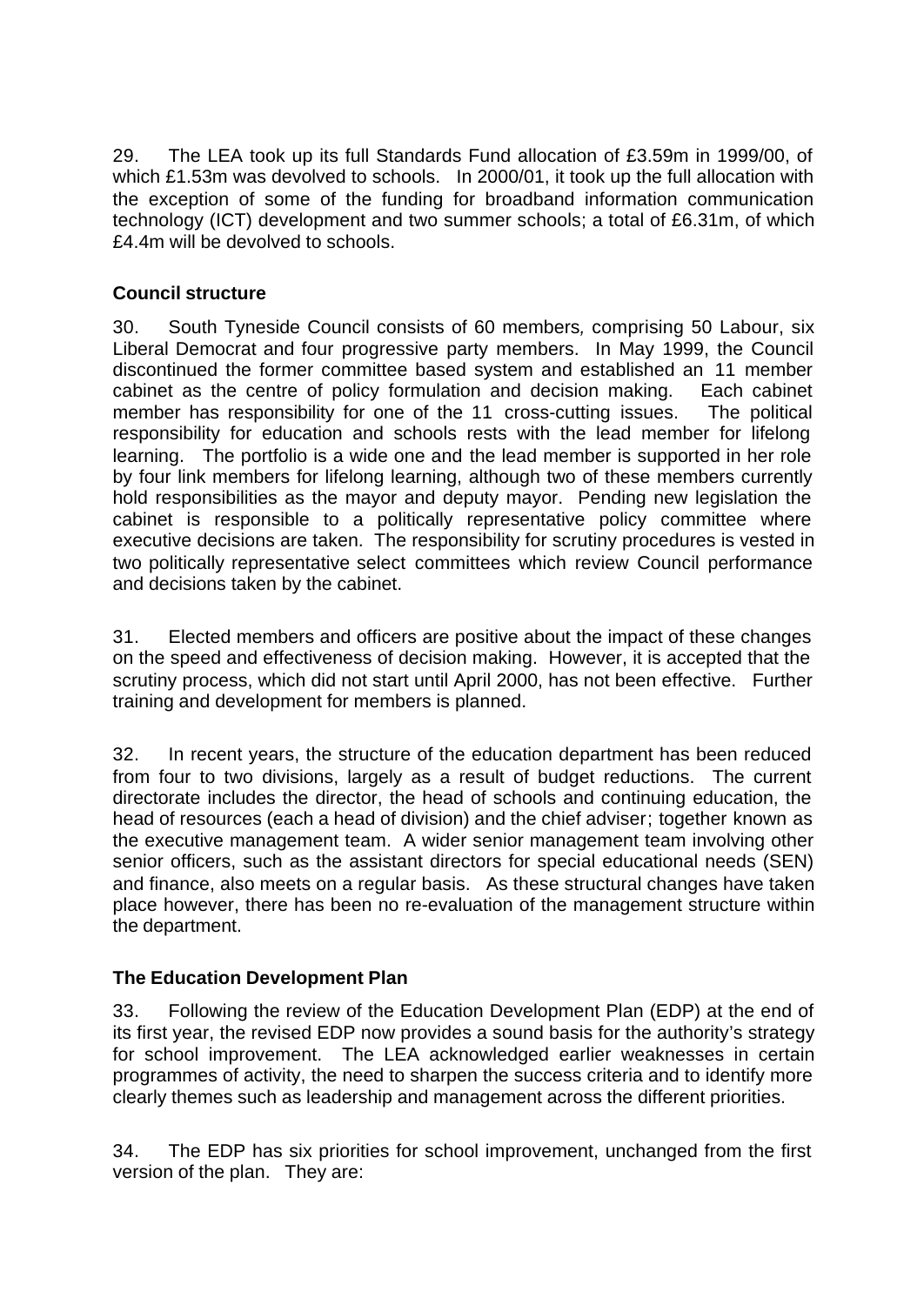- 1. to raise standards in literacy;
- 2. to raise standards in numeracy;
- 3. to provide support for self review and monitoring;
- 4. to raise standards for Special Educational Needs pupils;
- 5. to increase motivation and participation; and
- 6. to provide support for schools causing concern.

35. These priorities are based on a detailed audit and reflect the national agenda and, to a limited extent, the local context. For example, priority five 'to increase motivation and participation' seeks to tackle the issue of low expectations and pupil disaffection associated with the high levels of unemployment in the region. However, the EDP fails to prioritise action to improve attainment at GCSE, and the low take up of post-sixteen education receives only limited attention within the plan.

36. Revisions to the EDP have improved the quality of the activity plans. These plans, particularly for priorities five and six, 'increase motivation and participation' and 'provide support for schools causing concern', are now more focussed and success criteria, in most cases, are more specific and measurable. Links with other major LEA plans are identified but there is not enough reference to the EAZ within the plan. Satisfactory progress has been made in developing a strategy for Excellence in Cities which will complement the programmes of activity within priority five. Links between the EDP and school development plans were limited in the schools visited although there was widespread support for the priorities within the plan. In particular, schools considered that consultation on the revised EDP has been more effective than for the original plan.

37. The LEA has set challenging targets for English at Key Stage 2. Test results for summer 2000 show an increase of five per cent to 72 per cent, as compared with a four per cent national rate of improvement. Whilst good progress has been made over the last two years, there is still a shortfall on the LEA's target of 75 per cent and a further nine per cent to go in order to meet the 2002 target. In mathematics, the LEA has already exceeded its 2000 target of 71 per cent by four percentage points, leaving a three per cent increase required to achieve its 2002 target. Targets for GCSE at the higher grades are challenging and schools made good progress in 1999 towards achieving them. However, provisional results for 2000 indicate that there has been a decline and the 2002 target will present a serious challenge to the LEA and secondary schools over the next two years. The LEA has made very good progress in reducing the number of permanent exclusions in secondary schools and has exceeded the target for 2000.

38. The evaluation of the EDP has been unsatisfactory. There are adequate monitoring arrangements to check which actions have taken place but there has been no assessment of the effectiveness of what has been done. The annual progress report to members on the implementation of the plan did not provide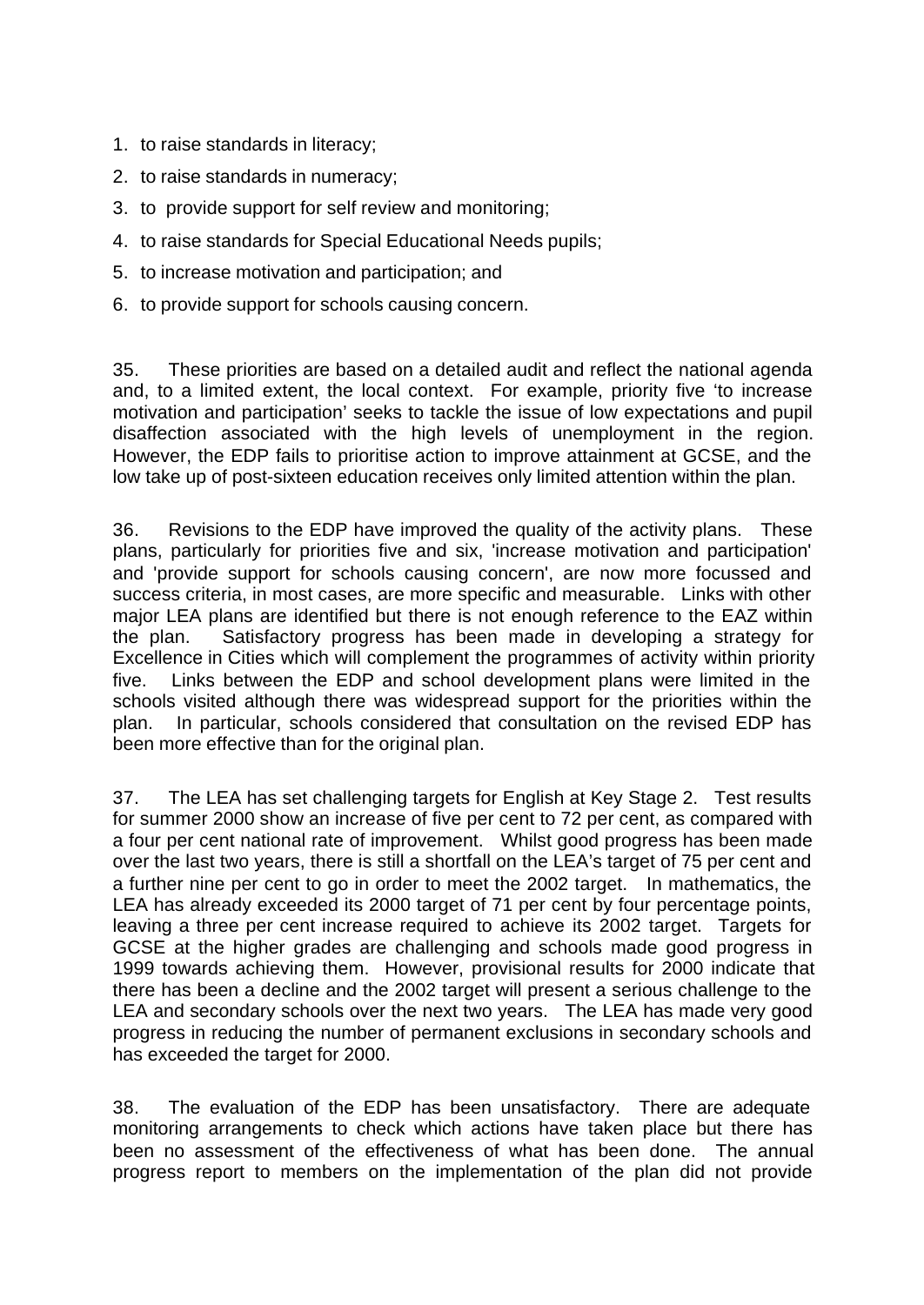enough evaluation for members to carry out their task of scrutiny. The revised EDP (April 2000) has given a sharper focus to evaluation, including a commitment to an external evaluation of the effectiveness and impact of the activities.

39. Progress on implementation of the plan has been variable across the six priority areas. There has been good progress made in the work on literacy and numeracy, in particular the developments at Key Stage 3, and schools are well on track to meet their targets for 2002. Work to develop school self review (priority three) has been slow and despite a history of development work in this area, practice lags behind other authorities. Progress on priority four 'to raise standards in SEN' has been satisfactory. Two inter-agency groups have been established to oversee the management of the activities in priority five 'to increase motivation and participation'. They have been instrumental in ensuring good progress in this area. Progress on priority six, to support schools causing concern, was hampered in the first year by the lack of clarity and consistency in the LEA's procedures. These weaknesses have now been addressed and should enable the LEA to achieve its target for 2001.

#### **The allocation of resources to priorities**

40. The Council's allocation of resources to priorities is unsatisfactory.

41. South Tyneside has a declining population with a growing proportion of elderly residents. In recent years, the Council has sought therefore to safeguard funds for community care and other services. As a result, the education budget has fallen below SSA for the past three years. The LEA's commitment to restore education budgets to SSA levels by 2002 is widely welcomed by schools. The directions given to officers in preparing budgets for 2000/01 were that '... with the exception of education, budgets be prepared on a standstill basis.' However, budgets subsequently agreed by the policy committee show that other departments have grown by a greater proportion than the education department, as the table below demonstrates.

| <b>Department</b>   | 1999/2000         | 2000/01<br>original | 1999<br>$\frac{0}{0}$<br>$-2000$ |
|---------------------|-------------------|---------------------|----------------------------------|
|                     | original budget £ | budget £            | difference                       |
| culture and leisure | 7,971,770         | 8,216,250           | 6.0                              |
| education           | 65,514,970        | 68,807,180          | 5.0                              |
| environmental       | 7,167,540         | 7,641,860           | 0.7                              |
| health              |                   |                     |                                  |
| housing             | 625,570           | 832,190             | 3.3                              |
| social services     | 34,003,150        | 37,076,520          | 9.0                              |
| town development    | 8,865,970         | 9,127,870           | 2.9                              |
| general services    | 19,586,090        | 20,995,520          | 7.2                              |
| total               | 143,735,060       | 152,931,060         | 6.4                              |

42. The Council intends to use savings identified during the current round of Best Value reviews to restore the education budget to SSA. These reviews are not yet complete. This strategy means that the future of the education budget depends firstly on sufficient potential savings being identified, and secondly on the ability of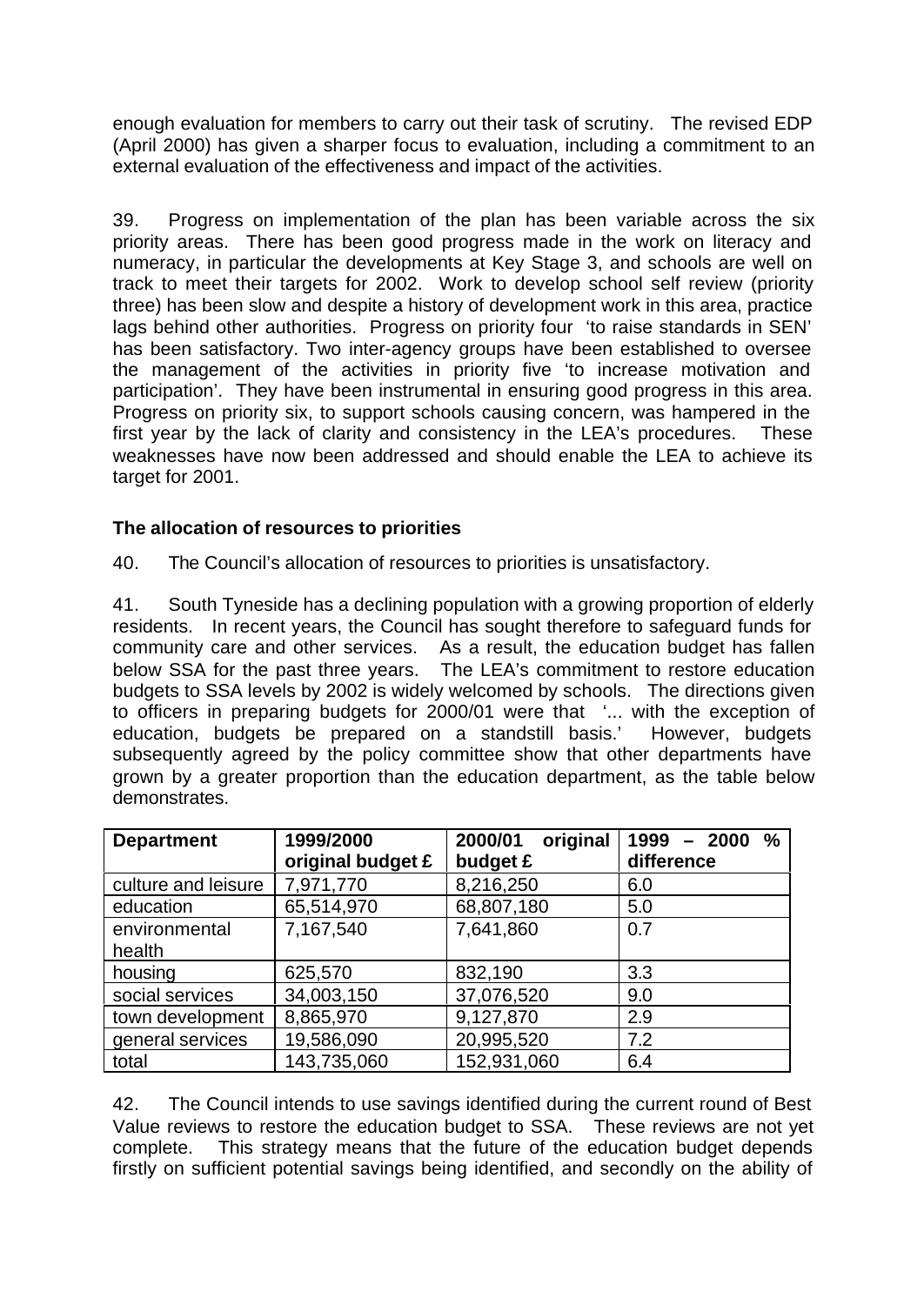the authority to realise the savings through significant changes in provision and working practices. In the light of the 2000/01 budget changes this is very optimistic.

43. The annual budget setting process within the Council is mainly on an incremental basis. There is little attempt to review service standards, costs or systems of delivery as part of the annual budget cycle. The Council has given only outline consideration to a longer-term financial strategy and has no plan to re-direct resources to areas of highest priority.

44. Performance management systems are under-developed across the whole authority. This is acknowledged and a corporate system for performance management is being developed.

45. The Council's Best Value Performance Plan (BVPP) has been judged by the district auditor to meet statutory requirements. There is a clearly staged process for the conduct of Best Value reviews. The major review in education for 2000/01 covers SEN. This review and the review of the role and function of special schools within a policy of inclusion are being done separately. This is a missed opportunity to develop a coherent overall strategy.

46. Council departments are well informed about the requirements and implications of Best Value. However, little has been done to develop schools' understanding of their responsibilities in relation to Best Value.

#### **Recommendations**

#### **In order to improve the strategy for school improvement:**

- the budget for education should reflect the priority attached to education in the Council's corporate plan;
- a three year budget and resource allocation plan should be prepared;
- as part of the annual budget making process resources should be allocated to declared priorities;
- a full review of the funding formula for schools and the relative weighting for different phases should be undertaken; and
- the management structure of the education department should be reviewed and evaluated.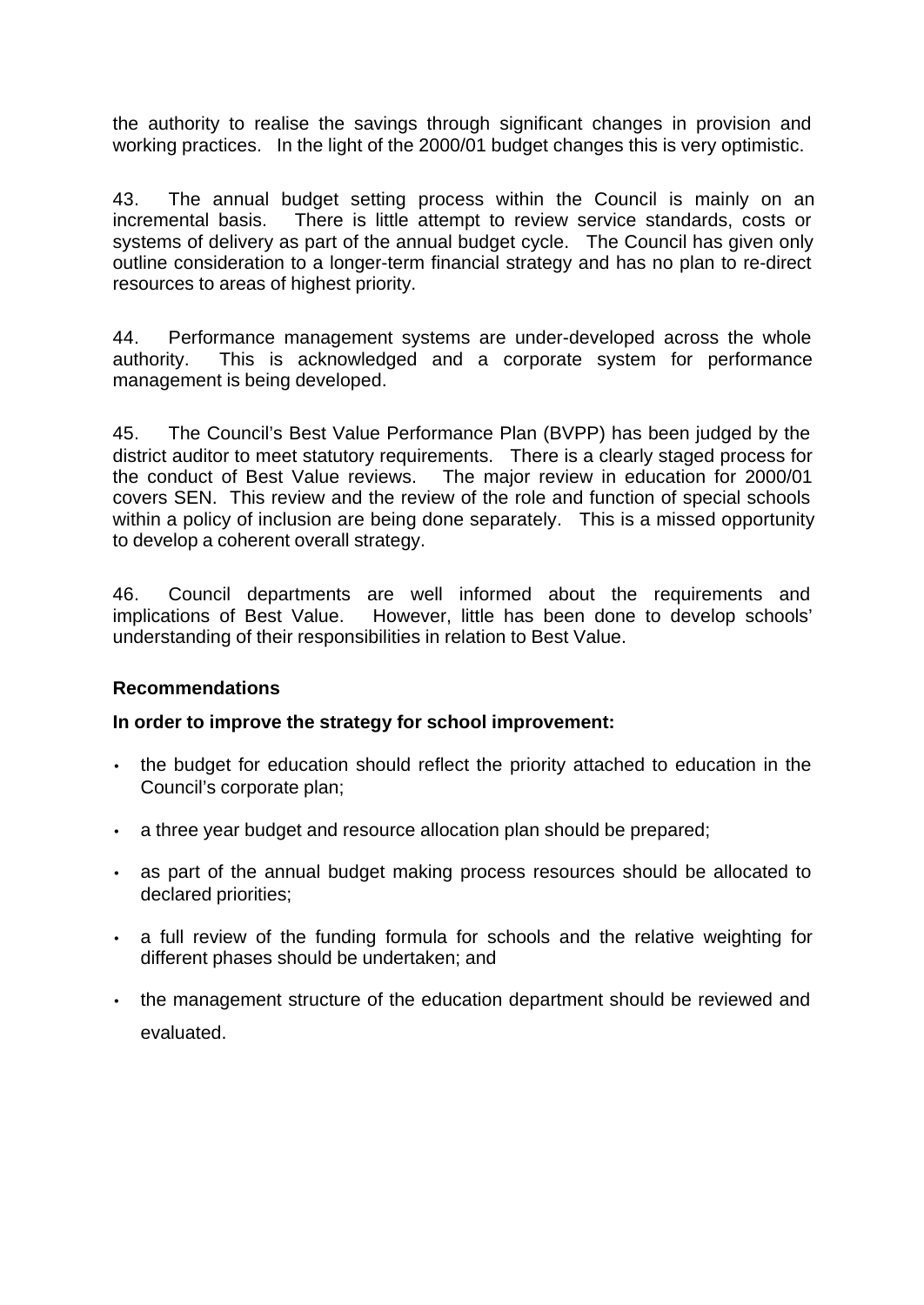# **SECTION 2: SCHOOL IMPROVEMENT**

#### **Implications of other functions**

47. All divisions of the education department are involved in some way in implementing the Education Development Plan (EDP). The main contributor is the school improvement team, of which the most effective services are those which provide the support for literacy, governors and early years. Additionally, those services which support social inclusion are the ones which have an impact most directly and positively upon school improvement, as do the services which support special educational needs. Equally important, are the effective financial services which enable schools to plan ahead and function smoothly.

48. While a number of other services have important roles to play in supporting school improvement, their efforts are not always mobilised well enough or coordinated sufficiently to benefit schools.

#### **Monitoring, challenge, support, intervention**

49. There are too many weaknesses in the ways in which the LEA carries out its functions in relation to monitoring, challenge and support. The LEA has failed to show how it has responded to the government's Code of Practice on LEA-school Relations.

50. The school improvement team is led by the chief adviser and consists of two senior advisers and ten general advisers. All advisers carry a subject and an aspect or phase responsibility. For monitoring purposes, each general adviser is allocated to one of the eleven pyramids of schools. The rationale underpinning the allocation of schools was revised two years ago and is now based on the equitable distribution of responsibilities. However, the workload is still uneven and resources are not always closely aligned to the LEA's identified priorities, such as providing support for management and self-review.

51. The monitoring procedures do not relate to schools' needs and lack rigour. Every school, regardless of its performance, receives three days of monitoring visits annually by its link adviser. In addition, secondary schools receive a monitoring visit from each subject adviser who meets with the head of department. Primary school subjects are monitored through the adviser convening termly meetings during which the work in that subject is discussed. Subject monitoring is poorly aligned to need.

52. The outcomes of monitoring visits are variable. Schools generally receive oral feedback which they appreciate, but they are not routinely provided with a written report. The format and content of central records of monitoring have been developing over the last few months but have not yet been finalised. Central school files are insufficient and too little use is made of the information held by the different sections within the department, on such aspects as parental complaints or feedback from the education welfare service. As a consequence, the data kept on schools are too frequently incomplete, lacking clear indicators of how schools are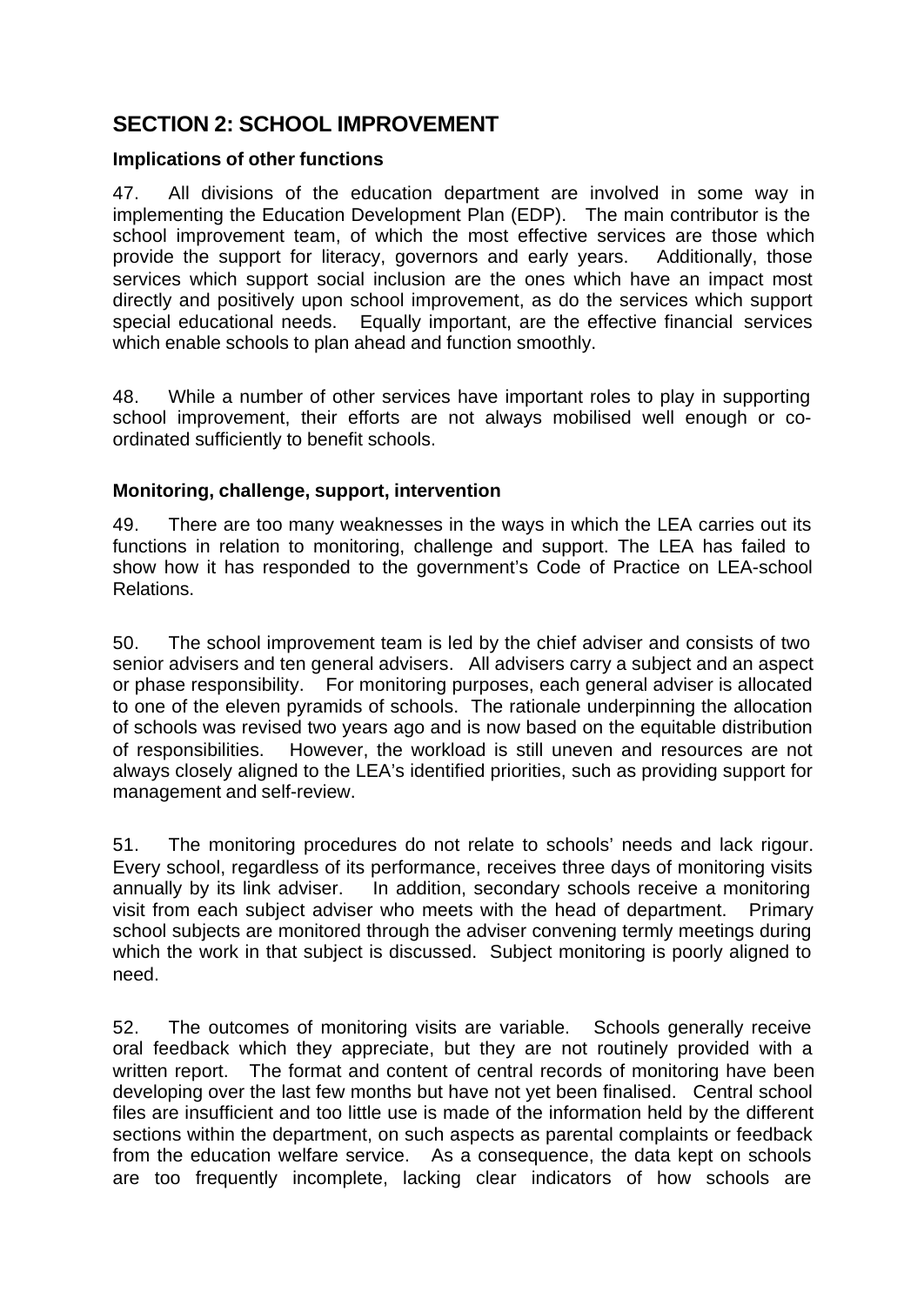progressing or of emerging concerns. Sensibly, the LEA is considering strengthening its monitoring and evaluation of schools, by establishing termly monitoring meetings involving representatives from a range of services, when individual schools will be discussed.

53. The LEA, and a number of schools, see challenge arising from target setting, but as the LEA's data have been insufficiently robust, schools have often been in a stronger position than the LEA to present challenge. However, the improved data which have just been distributed to schools have the potential to make target setting more rigorous and enable the LEA to carry out more monitoring through analysis of data.

54. Schools are loosely, but accurately, categorised into five groups: Beacon schools, schools working satisfactorily, those causing concern, schools with serious weaknesses and those in special measures. The criteria for inclusion, though vague in some respects, are adequate and result, in contrast to monitoring, in those schools most in need usually receiving the highest levels of support.

55. New advisers undergo a period of induction, and all members receive training in priority initiatives. These activities contribute effectively to staff development and consistency. All advisers undertake an annual appraisal interview, but this does not constitute a rigorous review of their performance against targets. The strategic and performance management aspects of the service are poor. The service has failed to specify clearly the levels of support to which schools are entitled under the service level agreement. The impact and performance of individual members of the school improvement division are too variable. There are instances, for example in early years and literacy, where individuals have made strong contributions to school improvement, but there are others where there is too little evidence of impact, or where the heavy workload has impeded the level of school support. While the school improvement team has a wide range of subject expertise, it does not have sufficient secondary senior management expertise and that in the primary field is limited.

56. The work of the generously-sized school improvement team is insufficiently focused and too variable. It provides unsatisfactory value for money.

#### **Collection and analysis of data**

57. Until recently, the data provided to schools have been limited and the LEA's overall support for target setting remains unsatisfactory.

58. The LEA now provides a comprehensive set for data to its primary and secondary schools. It includes details of attainment, free school meal entitlement and ethnic composition, and sets schools' data in the national and local context. The recently created education department information centre is beginning to work effectively and this year, for the first time, individual pupil data have been distributed to schools. This enables comparisons to be made of groups of pupils within and between schools. Primary schools find the data more useful than secondary schools, a number of which have developed their own comprehensive databases.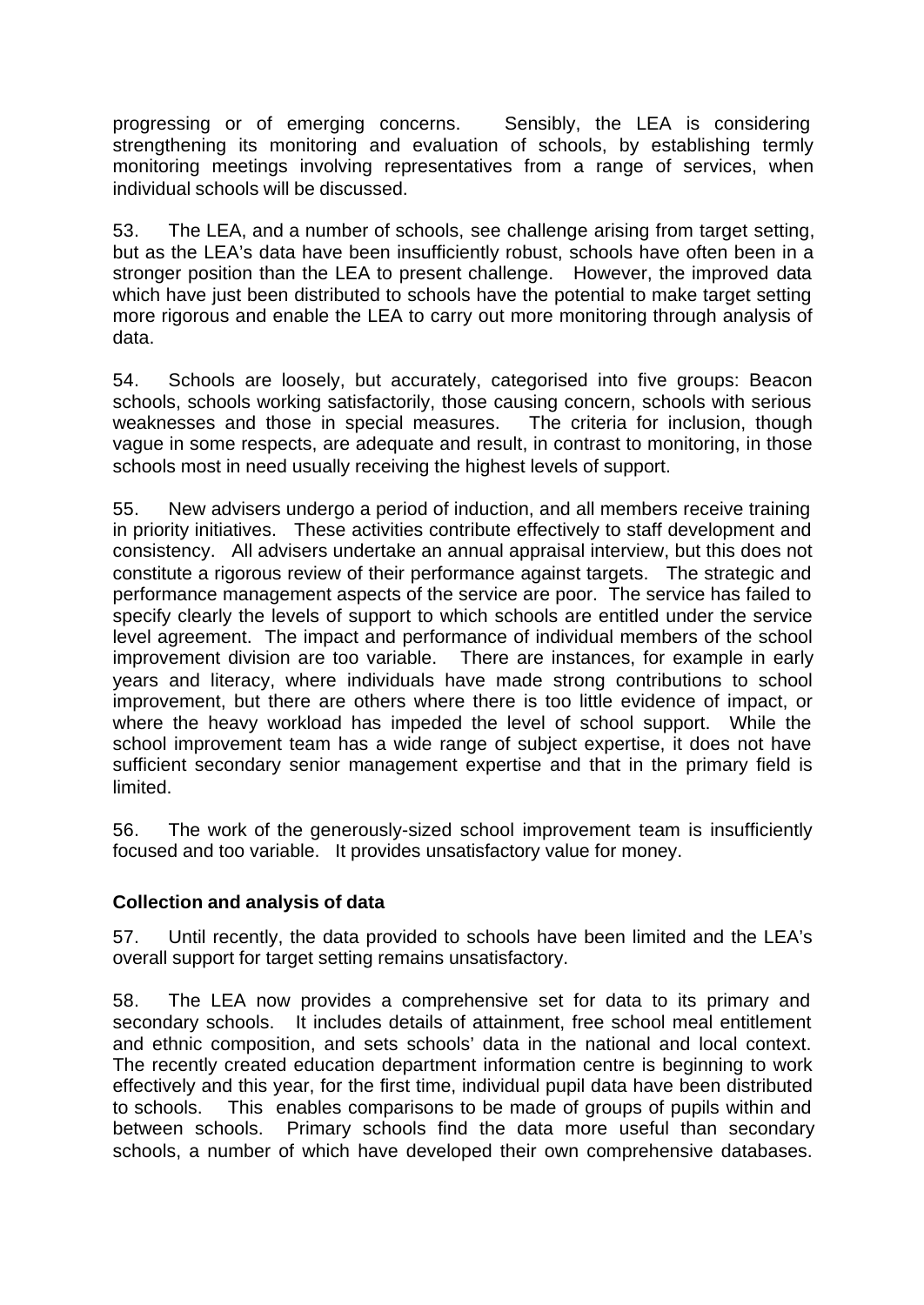The LEA does not routinely gather, record and distribute data to schools on wider aspects of their work, such as financial information or parental complaints.

59. The LEA's approach to target-setting is grossly inefficient. Schools' attainment targets are set by the LEA and the school is told about them by the link adviser during the autumn term visit. If the school accepts these targets, the headteacher is asked to seek the approval of the governing body. If, however, the headteacher is reluctant to accept the targets the adviser expects to attend the target setting meeting of the governing body in order to put the LEA's case. The LEA's targets are based on each individual school's free school meal entitlement and past performance. Schools rightly feel that their own data on individual pupils' performance provide a more accurate basis for target setting, and a number have either challenged the LEA's targets, or accepted them reluctantly. In a number of the schools visited there is also confusion about which are the real targets. Some distinguish between targets set by the school and those which the LEA has set. The improved data which the LEA has recently shared with schools have the potential to address these weaknesses and should enable schools to set their own targets.

#### **Support for literacy**

60. Support for literacy is good. The implementation of the National Literacy Strategy (NLS) is well managed by a senior adviser with one full-time and one halftime consultant. After a period of instability, staffing is now settled and schools are benefiting from good quality provision and the expertise of the NLS staff. The team is supplemented by the termly secondment to the LEA of expert teachers from secondary schools to support developments in Key Stage 3. Five expert literacy teachers have been identified from Key Stages 1 and 2 and they are producing materials which will better engage boys in writing.

61. The training provided by the LEA has been particularly appreciated. Schools benefited from the support for developing literacy action plans, carrying out audits, and from demonstration lessons. The network support groups for coordinators are valued for the opportunities they provide for solving literacy-related problems and for the professional development which they provide for coordinators.

62. Schools value the resources which the literacy team has produced to assist their assessment of pupils' writing and to support the teaching of English as an additional language (EAL). Coordinators have analysed test results for their own schools and so have a better understanding of the strengths and weaknesses of their curriculum. The network meetings for coordinators are valued highly as a means of sharing and solving problems and disseminating information. Many schools appreciate and have learned from the demonstration lessons provided. Schools receive monitoring visits from advisers and consultants but insufficient written feedback is provided for staff.

63. The LEA identified the schools for intensive literacy support correctly and those schools have improved as a result of the help they received. All eleven secondary schools are involved in the strategy and literacy summer schools have been held over the last three years in two schools and in a third school this year. Support to improve literacy at Key Stage 3 is well underway: schools have a high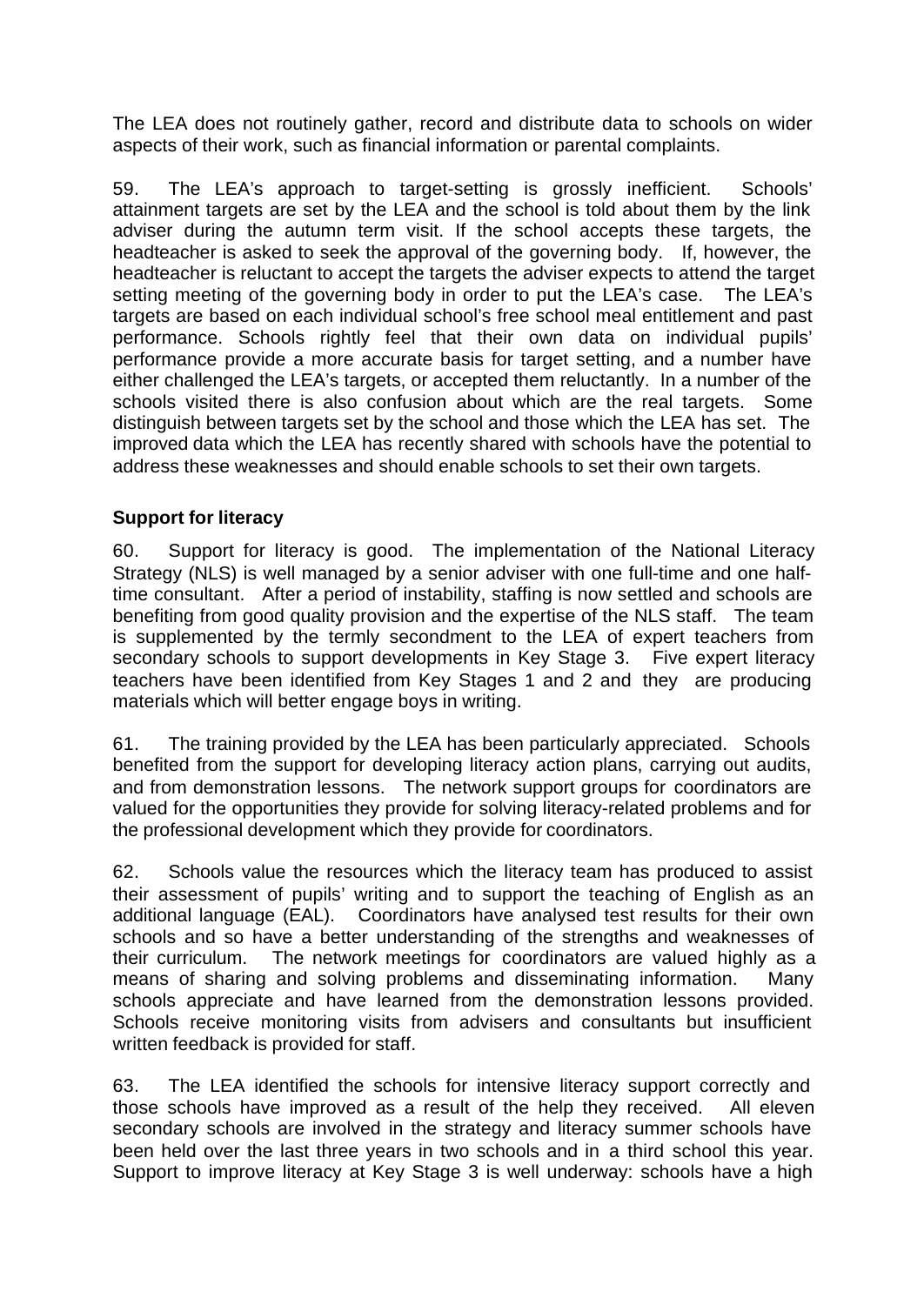regard for the training they have received and developments across the secondary curriculum are beginning. Staff working with pupils whose first language is not English, nursery staff and those working with pupils who have special educational needs have been involved in training and are supported well. A satisfactory range of professional development opportunities is being offered to schools to enable them to develop strategies for supporting gifted and talented pupils.

64. Beneficial working links have been established with family learning schemes to engage children and parents in reading and other basic skills activities. This is a valuable extension of the literacy work taking place in schools. The education action zone (EAZ) literacy co-ordinator for Key Stage 2 works closely with the LEA, attends training sessions and has provided literacy resources for a number of schools. This results in the zone's schools benefiting from co-ordinated support. The library service has developed a wide range of resources in line with the NLS and has been used well by primary and special schools. A number of secondary schools are now also buying into it.

#### **Support for Numeracy**

65. Support for numeracy is satisfactory. Its quality is good but until recently it has been limited in quantity.

66. The Key Stage 2 results for 2000 show 74 per cent of pupils gaining level 4 or above. This is a good increase of 14 per cent over the last two years, one percentage point above the national average. The LEA is on track to reach, or even exceed its 2002 target of 77 per cent.

67. The National Numeracy Strategy is managed satisfactorily. In addition to mathematics, the strategy manager is also responsible for ICT. This heavy load and the provision of only one consultant until September 2000 have limited the support available to schools. However, the appointment of a basic skills adviser who gives almost three-quarters of her time to the strategy has improved the amount of support available.

68. As a result of priority 2 of the EDP, which is to raise standards in numeracy, the LEA has targeted its support effectively. The first numeracy action plan, although adequate, was revised, and is now a more substantial and useful document which has been shared with schools.

69. Schools have benefited from the training they have received although they report variability in its quality in the early days. Recent training and support, when schools have been able to obtain it, have reportedly been of very good quality. Network meetings are valuable and primary coordinators and secondary heads of departments find them a useful way of sharing good practice. Where demonstration lessons have taken place, they have been valued by staff who have developed lesson observation in their schools. However, a number of schools have regretted not being able to arrange such demonstrations because of the limited availability of LEA staff. The LEA accurately identified primary schools for intensive support, but did not always indicate clearly enough to them the reasons for their inclusion in the cohort. This support has been very successful in helping the schools to raise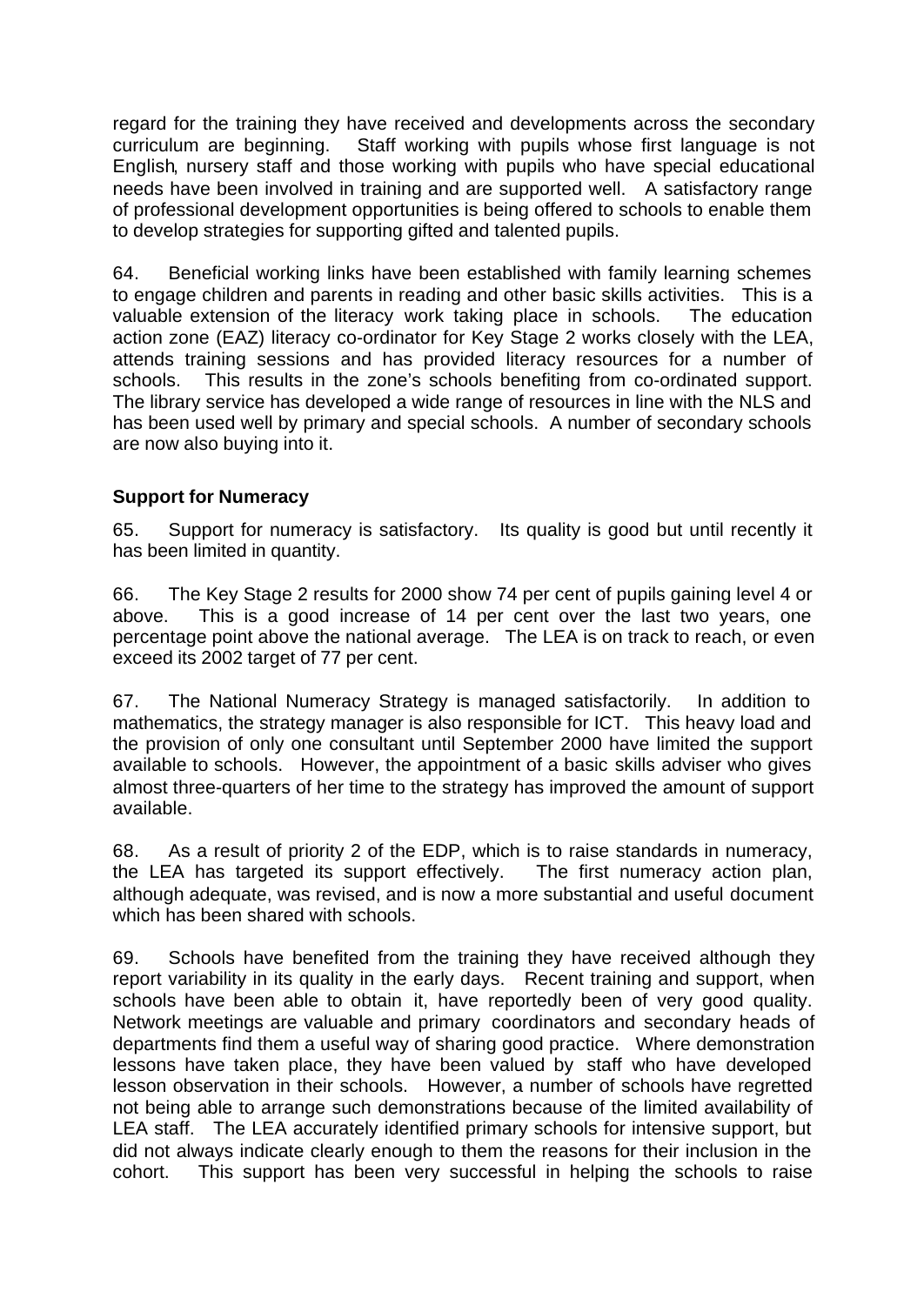standards. Ten intensive schools in the 1999-2000 cohort improved their results by an average of 14 per cent.

70. Ten leading mathematics teachers have been recruited to work with primary and special schools. Their work is planned well and the LEA provides the necessary administrative support to enable them to devote their time to curricular activity. The professional development programme provides opportunities for teachers to develop strategies to challenge and support gifted and talented pupils. Effective support is also provided to enable schools to identify and support lower attaining pupils, particularly girls from ethnic minority groups. The LEA is developing its learning network website in order to enable it to disseminate good practice. Schools have been well supported in analysing test results and benchmarking data to enable them to improve their provision.

71. The numeracy strategy has been very well received by secondary school staff who have particularly valued the opportunities to share training with Key Stage 2 teachers. This has enabled them to concentrate on how the strategy can be developed into Key Stage 3 and how they can best build on pupils' past experiences. Although the NNS is in its very early days of implementation in secondary schools, the prognosis for its development and contribution to the curriculum is good.

72. Links with the EAZ are sound and work is well coordinated. Effective liaison with those involved in family learning is helping children and their parents to benefit from developments in numeracy.

#### **Support for ICT**

73. The quality of support for information and communication technology (ICT) has been uneven, but it is now improving and is generally satisfactory. Visits to schools during the inspection confirmed that where support is unsatisfactory, it is because of difficulty in accessing support and guidance, a shortage of resources, and insufficient expertise to help schools when they need it. In over half of the schools support is satisfactory or good and this is because of improvements in the level, quality and promptness of advice and its relevance to school needs.

74. The LEA strategy is sound and there has been detailed guidance for schools about its development. A careful assessment of needs has been undertaken, based on an analysis of school inspection reports and Key Stage 3 assessments. Progress on implementation of the strategy and the National Grid for Learning (NGfL) is satisfactory overall; with the latter seeking to provide equitable access to all. A recent District Audit Report highlighted its strength in securing an effective ICT infrastructure within the schools, whilst observing that as targets become more challenging, the resourcing and financing of the approach require greater attention. The recommendations are being tackled by the LEA; a project manager has taken up post, the e-mail project with secondary schools is well advanced and half of all secondary school teachers and pupils now have e-mail addresses. Clear guidance has been issued to schools on policy development and provision in line with NGfL requirements, and about training through the New Opportunities Fund.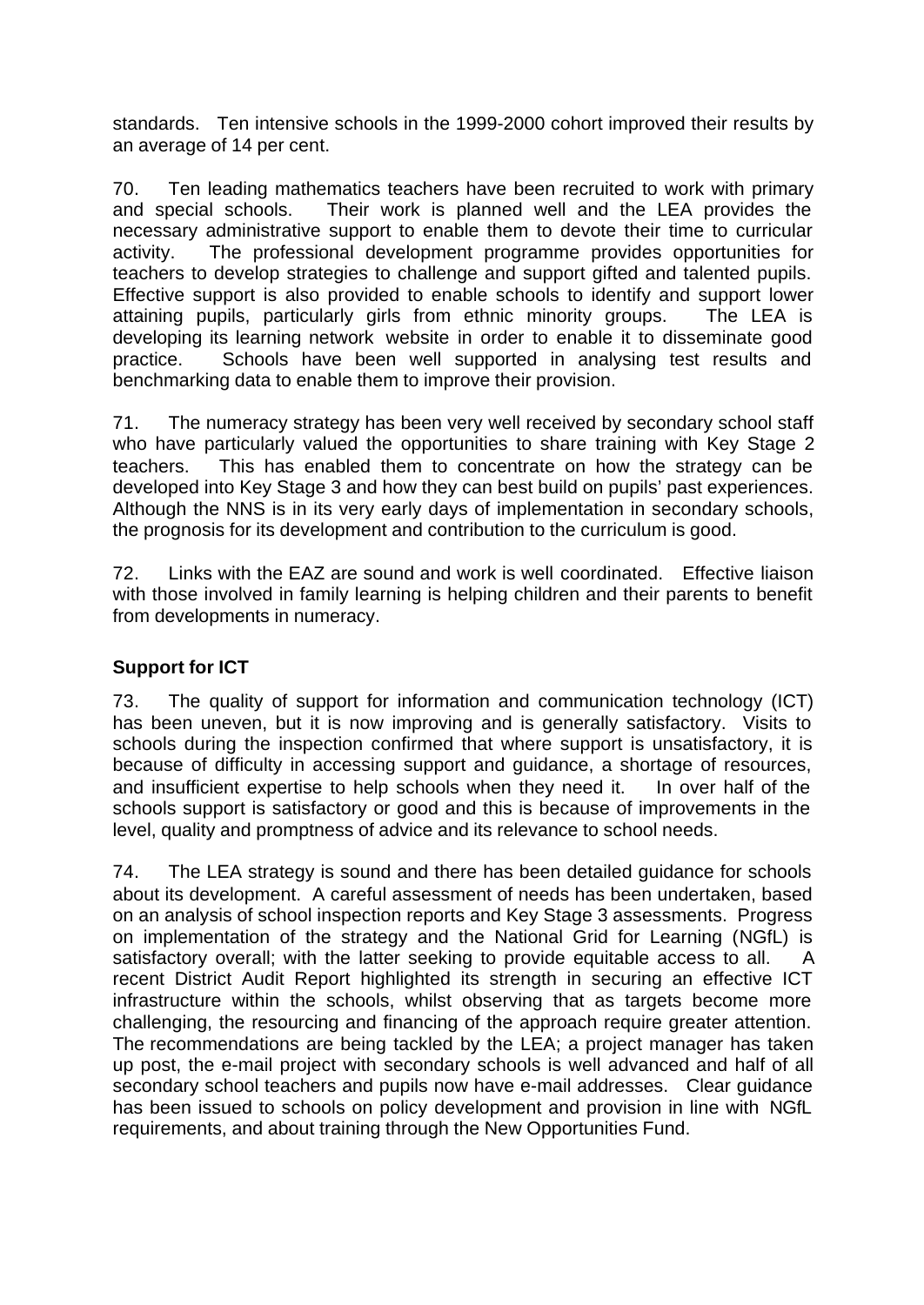75. Although strengths now outweigh weaknesses, the latter still do exist. The schools are not fully engaged in the development and implementation of the strategy and there is no process of review and readjustment involving all schools in the LEA.

#### **Support for schools causing concern**

76. Support for schools causing concern is improving and is now satisfactory. Since 1993, two primary and three special schools have been judged to require special measures. Three of these schools were removed after a period of between seventeen and twenty six months. Of the two remaining schools, one will be reinspected in Autumn 2000 after a period of approximately twenty one months; the other is a primary school which the LEA has been unable to prevent slipping from serious weaknesses into special measures.

77. In addition, two secondary and two primary schools have been judged as having serious weaknesses and all but one have made satisfactory progress. The LEA has also identified a further seven schools as causing concern. Approximately 16 per cent of the LEA's schools are in this category which is rightly identified as a separate priority in the EDP.

78. In the past, the LEA's support for schools causing concern has been too variable and dependent on the quality of the link adviser to the school. In some cases, the school's difficulties were well known but there was a failure to intervene early enough. In other instances, the LEA took robust action which resulted in significant improvement in the management of the schools. The LEA's recent review of its policy and procedures, as part of the review of the EDP, has recognised these inconsistencies and made the necessary revisions. The revised policy has been discussed with headteachers but there has been a reluctance on their part to accept the term 'schools causing concern' as the third category, preferring instead the term 'requiring additional support'.

79. The school improvement strategy group (SISG) of senior managers of the education department is the key decision making body for LEA intervention and support, and reviews progress of individual schools against agreed criteria on a regular basis. Multi-disciplinary school support teams coordinate the programme of LEA support and monitor its effectiveness. Meetings of these groups, however, have not been sufficiently evaluative and have not always presented the LEA's judgements on the progress the school is making. For schools identified by the LEA as causing concern, the revised policy clearly sets out the need to keep governors fully informed from the outset, the requirement of an agreed action plan and regular feedback on progress.

#### **Support for governors**

80. Overall, the support for school governors is generally good. Governor administration provides a range of services for governors which ensure that they are kept informed and up to date with local and national developments. The LEA's 'helpline' provides a prompt service for governors and headteachers on matters relating to governance and issues arising from governing body meetings. Almost all schools buy into the clerking service which is rated highly by them. Regular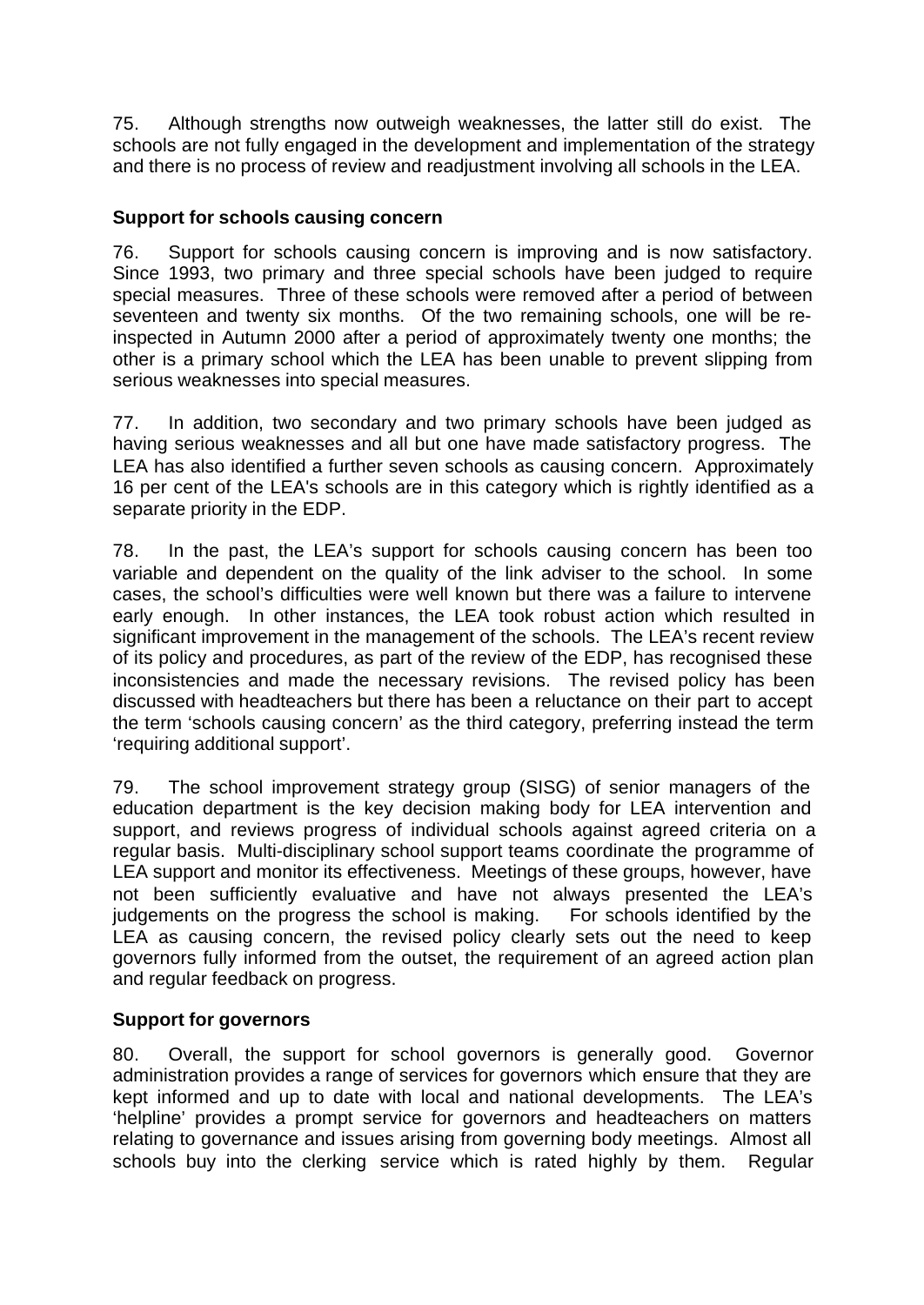monitoring of governing body minutes ensures that LEA officers are able to identify any problems at an early stage.

81. The director of education and the lead member for lifelong learning hold termly briefing sessions for chairs, vice chairs and headteachers. This meeting provides the main means of communication and consultation with governors and is valued by them for its openness. Regular link governor meetings on areas such as SEN, training, target setting and health and safety further enable governors to contribute their views on LEA policy and practice.

82. Governor training is well organised and seen to be of good quality; in particular, induction training for new governors and school based training. The LEA has been instrumental in setting up a team of governors who deliver governor training, in collaboration with LEA officers. Effective targeting has ensured that all governing bodies within the EAZ have received training on effective governance. To date, however, the links between governor training on effective governance and the school improvement team's authority-wide work on school self-review are under developed.

83. Support for governors of schools causing concern is generally effective. Liaison with the school improvement strategy group ensures that appropriate additional governors are identified when necessary. School based training on effective governance has enabled governors to fulfil their monitoring and evaluation role. Effective advice and support on staffing issues related to capability, redundancy and appointments have been widely appreciated by governors

#### **Support for school management**

84. The LEA's monitoring and OFSTED inspection reports indicate that the quality of management and efficiency in South Tyneside schools is below the national average and that of its statistical neighbours. Despite this, the LEA has not provided adequate support for its schools' senior or middle managers or those aspiring to management posts. There is insufficient expertise within the education service to support senior managers of secondary schools.

85. The headship training plan is weak. It lacks coherence and its targets are too vague and aspirational. The level of support for school managers and prospective managers has been very limited. There is no coherent support for new headteachers. A course to support new deputy headteachers began only last term. Schools report that the quality of training courses provided by the LEA is too variable. Too few senior staff from schools have attended national training courses. A steering group of headteachers has recently been set up to advise on an LEA strategy for management, and to develop a three-year programme for attendance on national and local leadership and management courses. These developments indicate a move in the right direction but they are late in the day.

86. The LEA first introduced school self-review five years ago. Since that time annual conferences have been held on the topic for a self-selected group of headteachers but self-review was not developed across the LEA. The first EDP set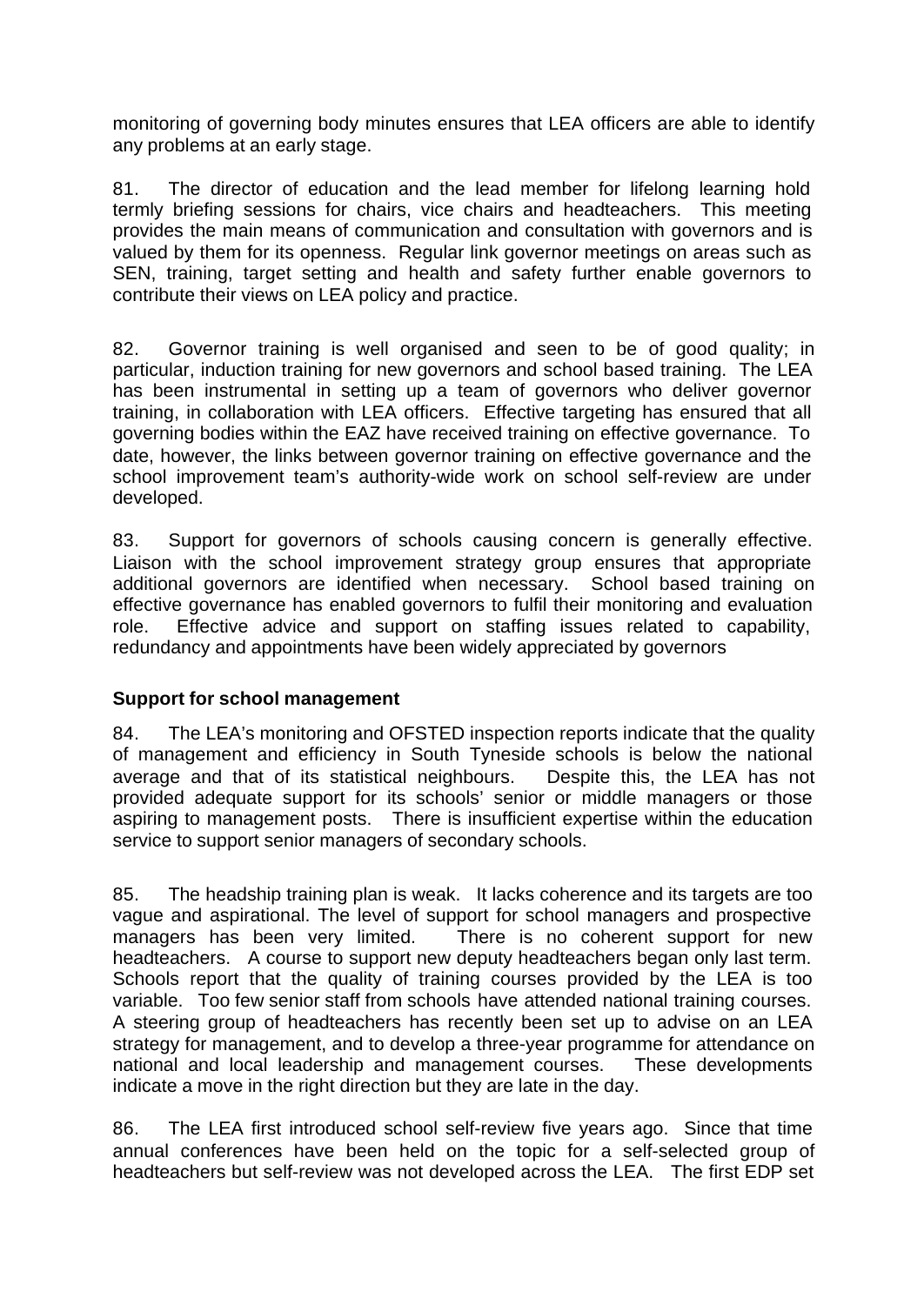out the priority to support school self-review. This programme has been revised and now includes actions which are better aligned to promoting self-evaluation procedures than appeared in the original.

87. The LEA announced these new proposals to support self-review at a headteachers' conference in the summer term 2000, and followed this up by circulating details of the minimum standards which it expects of schools in relation to self-review. From the beginning of the autumn term 2000, two headteachers have been seconded for one day a week to work with schools on self-review. Despite this high profile, progress has been too slow. Developments have lacked pace and schools have not been sufficiently supported or challenged to carry out self review and evaluation.

88. The LEA supports schools in carrying out self-review by supplying data and enabling schools to interpret and use it. The pyramid structure of schools is seen by the LEA as a central plank of support for self-review. Pyramids were formally established in the summer 2000 and are at varying stages of development. They are not regarded seriously by schools as vehicles through which self-review or management support might be brought about.

89. The LEA's training for self-review received a mixed reception by schools. That provided by external agencies was regarded more highly. Schools are at greatly differing stages of self-review and evaluation and, in the main, are unclear about the support they might receive or what the LEA expects of them. Most are aware only that the LEA will be monitoring the headteachers' reports to governing bodies, but largely unaware that part of the link advisers' visit in the autumn term will scrutinise progress on the implementation of self-review.

90. The support provided by the LEA for newly qualified teachers (NQTs) is satisfactory. Guidance is clear and those involved understand their roles. It includes varied and appropriate professional development opportunities which are appreciated by both NQTs and their tutors. Although the LEA does not observe NQTs at work, it monitors their progress through reports from schools and will carry out observations if the school needs a second opinion, or if there are doubts about the performance of individuals.

#### **Support for early years**

91. The LEA provides very good support for early years education, led by a senior member of its advisory team. The LEA has shown a longstanding commitment to early years education, evidenced in its provision of five nursery schools, 27 nursery units and the recently opened early excellence centre. The LEA's guidance and monitoring ensure compliance with the staffing ratio of one teacher and one nursery nurse to 26 pupils.

92. The early years' development and childcare plan is a satisfactory working document and its production has provided an opportunity to formalise existing working relationships. The early years' partnership has an experienced and capable multi-agency membership committed to achieving the best it can for the children and their families in South Tyneside.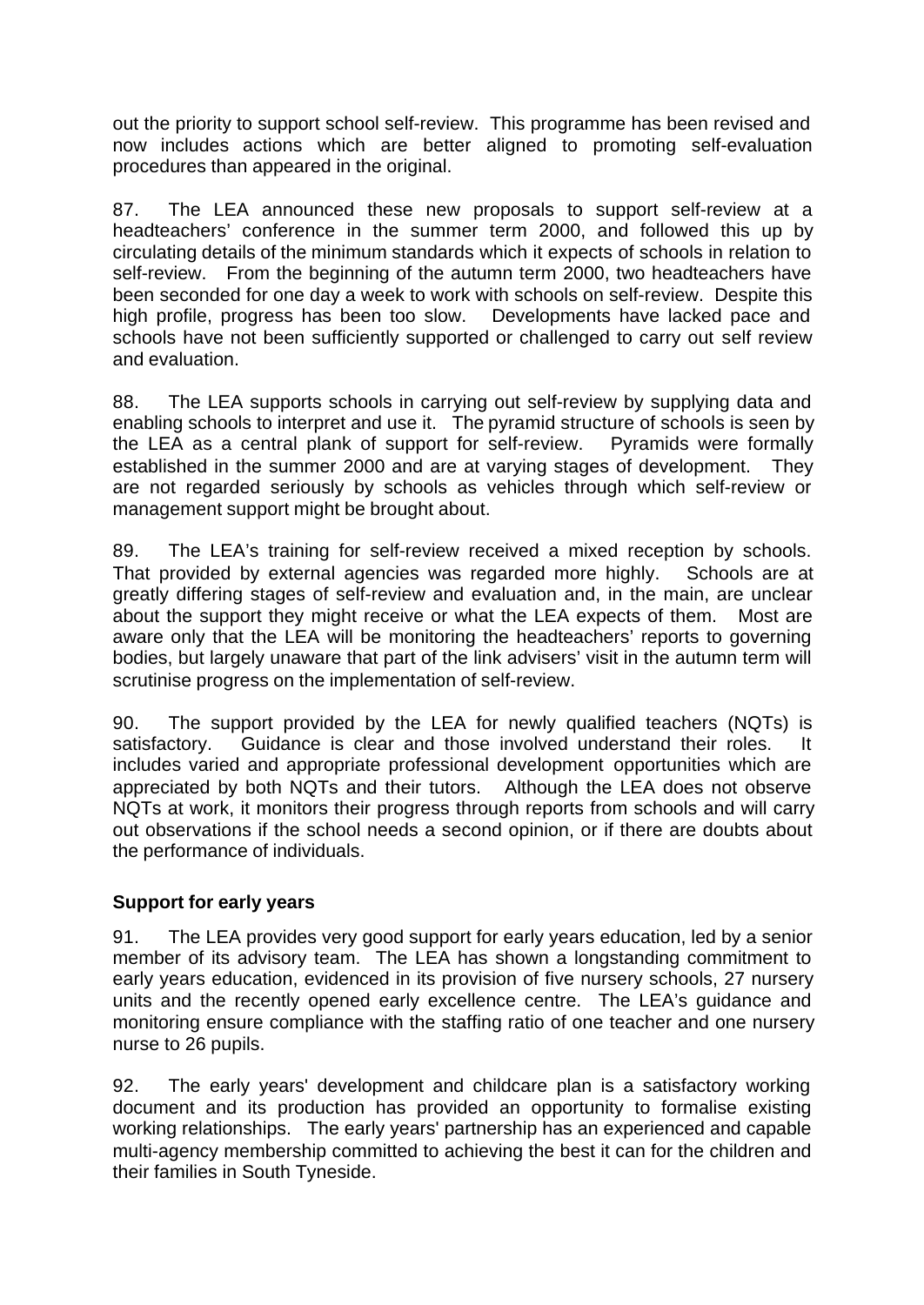93. The early excellence centre has been developed within existing school premises with the aim of providing a variety of experiences of high quality for children and their families, training opportunities for parents, carers and other practitioners, and opportunities to share and disseminate good practice. The plans for the centre are good and the partnership, with the support of the LEA, has considered carefully how the centre might contribute to developments across the range of maintained, private and voluntary sector provision. The centre is seen as the borough's focal point for development through which the LEA and the partnership will support and improve cross-sector working.

94. Early years' staff have been trained in the implementation of the NLS and NNS. The relationship with the EAZ is profitable: the EAZ funds an early years' teacher to work with the early excellence centre. The LEA encouraged and supported 18 early years staff to undertake study at the University of Northumbria. Seven of these students have progressed to pursue higher degrees. Effective relationships exist with the social services, the health authority, the private sector, the portage scheme, the University, South Tyneside College, and the Pre-School Learning Alliance. Sure Start, which operates to improve children's abilities to learn, is supported effectively by the LEA and the partnership. Children with special needs and their families are also supported well.

#### **Recommendations**

#### **In order to improve monitoring, challenge, support and intervention:**

- the strategic and operational management of the school improvement division should be improved in order to achieve a more effective and efficient service;
- the roles and responsibilities of the division should be more closely aligned to the Code of Practice on LEA-school Relations;
- the procedures for monitoring should be refined and the results of the range of monitoring activities more accurately recorded and reported to officers and schools;
- the recently refined data should be used more effectively to monitor the performance and progress of schools;
- the schools should be made clear of their entitlement under the service level agreement and under EDP priorities, and
- schools should be encouraged to become more autonomous by encouraging less reliance on LEA support.

#### **In order to improve support for ICT in the curriculum:**

• the strategy should be reviewed in consultation with all schools in order to secure agreement on further development and implementation.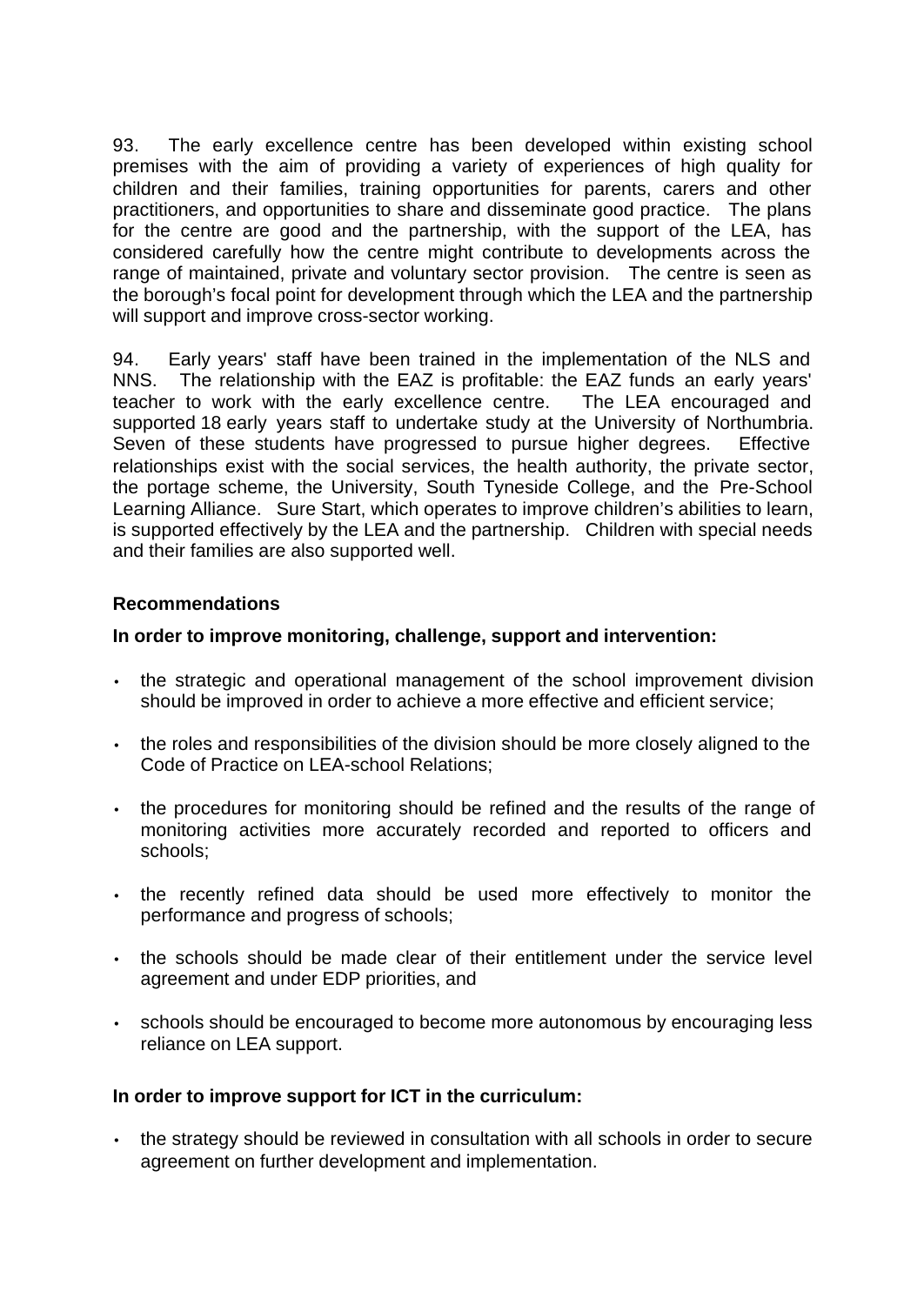# **SECTION 3: STRATEGIC MANAGEMENT**

#### **Corporate planning**

95. Over the past two years, South Tyneside Council has been developing its approach to corporate planning. The Council issued its first corporate plan in April 1998. Raising educational standards in schools and the community is one of six corporate priorities agreed at that time. Two other corporate priorities, reducing unemployment and promoting social inclusion, also relate directly to the role of education.

96. The Council's corporate plan 2000/01 clearly identifies performance indicators across all services and provides a useful tool for monitoring performance. The aims and objectives contributed by the different services within the education department are generally sound and are based on priorities and targets within other statutory plans such as the EDP, the Early Years Development and Childcare Plan (EYDCP) and the School Organisation Plan (SOP). These contributions from the different education services however, are not securely based on effective planning at an individual service level, nor are there any links between service objectives and financial planning.

97. In May 2000, the LEA published a strategic plan for education for the period 2000/2004 as part of its corporate approach to Best Value. The plan aims to provide a coherent framework for existing statutory plans and to link them to four strategic priorities for the education service. These are: raising standards in schools; improving educational opportunities for children with special educational needs; improving opportunities for high quality, affordable and accessible childcare, early years education and play provision; and improving opportunities for lifelong learning. These strategic priorities reflect appropriately the local context and are linked to the Council's corporate priorities and core values. However, the plan has a number of significant weaknesses. It does not communicate clearly how these strategic objectives are to be met, the role that schools have to play in achieving them or how they are to be resourced. Evidence from interviews and school visits indicates that schools have only limited knowledge of these strategic priorities. Schools acknowledge the LEA's commitment to raising standards and support the priorities within the EDP. However, the strategic direction and core values for the education service have not been clearly articulated or communicated to schools.

98. The quality of statutory plans drawn up by the education department is variable. Recent revisions to the EDP have significantly improved the quality of many of the success criteria and the related activity plans. The Asset Management Plan (AMP) and School Organisation Plan (SOP) are sound planning documents. In contrast, the Behaviour Support Plan is weak and is currently being revised. The Ethnic Minority and Travellers Achievement Grant (EMTAG) action plan is poor. In both areas, however, service delivery is better than the planning suggests.

99. There is no consistently applied performance management strategy across the education service, nor does the Council operate an appraisal system. To date, there has been limited monitoring of the performance of individuals or of the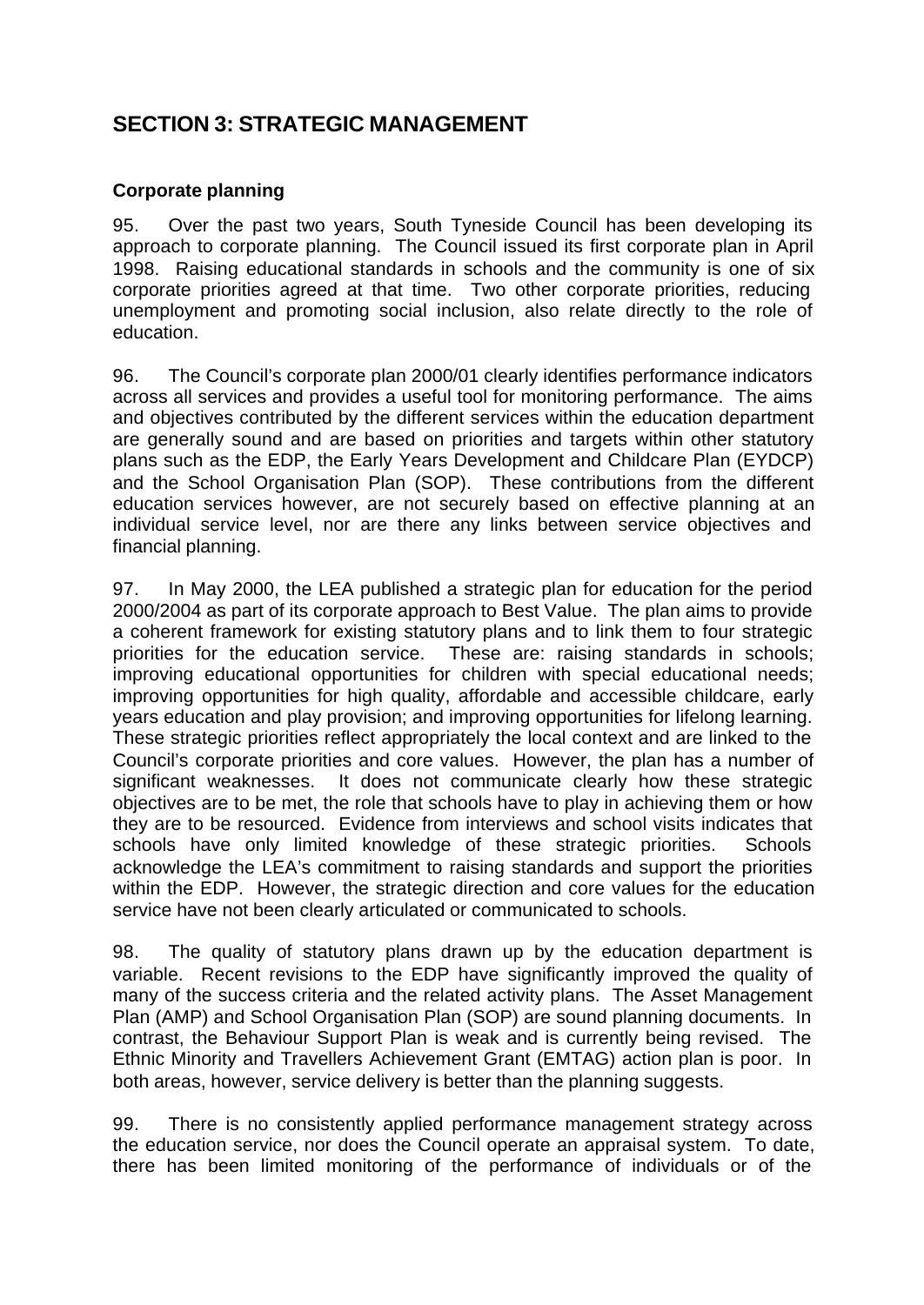effectiveness of the different services within the department. Service planning is not consistently implemented across the department. There is little use of evaluative feedback from service users. As a result, the authority has limited information about the effect of the various strategies and actions which have been implemented. There has been an over-reliance on evaluation from external agencies such as OFSTED and the reports of the district auditor. The department, however, has recently established an annual performance monitoring schedule which identifies, on a monthly basis, progress reports on key LEA and partnership plans to be considered by the senior management team.

100. Day to day operation of the education department is generally effective. Staff are hardworking and conscientious, and many services provide appropriate support for schools, despite the absence of effective management in some areas. Relationships between officers and schools and other key partners are open and accessible. However, there is too wide a variation in the performance of different services within the department. Senior management has not been sufficiently proactive in dealing with these deficiencies. As a result, the LEA does not have the capacity to improve the way it delivers services in order to meet the demands of the Best Value regime or to support schools towards greater autonomy. The prevailing culture within the authority is still one in which the majority of schools are dependent on the LEA to meet their needs, rather than taking greater responsibility for their own improvement. The political and professional leadership of the LEA has been slow to challenge these assumptions, and has failed to embrace fully the implications of the Code of Practice on LEA-school relations.

101. Officers' advice to elected members is generally sound and committee reports are succinct and well written. However, senior officers and elected members have been far less effective in developing strategic policies and in making effective decisions: most notably in relation to the education budget and in the slow response to the district auditor's report of July 1998 on SEN provision and in the removal of surplus places in nursery schools and classes. Elected members are not sufficiently briefed on standards and school improvement apart from the OFSTED summary reports on schools which are presented to the performance and quality select committee on a six monthly basis. Reporting of progress on the EDP is not sufficiently evaluative and does not enable elected members to judge the effectiveness of the strategy and the related resource allocations. In this respect, they are not able to carry out effectively their scrutiny role.

102. The procedures for consultation are generally effective, although as yet consultation involves schools mainly in responding to draft documents rather than in influencing the development of policy and planning. In particular, secondary schools in the school survey rated as poor the extent to which they are able to influence LEA policy. The recent introduction of Excellence in Cities (EiC) got off to a bad start because the LEA took an insufficiently robust stance in bringing schools together. These earlier problems have been addressed and the partnership working is now running smoothly.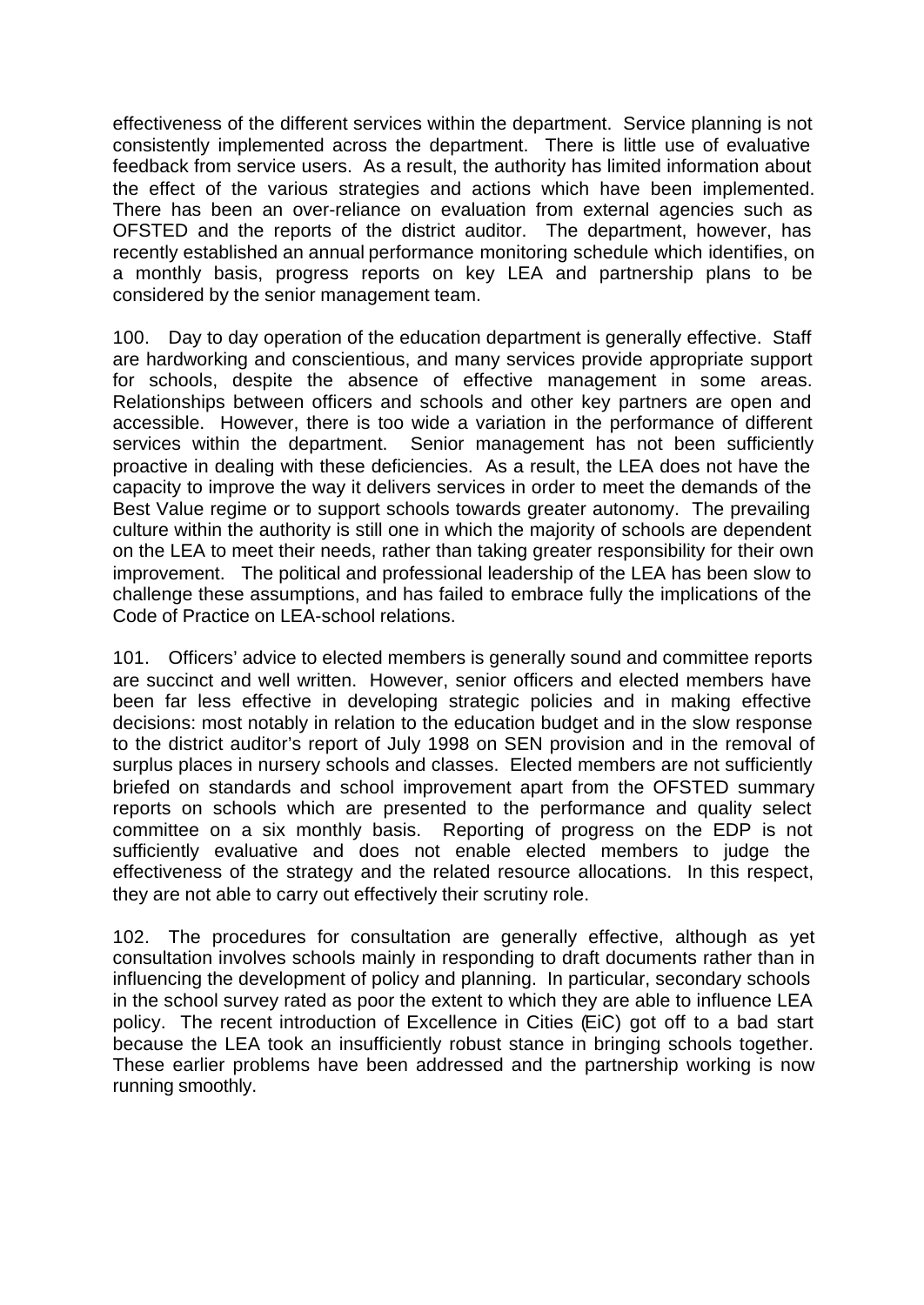#### **Partnership**

103. The LEA is committed to partnership working and effective links are well established at a strategic level with a wide range of local authority departments, voluntary and public sector agencies. Representatives of the LEA's partners spoke highly of the accessibility of senior officers and of their commitment to collaborative working to the benefit of children and young people in the borough. Links with South Tyneside College are strong and result in a wide range of initiatives designed to improve the staying on rate at post-16 and to enhance the employability of young people. The LEA and South Tyneside College are working jointly on the piloting of the Education Maintenance Allowance which was introduced in September 2000. The director of the education business partnership is a member of the LEA's school improvement team and the director of the EAZ regularly attends team meetings. Their respective programmes of work are making a significant contribution to the drive to raise standards. There are productive relationships with the Diocesan authorities.

#### **Management services**

104. South Tyneside LEA offers a full range of support services to its schools. The funding for finance and personnel services was delegated to schools for the first time in April 2000. The LEA provides a single level of service for the same cost as each school receives in delegated funding. All the services are provided through clearly written service level agreements, which run for three years up to 31 March 2003. Schools were consulted extensively in the run-up to budget delegation. However, once final budgets were allocated, there was not sufficient time for schools to fully consider alternative provision before they had to commit themselves to the LEA. In these circumstances, three-year binding contracts, with no choice about service level, constrain schools' freedom of choice. The LEA conducts regular surveys to determine schools' satisfaction with traded services.

105. Responsibility for providing advice and support on personnel matters is shared between the education personnel team and the corporate personnel department. The response to schools is prompt; the advice is generally good and sometimes excellent. On a few occasions schools would have welcomed more forthright support in dealing with issues of capability and under-performance. Written guidance on policy and procedures is clear and timely. However, it has not been assembled as a personnel manual so that headteachers have no readily available reference source.

106. South Tyneside provides good financial support to schools. This covers budget setting and monitoring; budget officers are responsive and well regarded by schools. No schools have built up significant budget deficits. Those that end the year with balances of more than five per cent are asked to explain expenditure plans. At the end of March 1999, only ten schools held balances of more than five per cent and only three more than ten per cent. The LEA facilitates an inter-school loan scheme using budget surpluses, borrowing schools pay only moderate rates of interest but lending schools receive no interest whatever. This disadvantages schools with retained balances.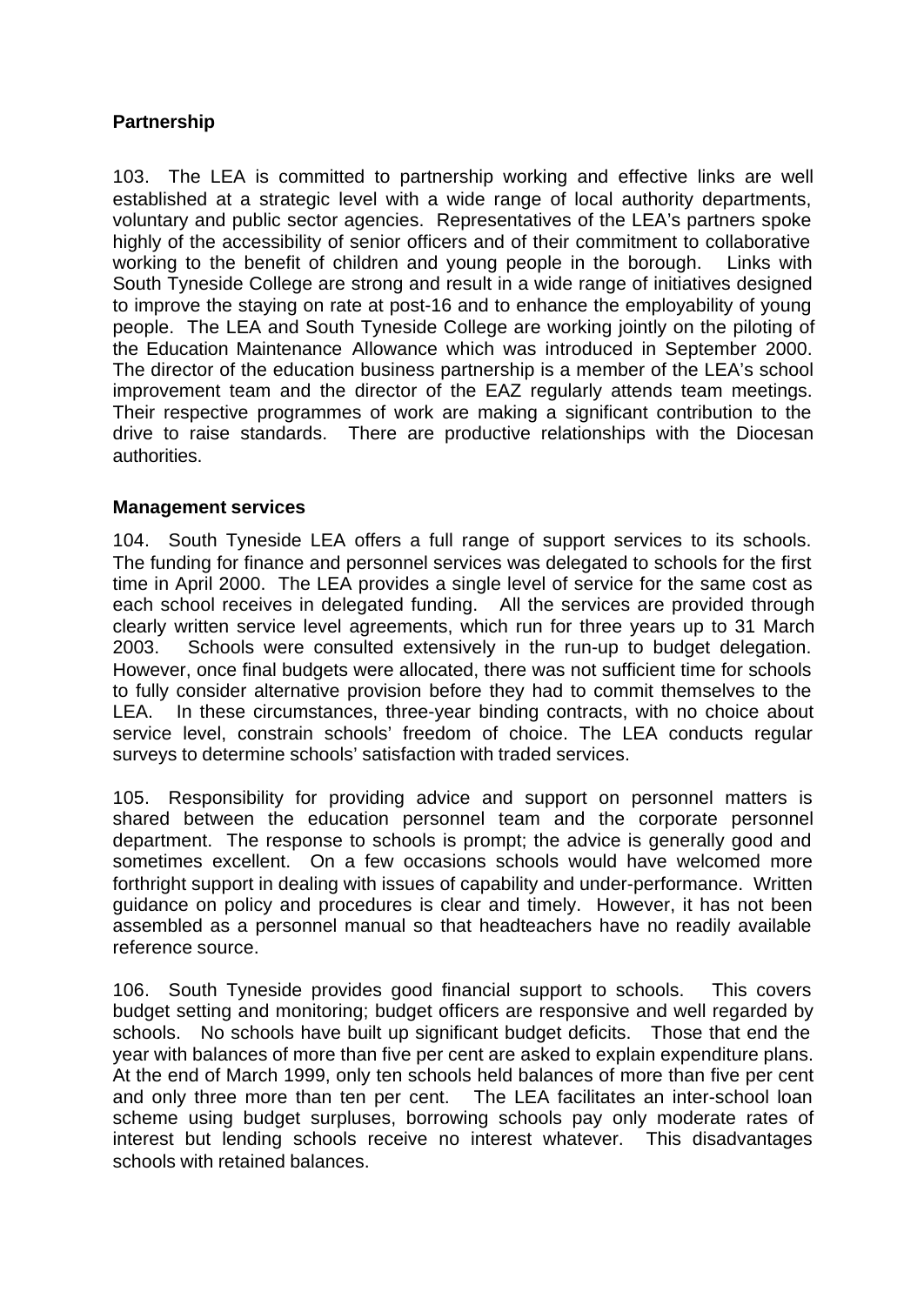107. Payroll services are efficient and accurate. The internal audit service works to a clear schedule and produces thorough reports with clear recommendations.

108. All of these financial services are highly regarded by schools. However, the finance team does not produce comparative financial information for schools to use in budget planning and analysis of performance.

109. The LEA provides good ICT support for management and financial administration in schools. It has written its own software package, supported by good quality training and a comprehensive, easily understood manual. There are occasions when schools have difficulty in getting access to telephone support, but once contact is made, support is good. The LEA is a pilot authority for the introduction of the electronic form seven and unique pupil numbers. It ran a successful trial in January 2000. In the survey, schools rated this service as good.

110. South Tyneside has one of the highest take up rates in the country for paid school meals. Catering services provided by the Council are good. Grounds maintenance services are inconsistent; schools frequently have to complain to the contractor in order to receive a better service.

111. Building services, provided by the public works department, respond promptly to emergency calls, but until recently was slow to respond, expensive and bureaucratic.

#### **Recommendations:**

#### **In order to improve strategic management:**

- in collaboration with key partners, a clear, strategic direction for the education service should be formulated in order to provide a coherent framework for existing plans;
- the recently published education strategic plan should be used as a basis for service planning, review and evaluation;
- performance management procedures should be devised and implemented across the department; and
- the three yearly SLAs with schools should be reviewed so that renewal can be undertaken on an annual basis, and that a choice of service levels is offered.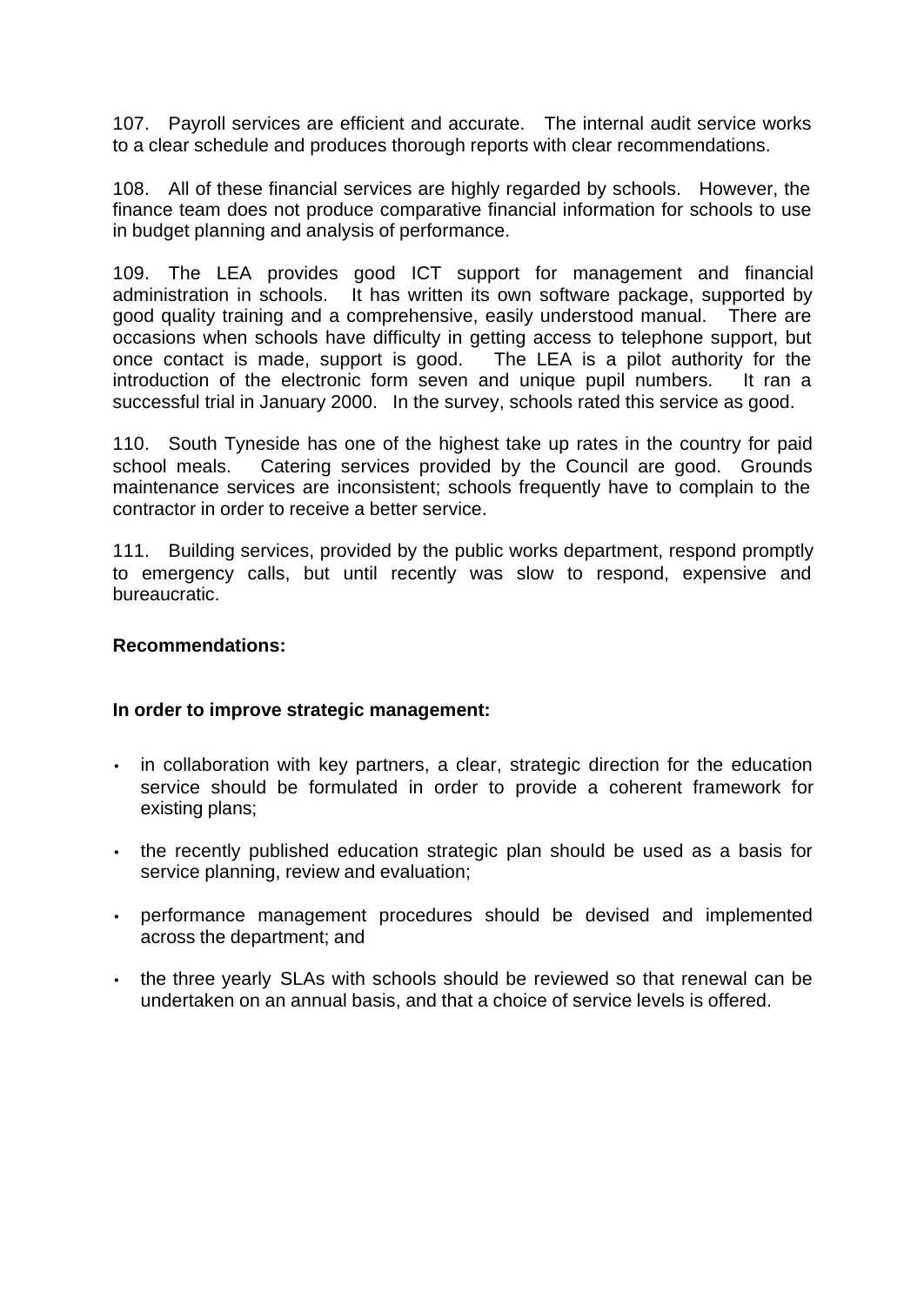# **SECTION 4: SPECIAL EDUCATION PROVISION**

### **Strategy**

112. The LEA policy for special educational needs (SEN) is comprehensive and is clearly related to the SEN Code of Practice and to the national agenda. The LEA also recognises the need for an additional inclusion policy to meet the wider requirements of schools in developing a more inclusive response to individual pupil need, as a key part of the SEN inclusion strategy. This need is also being addressed within priority five of the EDP.

113. The LEA's approach to SEN has been a measured one. This, in turn, has slowed down the pace of development, although actions taken are sound and reflect the views of the LEA's partners. In addition, there is insufficient clarity about the intended outcomes of the medium and long term targets, with corporate SEN targets not fully aligned to SEN targets in the EDP.

114. In July 1998, a district auditor's report recommended that the LEA undertake a comprehensive review of SEN provision. The LEA's response has been slow. It is only recently that an extensive consultation and review of special schools has taken place. Further recent developments to provide outreach support from special schools have been well received, but have not been communicated effectively as part of the LEA's strategic response to inclusion. The ongoing development of resourced bases attached to mainstream schools is sound and has decreased the number of pupils in out of borough provision. Visits to schools indicate that this provision has led to effective integration in most cases.

#### **Statutory obligations**

115. The LEA currently takes reasonable steps to meet its statutory responsibilities. In 1999/2000, 65 per cent of statements were drawn up within the recommended 18 weeks, and with exceptions, 92 per cent. Schools reported a variable response to the meeting of statutory deadlines, expressing concern regarding delays in the psychological service's assessment of pupils. These delays, which were due to staff shortages in the service, have now been rectified and the statutory time limits are improving significantly.

116. Administration systems to support the statutory process are improved through the vigilance and urgency of the administrative staff with the other agencies involved in meeting required deadlines, and through the attention paid to the corporate targets for SEN. The updating of the information systems will further enhance this process and support the effective work of the administration team.

117. The quality of statements examined is rarely less than satisfactory, and in most cases good, especially those produced more recently. A satisfactory proportion of annual reviews, both in and out of borough, are attended, with a range of officers prioritising transitional reviews and contentious cases. The review of statements and the de-statementing of pupils are satisfactory. The moderating panel for assessment currently only meets to resolve difficult and contentious cases. This panel should now become a regular means of placement as current practice does not always ensure an equitable response to need.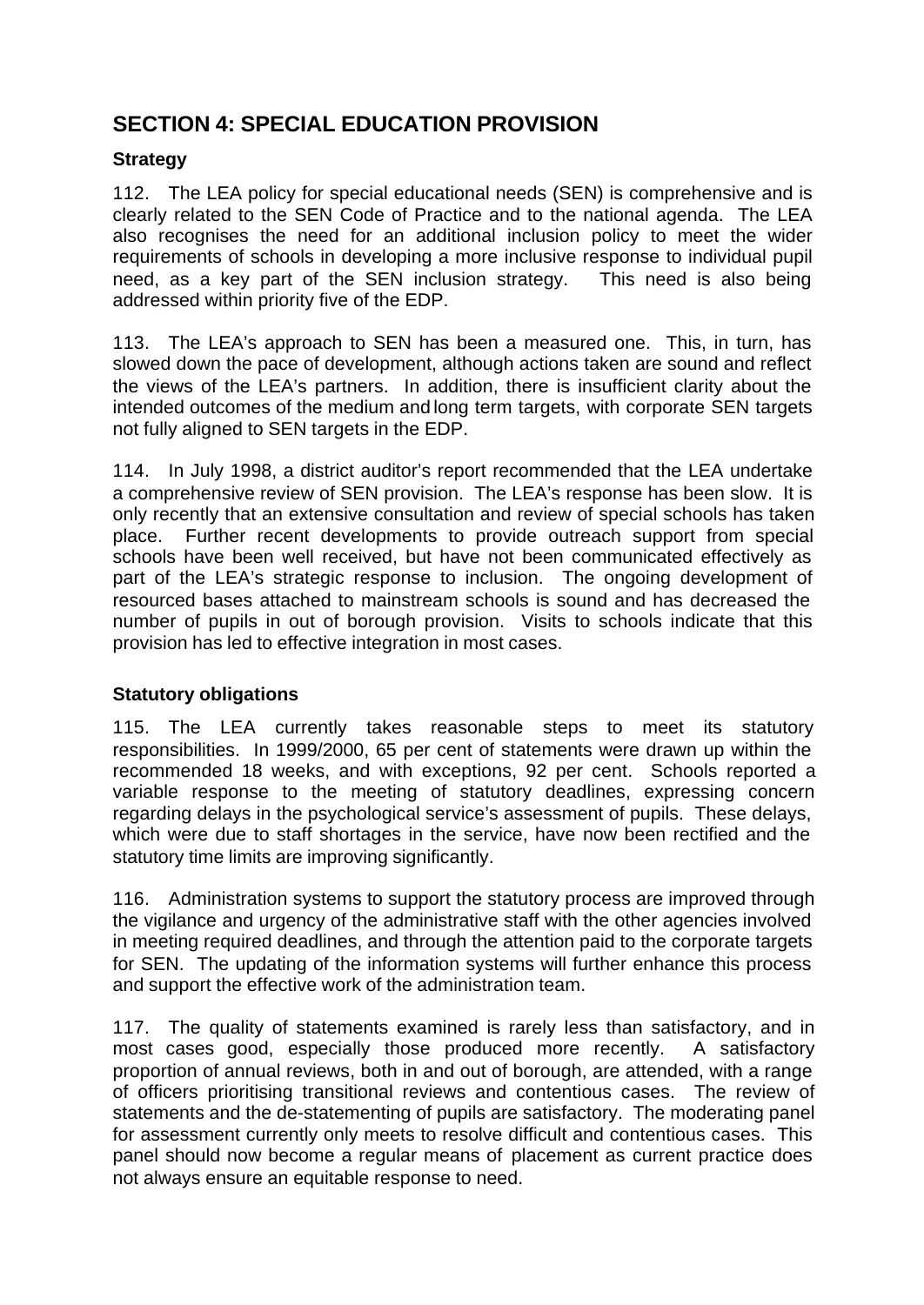#### **Improvement and value for money**

118. Leadership and support for SEN has been strengthened by the appointment of an SEN adviser and an advisory teacher. Both play significant roles in raising the status of SEN in mainstream schools. Effective work has been done to support the priority for SEN in the EDP and has ensured the development of model SEN school policies, the development of appropriate reporting of SEN in governors annual reports, target setting and the provision of professional development for teachers, SEN coordinators and learning support assistants. The expertise of teachers in special schools is beginning to be shared in mainstream schools and complements the effective regional liaison work, with the LEA leading on conferences on inclusion, autism and dyslexia.

119. Support services are well received by schools with a willingness to work together to meet individual need. The learning and behaviour support service has recently been restructured effectively and now reports directly to two senior psychologists who manage individual pupil need on a referral basis. Early intervention strategies are being developed to meet schools' needs as they become more inclusive. Early years, portage and sensory services have established effective links with social services and health. These services stimulate initiatives, monitor and review pupil progress, and train mainstream teachers to meet needs in the classroom. However, the overall monitoring and evaluation of the support services is under developed.

120. In almost half the schools visited during the inspection, financial arrangements were unsatisfactory. The lack of clarity in relation to the principles and criteria on which funding for SEN provision is allocated is a weakness. Schools are uncertain about the entitlement of pupils without statements and the absence of systematic monitoring of expenditure on SEN prevents the LEA and schools being able to demonstrate that resources fully follow need. The situation is further complicated by a flexible response to funding bands for statutory assessment and by special schools' concerns about their comparative low levels of funding. The cost of out of borough provision remains significantly high and requires further liaison with social services to address the funding issues that arise from the shared funding of children in public care. The LEA currently provides unsatisfactory value for money in meeting SEN.

121. The omission of special schools from the current Best Value review of SEN is of serious concern, given the large part they currently play in SEN provision in South Tyneside.

#### **Recommendations**

#### **In order to improve the arrangements for meeting pupils' SEN:**

• the development of SEN provision should be continued ensuring that all schools are fully aware of the principles underpinning the inclusion strategy;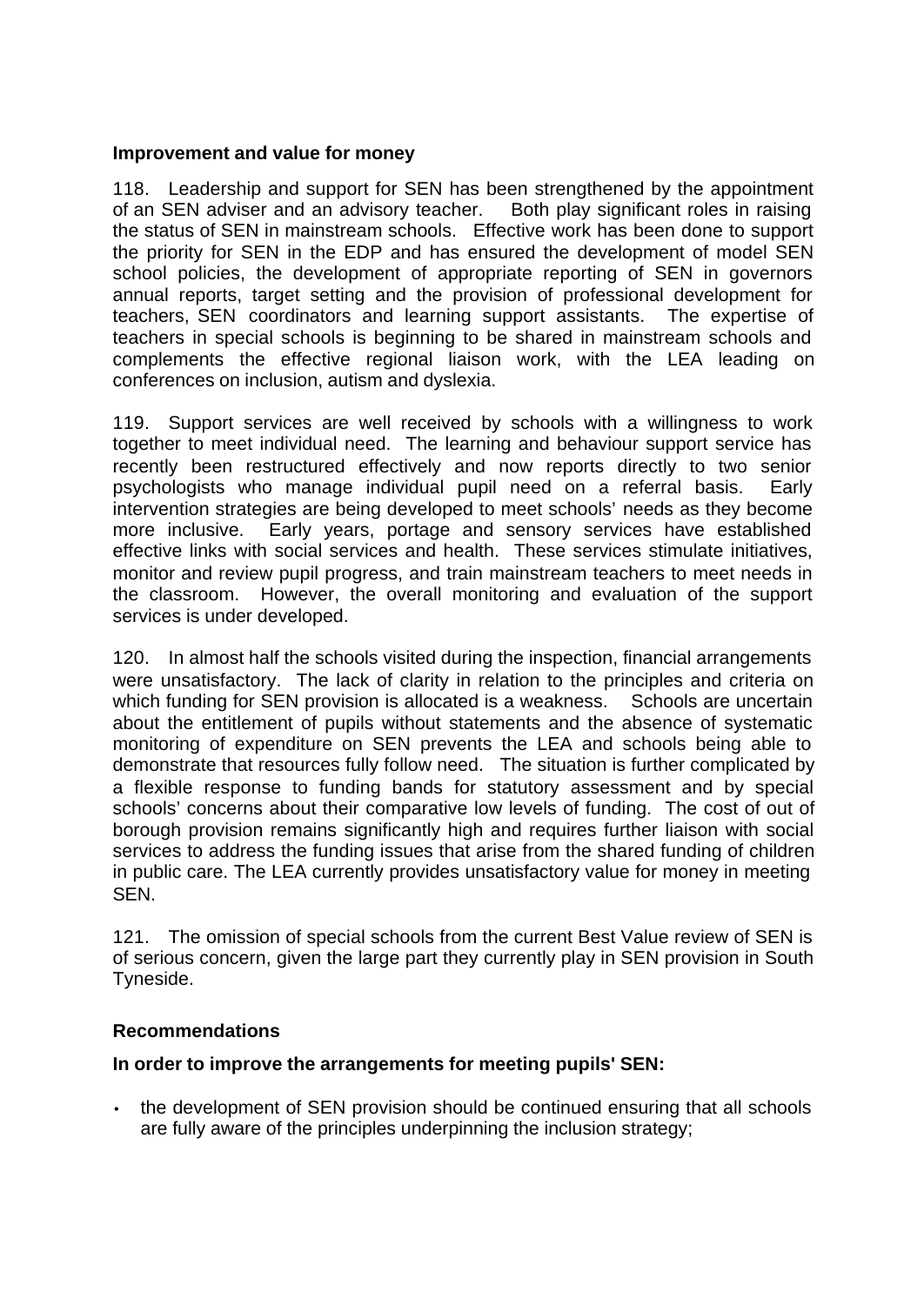- the arrangements for the monitoring and evaluation of schools and support services in meeting individual pupil need should be improved;
- clear and transparent funding mechanisms should be published with associated criteria for the assessment of and provision for pupils with SEN; and
- the outreach provision should be extended and the outcomes of the special schools' review and the Best Value review of SEN should inform future strategic planning for SEN.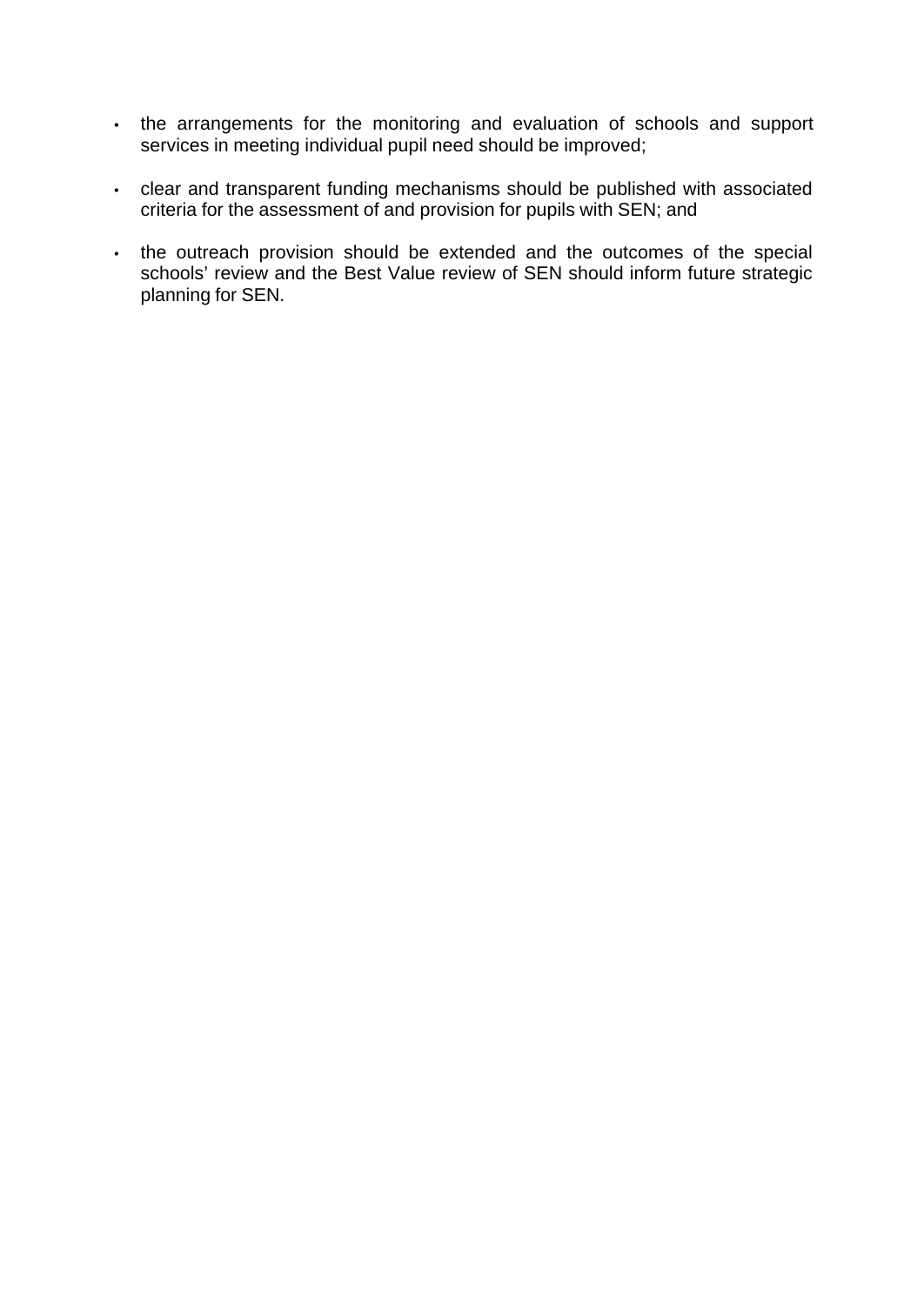# **SECTION 5: ACCESS**

#### **The supply of school places**

122. The population of South Tyneside is falling. The projected primary school roll is anticipated to fall by 1,174 between January 2000 and January 2004, and in the secondary sector from 10,444 to 10,148 over the same period. Since the inception of the LEA in 1974, it has worked steadily to reduce the number of schools and surplus places; there were 20 secondary and 90 primary in 1974, and 11 and 56 respectively today. In January 2000, the borough had 1647 surplus places in primary schools, 11.2 per cent of the total and 1183 (10.4 per cent) surplus places in secondary schools. 616 children were enrolled in schools beyond capacity. These figures are close to the average for similar authorities. The LEA has firm plans in place to remove 195 places by September 2002. The School Organisation Plan (SOP) estimates that 1400 primary and 500 secondary places will have to be removed by 2004 if the Best Value target of six per cent surplus is to be achieved. Initial considerations have focused on the five primary schools and the one secondary school with more than 25 per cent surpluses. Rapid action is now required if the LEA is to achieve its target for 2004.

123. The SOP anticipates that some of the surplus places may be used to accommodate units for children with SEN. However, the 2000/2001 revised SOP makes no mention of the review of special schools that the LEA has initiated. This review is not integrated within overall school place planning.

124. The LEA has a policy of seeking to merge infant and junior schools into all through primary schools when opportunities arise. It has recently completed one such merger successfully and building work is underway on another.

125. In addition to the surplus places in primary schools, there is also a significant surplus of places in nursery schools and classes. This matter was raised in the district audit report following a review in 1996. The LEA was slow to tackle the issues raised but is now considering the options available to it to remove surplus places and to make more economic use of its resources.

126. The LEA has prepared a plan to reduce infant class size and reached the target of no class above 30 from September 2000. Given the situation with surplus places it was only necessary to build one classroom.

#### **Admissions**

127. Admissions to schools in South Tyneside run smoothly. There are relatively few appeals and they are managed effectively. Admissions criteria are mainly based on school catchment areas. Admissions administration for primary schools is now co-ordinated centrally and this prevents parents holding more than one vacancy and making planning difficult for individual schools. Admissions to nursery schools and classes are administered locally and this leads to problems when parents hold a place on more than one waiting list. Admissions information to parents does not indicate the extent to which schools are oversubscribed.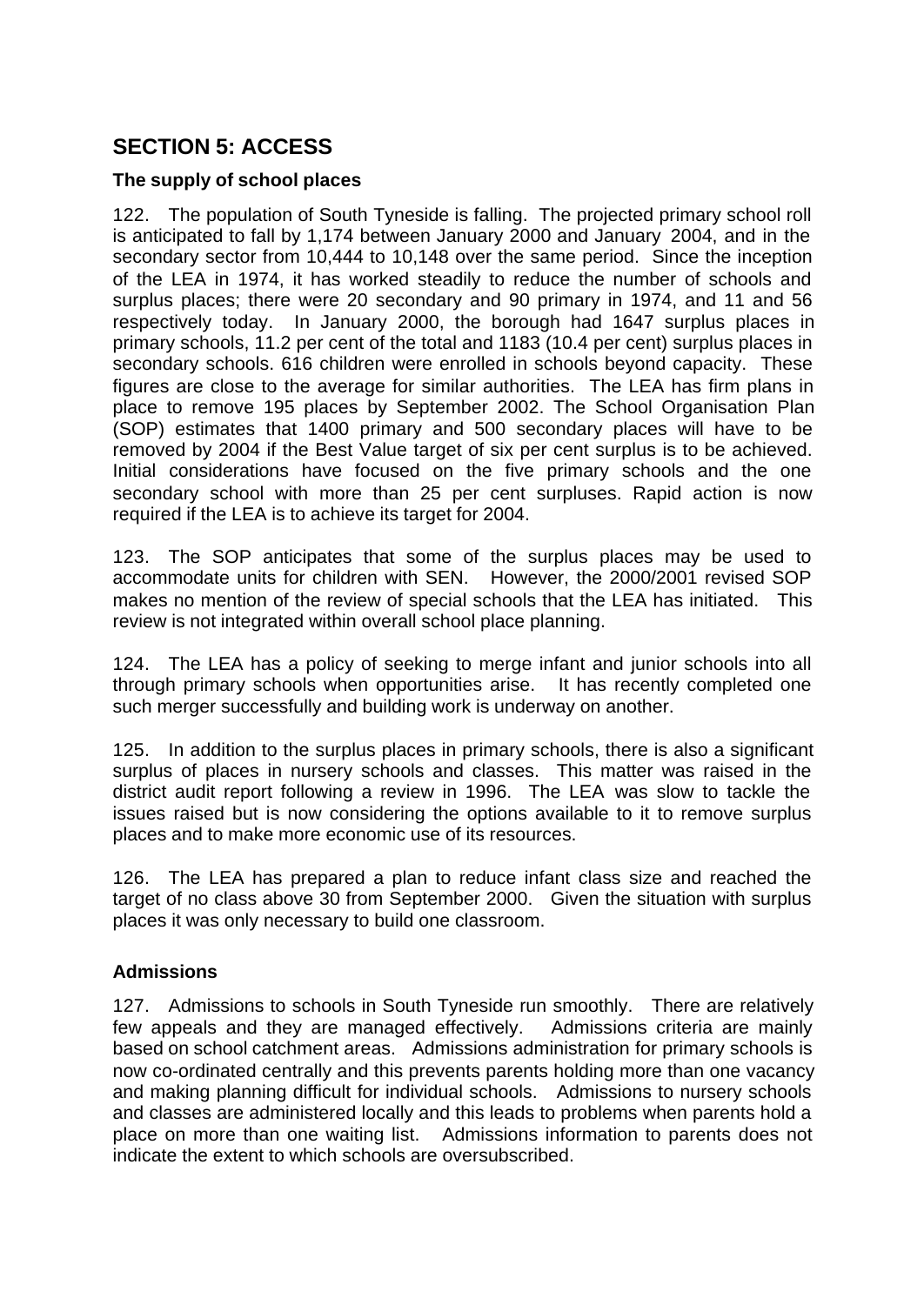128. The LEA has prepared a detailed Asset Management Plan (AMP) which lists the condition of all school buildings. The estimated cost of the backlog of repair work is £24m. The LEA has asked schools to undertake their own suitability audits and will complete the sufficiency audit on the basis of centrally held building plans. There is no system to moderate suitability audits.

129. The management of major building projects is generally effective. The LEA has made effective use of New Deal for Schools (NDS) funding and capital challenge funds to carry out repair and refurbishment of school premises. Occasionally, work has been subject to delay. Work is also under way to construct two new schools using funds derived from private sector developments.

130. Most schools have agreed to pool delegated funds for structural repairs and maintenance; this programme is managed by the LEA. At present, no report is circulated to schools on how this fund is spent. Satisfactory arrangements are in place to support schools in making effective use of delegated capital funds.

#### **Provision of education otherwise than at school**

131. Provision for education otherwise than at school has improved significantly over the last year and a half and is now good. The arrangements for educating pregnant schoolgirls and teenage mothers are effective in providing programmes which are focused to individual need, and are improved by links to the early excellence centre. There are well-established arrangements for the oversight of children educated at home (14 last year) by their parents. Hospital and home tuition for children out of school owing to illness (47 and six respectively last year) are also well managed by the learning support team.

132. Provision for permanently excluded pupils has also improved significantly over the last year. From the start of this term, through arrangements managed by the alternative education service, no permanently excluded pupil is offered less than 18 and a half hours education, with the majority being offered over 21 hours.

133. The arrangements for all pupils without a school place are characterised by effective documentation, close cooperation between the alternative education service and the learning support service, and between them and other agencies. Overall, the referral systems are effective and generally well understood by schools. The procedures for providing individual education plans for permanently excluded pupils, setting targets and monitoring them are appropriately detailed and focused upon individual need. Expenditure on education out of school is very slightly above that of statistical neighbours on average, at the same level as metropolitan authorities generally and slightly under the national average. The service is good and provides good value for money.

#### **Attendance**

134. Arrangements for supporting improvements in pupil attendance at school are well established and effective. The education welfare service (EWS) is very well managed with clear lines of responsibility and accountability. The strategy for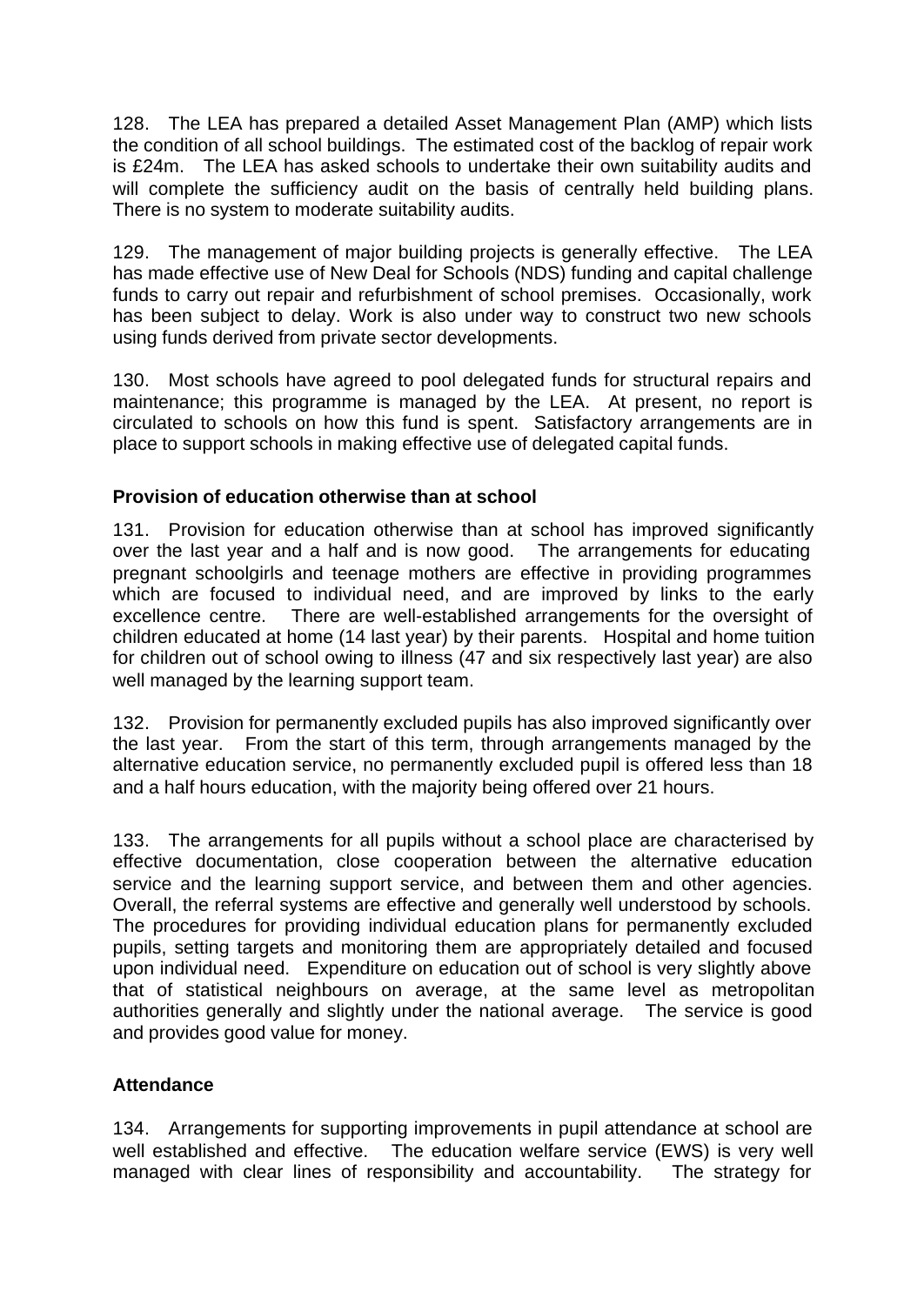improving attendance has been carefully worked out through divisional and departmental discussions, careful consultation with schools and staged discussions with other agencies and departments. The strategy is clearly delineated and is based not only upon an effective statistical system but also direct knowledge of schools through regular visiting, which together have provided a full audit of need and a secure basis for the strategy.

135. Assignment of support to schools is based on an assessment of need and its effectiveness is systematically monitored by senior management, with consequential adjustments to support related to need and negotiated with schools. This process supports a highly effective approach to direct resources to support and challenge schools. An example of the former is the way the service and an individual high school concentrated for 18 months on a particular year group with sporadic attenders, with the effect of raising the percentage attendance from low to upper 80s and beyond. An example of the latter is the EWS use of pastoral support programmes to focus on attendance as well as behaviour, and to involve school staff in developing solutions to attendance difficulties.

136. The EWS also works well with other partners such as the police, in truancy sweeps, joint work in and around schools, and in developing with the youth offending team the use of parenting orders. There is a carefully graded and robust approach to the use of legal powers; last year there were 29 prosecutions of parents. The service fully meets all its statutory and legal responsibilities. Strategies and actions for improving attendance are coherently developed in the EDP and other plans, and are based upon effective working with all partners.

137. Attendance of pupils is consistently above that of pupils in similar LEAs. At the primary stage, attendance is in line with the national average for 1999. At the secondary phase (at 90 per cent) it is below the national level, but levels of unauthorised absence are significantly below both similar LEAs and the national level in both phases. The LEA has exceeded its EDP target for unauthorised absence in both phases and is now directing its attention to improving overall attendance further, by reducing authorised absence. Expenditure (£17 a pupil) is higher than both the metropolitan average (£13) and the national average (£14). However, the quality of support for improving attendance is very good and this activity provides very good value for money.

#### **Behaviour support**

138. Support for improving pupils' behaviour at school has been improving rapidly and is now good. The rate of permanent exclusions in particular has decreased dramatically, especially in the secondary sector where there was furthest to go. Last year, it stood at 0.3 per cent in comparison to 0.89 per cent three years earlier. At the primary phase, exclusions remain below the figures for statistical neighbours and nationally. Last year there were no permanent exclusions from special schools, and no child in public care was permanently excluded. The targets set two years ago were challenging but have now been passed and are being reformulated. Figures for fixed term exclusions last year were static compared with the previous year.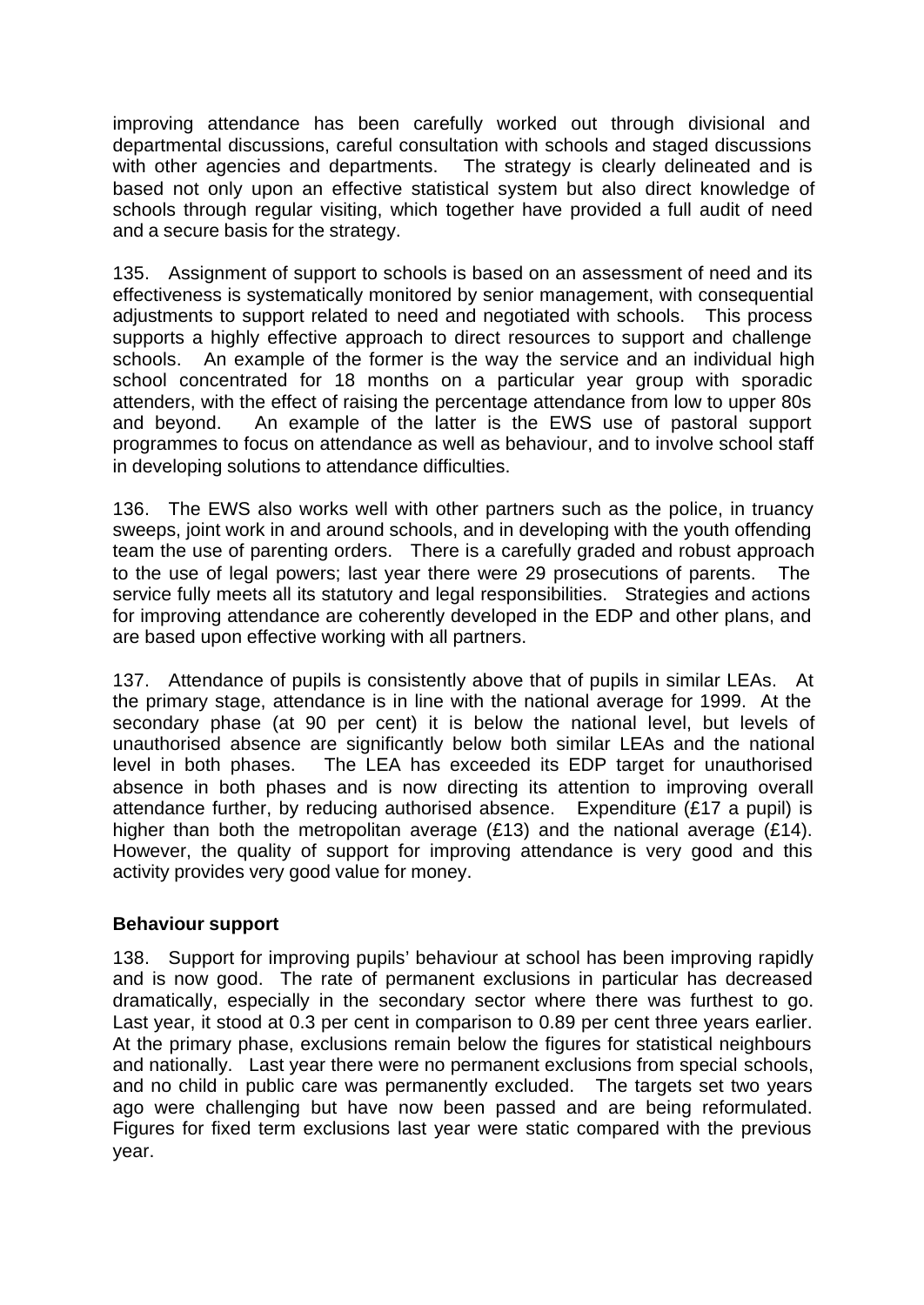139. The LEA has been robust in its approach to reductions in exclusions and has used the opportunity presented by bidding successfully for external funds to develop effective arrangements for pastoral support plans. Two social inclusion teams in secondary schools provide in-school support and the capacity to avoid exclusions where appropriate. Similarly, SRB funding has been allocated to the alternative education service (AES) to assist groups of schools in tracking pupils at risk from Key Stage 2 through to the end of Key Stage 3. These approaches are entirely consistent with other Standards Fund initiatives for developing in–school systems designed to obviate the need for exclusions. LEA work with parents of at risk pupils is also designed to reinforce the importance of inclusion. These important examples of joint working and co-operation have provided a useful platform for further development as part of the Excellence in Cities (EiC) programme.

140. In the school survey, schools rated advice on exclusion procedures by the LEA as good, but alternative provision for excluded pupils worse than satisfactory. Evidence from school visits during the inspection indicates that provision is improving. Behaviour support at the primary phase is provided by the learning support team, and behaviour support and alternative educational provision are provided at the secondary stage by the AES. Although there is close personal collaboration between the two services, consistent approaches and joint working are not sufficiently developed.

#### **Health, safety, welfare, child protection**

141. The LEA takes all appropriate steps to discharge its statutory duties in relation to health and safety at work. It has provided risk assessment training for headteachers and undertaken asbestos surveys of school buildings. Steps are taken to ensure that cleaning, catering and building contractors working on school premises comply with necessary legislation.

142. Relationships between education, social services and health agencies are very effective at all levels from the strategic to the operational. In the case of routine health issues, every school nurse has a number of link schools which broadly follow the primary/secondary clusters. Health agencies work with the LEA to advise schools, parents and children on vaccinations, dental health, personal hygiene and healthy living issues generally, including a protocol on headlice. In more specialist areas, all three partners are closely involved in the children and adolescent mental health service and, overall, joint working is effective, despite some shortage of psychiatric support.

143. Child protection is a major priority for all three partners, and social services consider that the educational input to joint training and to the work of the area child protection committee is a real strength of the arrangements in South Tyneside to protect vulnerable children. All schools have a named contact person and visits to schools during the inspection indicate rigorous systems and commendable attention to detail. Support for child protection was rated satisfactory in two schools and good in the rest. The LEA is taking all appropriate steps to meet its statutory duties. Activity is effective and provides good value for money.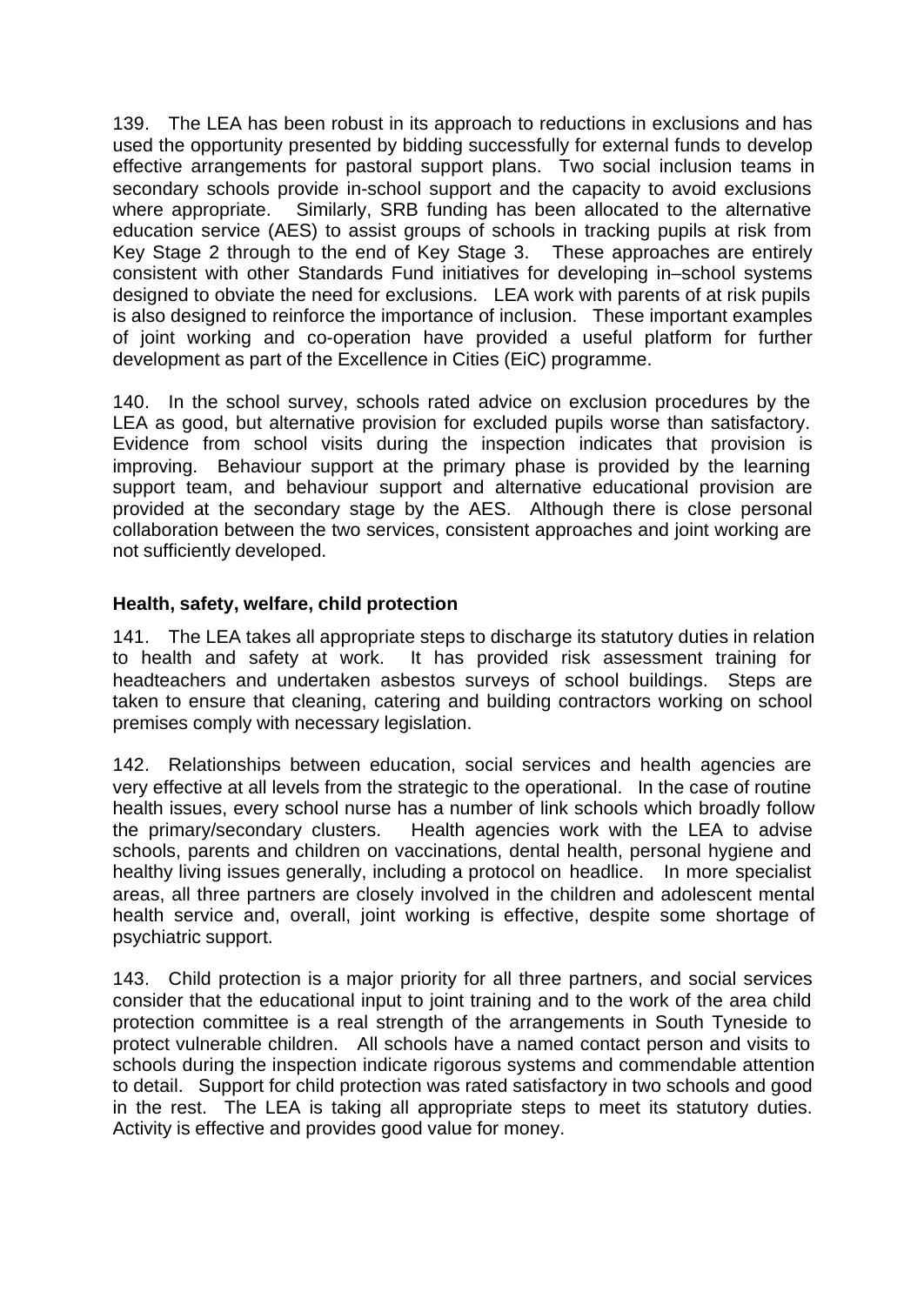#### **Children in public care**

144. Support for children in public care is good and continuing to improve. The links between education, social services and the health service are very effective at both informal and formal levels, the latter including an inter-agency monitoring/implementation group chaired by the social services department. The group comprises a paediatrician, foster carers, education and social services representatives. The children's services and the Quality Protects management action plans define a clear and coherent strategy for these children and there are effective links between those plans and the EDP. These are much more than lines drawn on paper and reflect a clear commitment from officers in all three services. For example, alternative education for excluded pupils starts after 15 days; for excluded children in public care it starts after five days. Educational targets for children in public care have been set and are monitored. Provision of longitudinal data for these pupils has improved rapidly and is starting to help schools focus more effectively on their needs, although at present the level of pupil performance remains well below current levels for the school population as a whole.

145. Training programmes for teachers, social workers and foster carers are established with effective contributions from all three agencies. Particularly important is the developing training for foster carers leading to NVQ Level 3 with input from the education service. South Tyneside has a high proportion of children of statutory school age in public care (216). The position is complicated by the fact that upwards of 70 per cent of these children are fostered as there is no large children's home within the borough and none have had education on the premises.

146. The work supporting children in public care is well organised and managed and in key areas such as data provision and use, identification of named teachers, documentation to promote partnership, effective multi-agency direction, and in joint training development, the service is good and improving. The school survey indicates that all phases rated provision for children in public care as at least satisfactory and in some cases good. Overall the service is good and provides good value for money.

#### **Support for pupils of minority ethnic heritage, including Travellers**

147. The support for pupils of minority ethnic heritage is unsatisfactory, although improving. A senior adviser has recently taken over the management of these support services and there have been marked improvements. The LEA has recently begun to provide each school with individualised pupil data and is monitoring more closely the attainment and progress of minority ethnic pupils.

148. The Ethnic Minority and Travellers Achievement Grant (EMTAG) action plan is poor. It provides too little analysis and insufficient data. Although the strategy for support is clearly defined and the priorities are appropriate, its attainment targets for pupils are too low. However, the LEA now has useful information which shows the performance of different groups and is giving increasing attention to monitoring the attainment of groups of different origin.

149. The EMTAG has been distributed appropriately to the four schools with significant proportions of minority ethnic pupils, mainly of Bangladeshi and Arab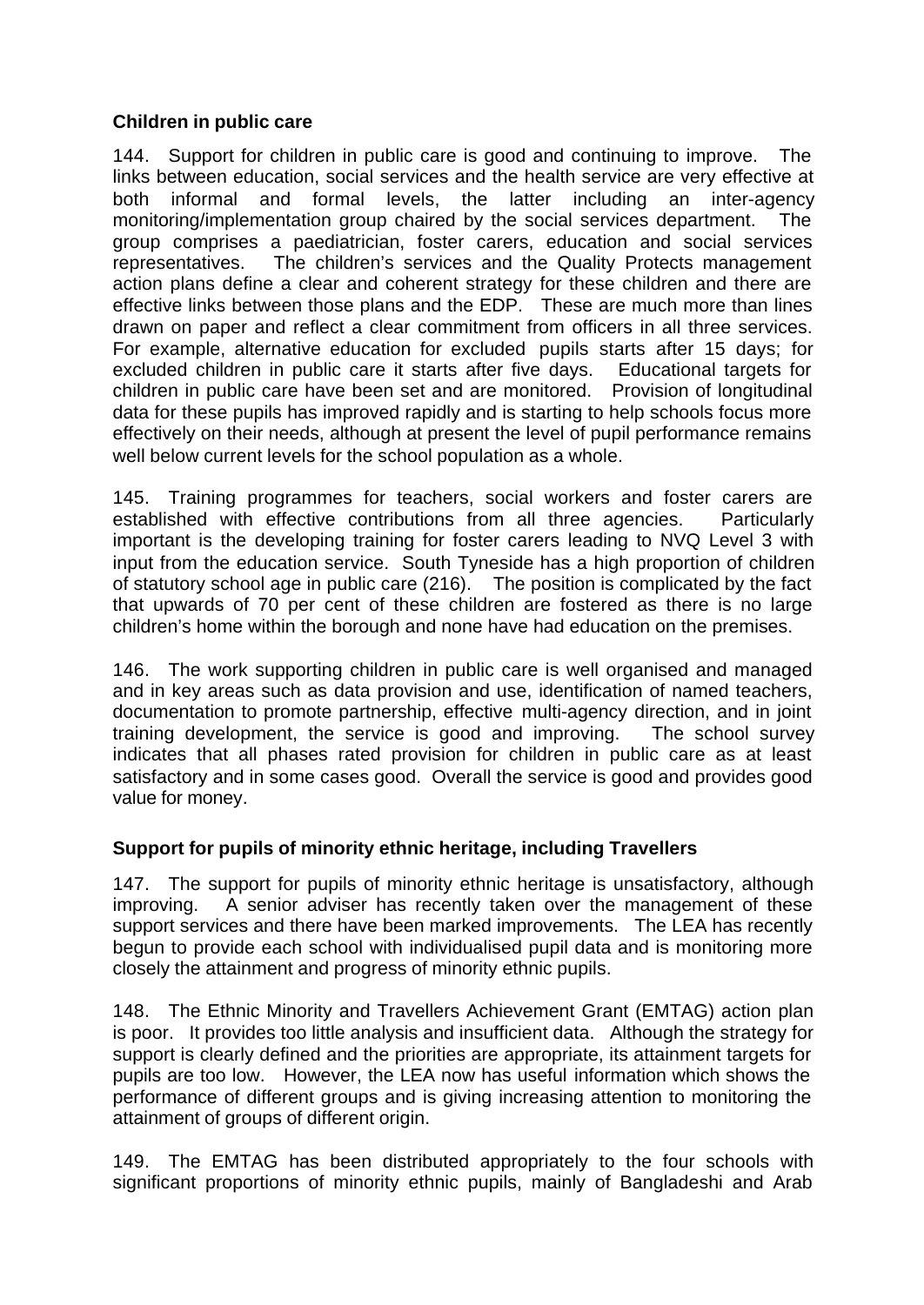origin. The funding has been devolved according to the number of pupils, standards of fluency and levels of attainment. It is used by the three primary schools to provide targeted support, mainly EAL teaching. This support is provided by the EAL service which is effective in raising standards in literacy and increasing motivation and participation. While the support for EAL is sound, there is insufficient support for dual language teaching or interpretation. The secondary school makes its own, more diverse, satisfactory provision. The LEA now monitors pupils' progress and attainment, and the EAL support which they receive closely, but it does not review whether, and how, pupils' wider needs are met, or the extent of progress on schools' action plans.

150. There are reported to be no Traveller pupils in the LEA.

#### **Gifted and talented children**

151. LEA provision for gifted and talented children is satisfactory. Support is currently overseen by an adviser with a small allocation of five days per year. This time is used mainly to support a group of primary schools that have developed their own programmes of enrichment activities and to disseminate and share their good practice within the authority.

152. To date, there has been limited involvement by secondary schools apart from one school whose well developed policy and practice are being used as a platform for developments by all schools within the EiC programme. Two secondary schools ran summer schools this year for gifted and talented pupils and further developments are planned as part of the EiC programme, including one school running an accelerated programme for mathematics. It is planned that EiC developments in this area will build on and extend current activity to support the more able which is underway within the EDP priority to increase motivation and participation. In particular, the EiC partnership recognises the importance of the learning mentor strand in supporting the achievements of gifted and talented pupils who underachieve, as well as supporting young people who have become, or are in danger of becoming, disaffected or disengaged from learning.

#### **Social exclusion**

153. Support for this area of activity is good. Tackling social exclusion is a key corporate priority. This is in turn reflected in the EDP. As formulated, priority five not only reflects national initiatives and policies but also provides a local approach. The supporting activities have now been focused into four main areas; tackling barriers to learning, exploring ways of re-engaging disaffected learners, enhancing the range of opportunities for developing employment skills and focusing support on identified groups at risk of under achieving. All secondary schools are represented on its strategy and working groups. The programme not only engages the schools but pre-school provision (maintained, voluntary and private), further and higher education, local business and industry, and not least, the LEA's own alternative education and learning services as well as family learning services and community education. As a result, the approach to inclusion underlies the LEA's strategy for developing special education as well as its policies and practices for improving access to education and training opportunities for excluded pupils and those at risk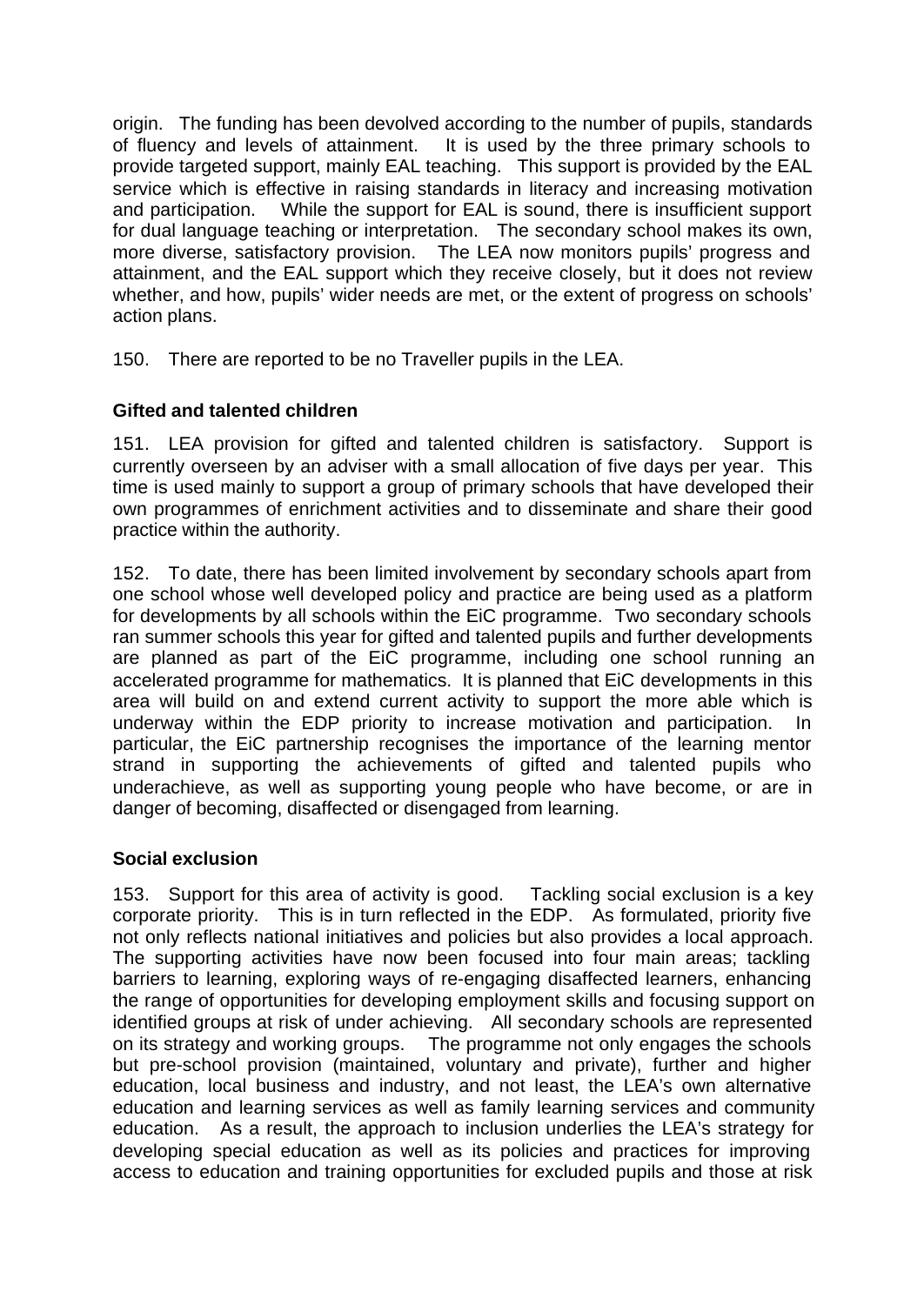of exclusion. Its importance is illustrated in the increasingly effective systems for supporting children in public care, the development of local community responsibility for community buildings and developments, and the use of SRB funding to ensure that children and young people do not fall out of the system. The links with social services, police and health agencies as well as the youth offending team are very effective in supporting these approaches. There are regular meetings and a common agenda.

154. The LEA's arrangements to combat racism are sound. The Stephen Lawrence inquiry was the subject of a multi-disciplinary conference in the autumn of 1999. This conference was planned and hosted by the LEA which worked closely with schools, other council departments and local race equality forums. The LEA's initiatives were applauded by many group members. Since the conference, there has been a rise in the number of schools reporting minor racial incidents, not because of increased racial disharmony, but because key members of staff are now aware of the procedures which they are required to follow. According to the Tyne and Wear racial equality council, there are relatively few racial incidents in South Tyneside compared with those in other LEAs in the region.

#### **Recommendations**

#### **In order to improve support for access**:

- a clear plan to remove surplus school (including nursery) places should be prepared to enable the LEA to reach the 6 per cent target by 2004 and secure the agreement of schools and the SOC;
- the review of special schools should be integrated within the SOP and overall place planning;
- a system to moderate schools' suitability assessments for the AMP should be established;
- an annual report to schools should be provided showing how delegated repair and maintenance funds managed by the LEA have been spent;
- information about the over-subscription of schools should be included in future editions of the admissions booklet;
- schools should receive advice and support to enable them to meet the wider needs of ethnic minority pupils, for example in dual language teaching and in the provision of translation services;
- the levels and quality of support which ethnic minority pupils receive should be monitored and evaluated; and
- progress on schools' EMTAG action plans should be monitored and evaluated.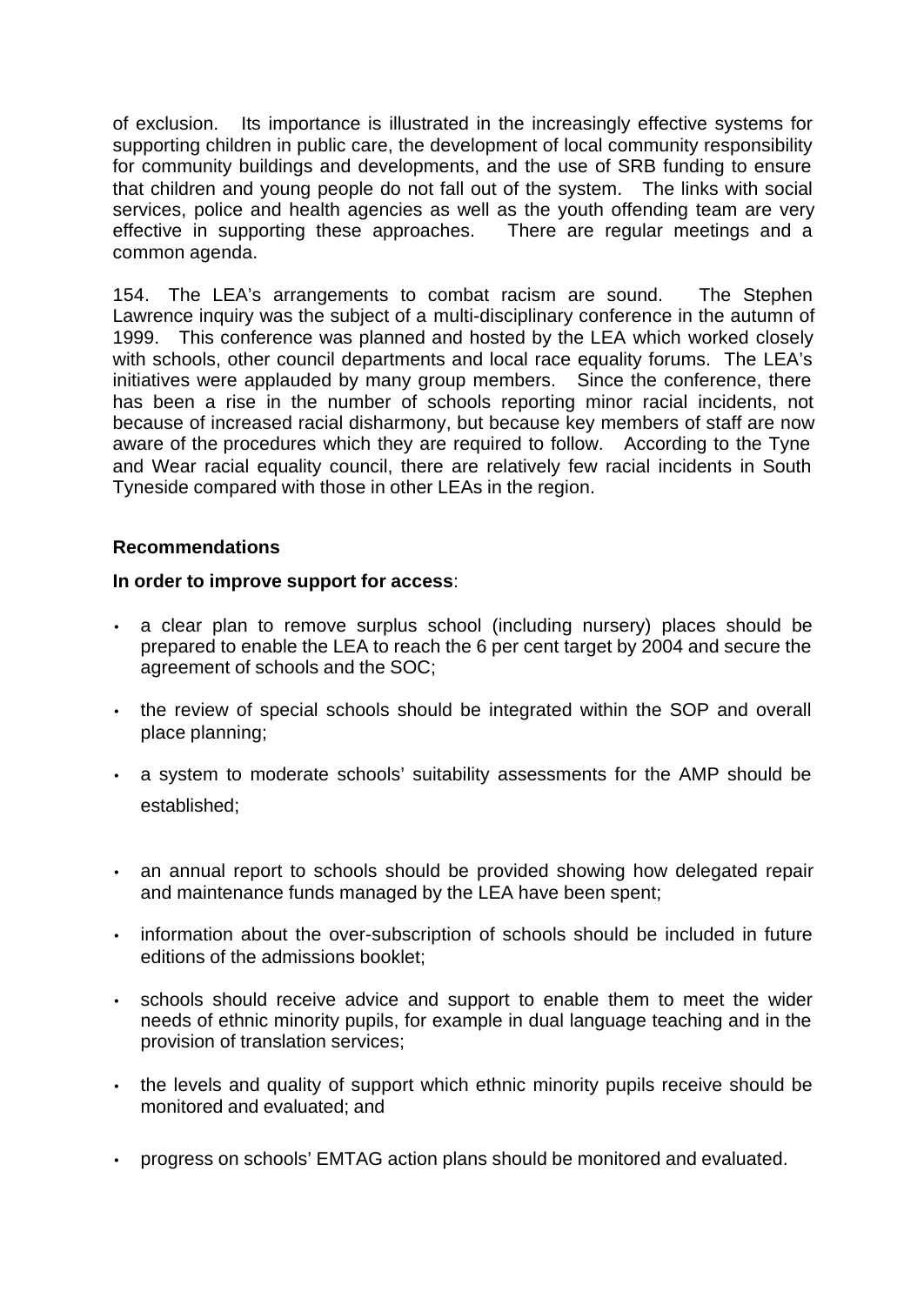#### **APPENDIX: RECOMMENDATIONS**

#### **In order to improve the strategy for school improvement:**

- the budget for education should reflect the priority attached to education in the Council's corporate plan;
- a three year budget and resource allocation plan should be prepared;
- as part of the annual budget making process resources should be allocated to declared priorities;
- a full review of the funding formula for schools and the relative weighting for different phases should be undertaken; and
- the management structure of the education department should be reviewed and evaluated.

#### **In order to improve monitoring, challenge, support and intervention:**

- the strategic and operational management of the school improvement division should be improved in order to achieve a more effective and efficient service;
- the roles and responsibilities of the division should be more closely aligned to the Code of Practice on LEA-school Relations;
- the procedures for monitoring should be refined and the results of the range of monitoring activities more accurately recorded and reported to officers and schools;
- the recently refined data should be used more effectively to monitor the performance and progress of schools;
- the schools should be made clear of their entitlement under the service level agreement and under EDP priorities, and
- schools should be encouraged to become more autonomous by encouraging less reliance on LEA support.

#### **In order to improve support for ICT in the curriculum:**

• the strategy should be reviewed in consultation with all schools in order to secure agreement on further development and implementation.

#### **In order to improve strategic management:**

• in collaboration with key partners, a clear, strategic direction for the education service should be formulated in order to provide a coherent framework for existing plans;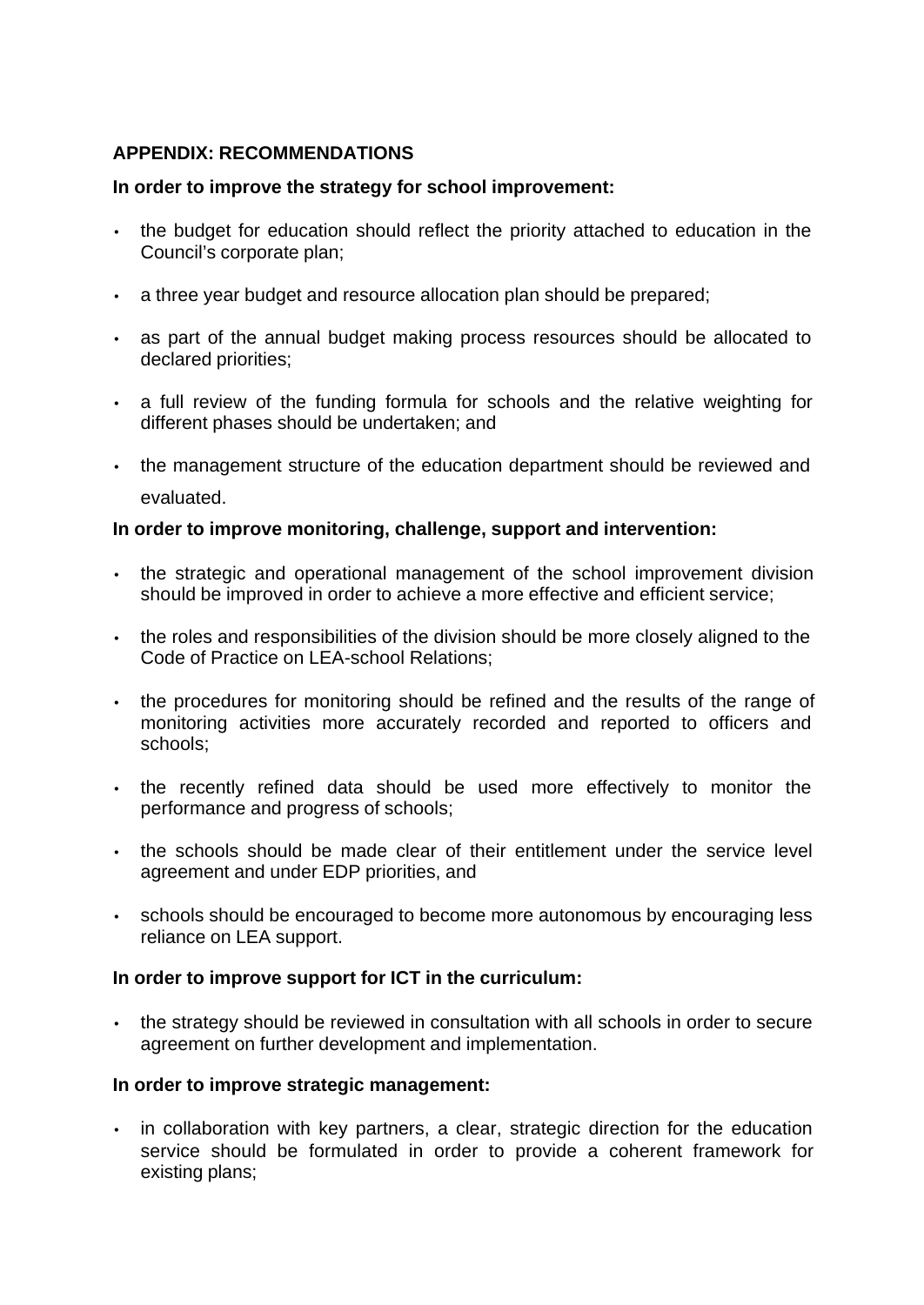- the recently published education strategic plan should be used as a basis for service planning, review and evaluation;
- performance management procedures should be devised and implemented across the department; and
- the three yearly SLAs with schools should be reviewed so that renewal can be undertaken on an annual basis, and that a choice of service levels is offered.

#### **In order to improve the arrangements for meeting pupils' SEN:**

- the development of SEN provision should be continued ensuring that all schools are fully aware of the principles underpinning the inclusion strategy;
- the arrangements for the monitoring and evaluation of schools and support services in meeting individual pupil need should be improved;
- clear and transparent funding mechanisms should be published with associated criteria for the assessment of and provision for pupils with SEN; and
- the outreach provision should be extended and the outcomes of the special schools' review and the Best Value review of SEN should inform future strategic planning for SEN.

#### **In order to improve support for access**:

- a clear plan to remove surplus school (including nursery) places should be prepared to enable the LEA to reach the 6 per cent target by 2004 and secure the agreement of schools and the SOC;
- the review of special schools should be integrated within the SOP and overall place planning;
- a system to moderate schools' suitability assessments for the AMP should be established;
- an annual report to schools should be provided showing how delegated repair and maintenance funds managed by the LEA have been spent;
- information about the over-subscription of schools should be included in future editions of the admissions booklet;
- schools should receive advice and support to enable them to meet the wider needs of ethnic minority pupils, for example in dual language teaching and in the provision of translation services;
- the levels and quality of support which ethnic minority pupils receive should be monitored and evaluated; and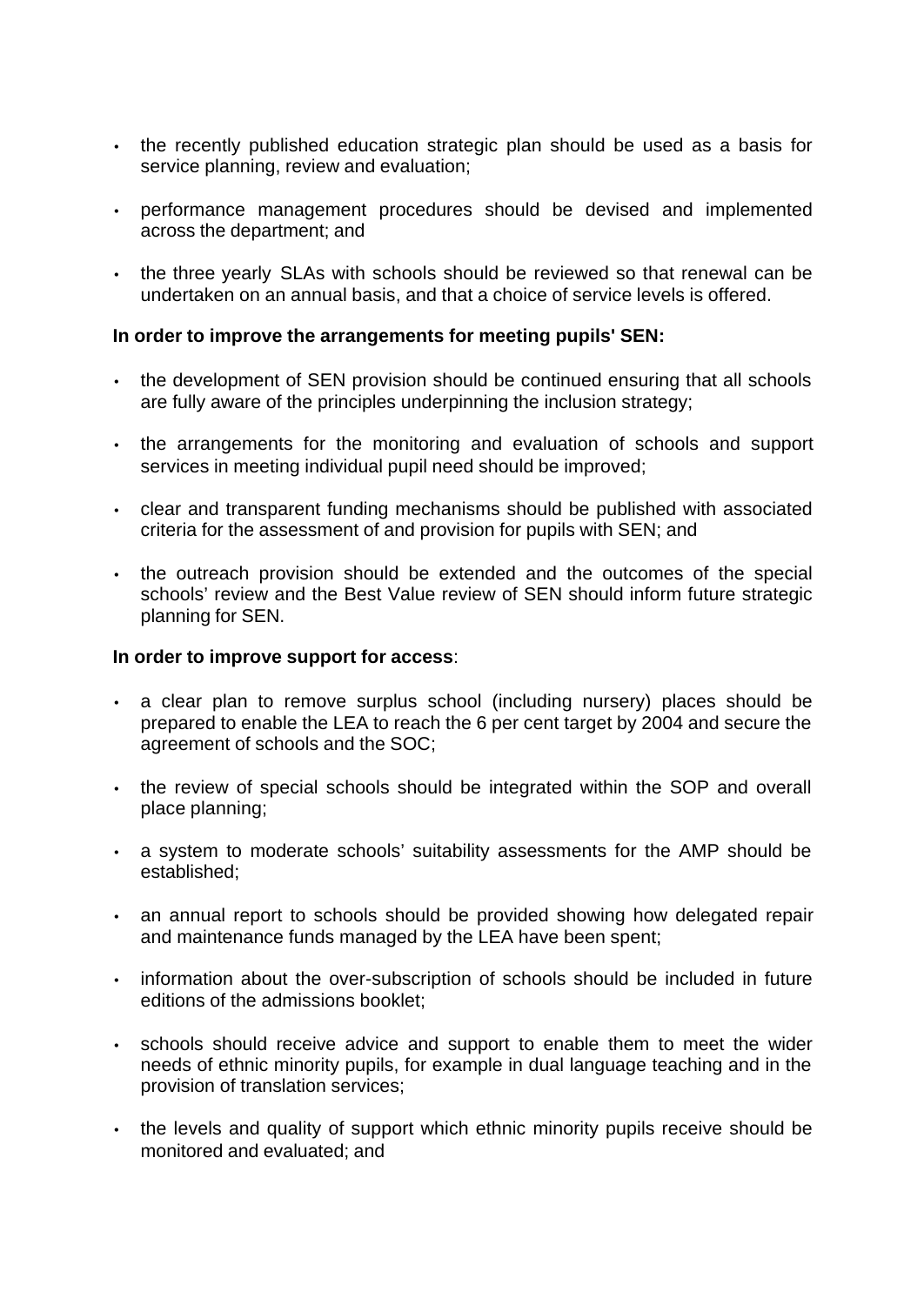• progress on schools' EMTAG action plans should be monitored and evaluated.